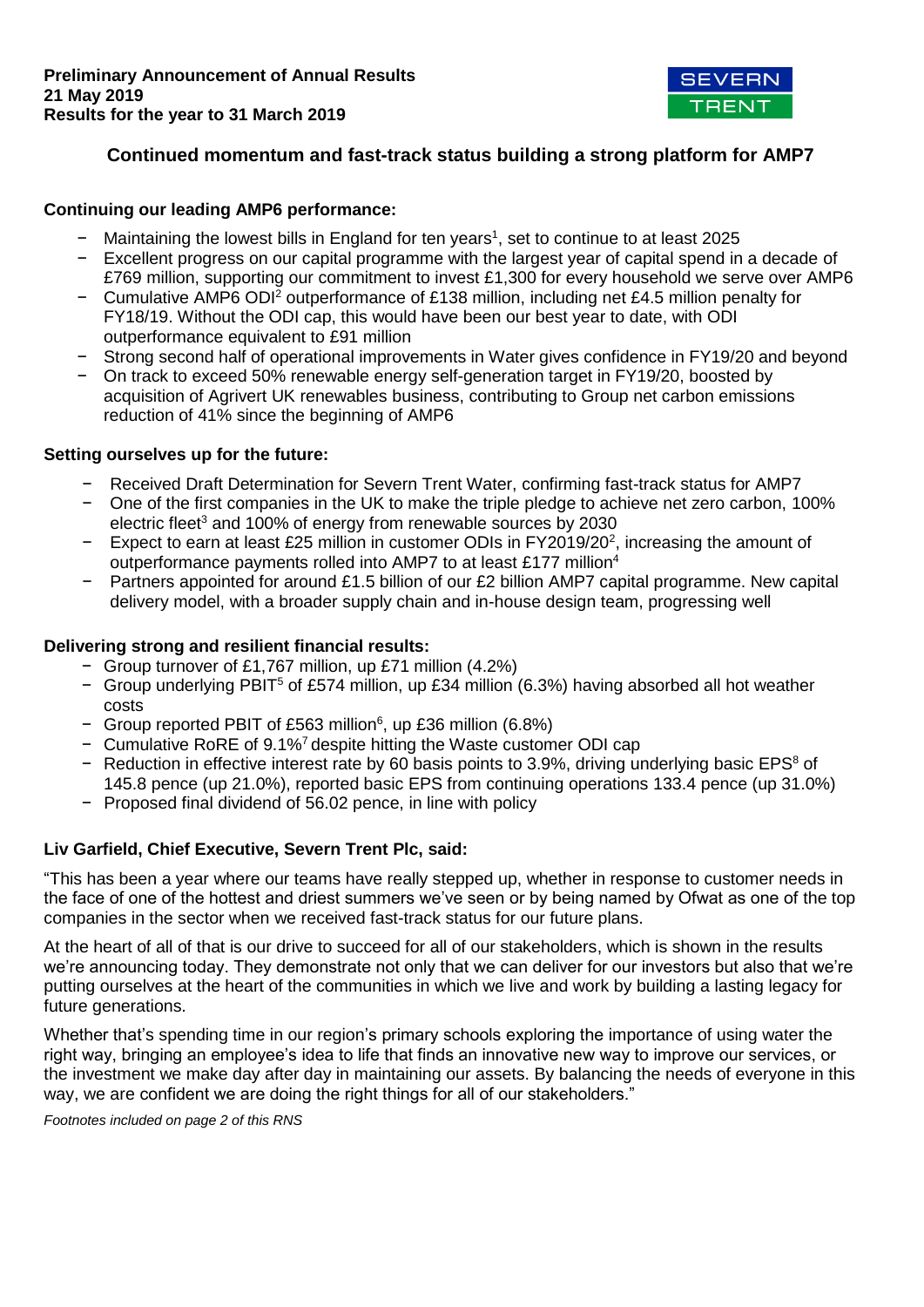## **Group results from continuing operations**

### **Underlying results**

|                                    | 2019    | 2018                    | Increase |
|------------------------------------|---------|-------------------------|----------|
|                                    |         | $(rested)^9$            |          |
| Year ended 31 March                | £m      | £m                      | %        |
| Group turnover                     | 1,767.4 | 1,696.4                 | 4.2      |
| Underlying group PBIT <sup>5</sup> | 573.6   | 539.8                   | 6.3      |
|                                    |         |                         |          |
|                                    | pence/  | pence/<br>share         |          |
|                                    | share   | (restated) <sup>9</sup> |          |
| Underlying basic EPS <sup>8</sup>  | 145.8   | 120.5                   | 21.0     |
| Total ordinary dividends           | 93.37   | 86.55                   | 7.9      |

### **Reported results**

|                     | 2019            | 2018            | Increase |
|---------------------|-----------------|-----------------|----------|
|                     |                 | $(restated)^9$  |          |
| Year ended 31 March | £m              | £m              | %        |
| Group turnover      | 1,767.4         | 1,696.4         | 4.2      |
| Group PBIT          | 563.3           | 527.2           | 6.8      |
|                     |                 |                 |          |
|                     | pence/<br>share | pence/<br>share |          |

| Basic earnings per share from continuing operations | 101.8 | 31.0 |
|-----------------------------------------------------|-------|------|
|                                                     |       |      |

### **Footnotes to pages 1 and 2 of this RNS**

- 1. Based on 2019/20 average combined water and sewerage bill for households of £354<br>2. ODIs = Outcome Delivery Incentives, quoted pre-tax and in 2012/13 prices unless oth
- 2. ODIs = Outcome Delivery Incentives, quoted pre-tax and in 2012/13 prices unless otherwise stated
- 3. Assumes suitable specialist vehicles such as tankers become available within that time window
- 4. £177 million is quoted pre-tax in nominal prices, assuming ODIs are spread evenly across AMP7. CPIH inflation assumptions are taken from the Oxford Economics March forecast. The equivalent in 2012/13 prices is £132m. Figure includes FY19/20 guidance of at least £25 million (pre-tax, 2012/13 prices) and excludes SIM, which we expect to be determined by Ofwat in July 2019.
- 5. Underlying Profit before interest and tax (PBIT) excludes exceptional operating items and amortisation of acquired intangible assets.
- Exceptional items are set out in note 4
- 7. Return on Regulatory Equity using Ofwat's RoRE methodology.
- 8. Underlying basic EPS is set out in note 12
- 9. Restated for implementation of IFRS 15 (see note 1b)

### **Note: FY2019/20 technical guidance is included in the Chief Financial Officer's section of this announcement**

| <b>Enquiries</b>                                                                             |                               |                      |
|----------------------------------------------------------------------------------------------|-------------------------------|----------------------|
| <b>Investors &amp; Analysts</b><br><b>Richard Eadie</b><br><b>Head of Investor Relations</b> | Severn Trent Plc              | +44 (0) 788 980 6578 |
| <b>Rachel Martin</b><br><b>Investor Relations Manager</b>                                    | Severn Trent Plc              | +44 (0) 782 462 4011 |
| Media                                                                                        |                               |                      |
| Jonathan Sibun                                                                               | <b>Tulchan Communications</b> | +44 (0) 207 353 4200 |
| <b>Press Office</b>                                                                          | Severn Trent Plc              | +44 (0) 247 771 5640 |

## **Preliminary Results Presentation and Webcast**

There will be a presentation of these results at 9:30am BST on Tuesday 21 May at the Rothschild Sky Pavilion, New Court, St Swithin's Lane, London EC4N 8AL. This presentation will be available as a simultaneous webcast on the Severn Trent website (www.severntrent.com) and will remain on the website for subsequent viewing.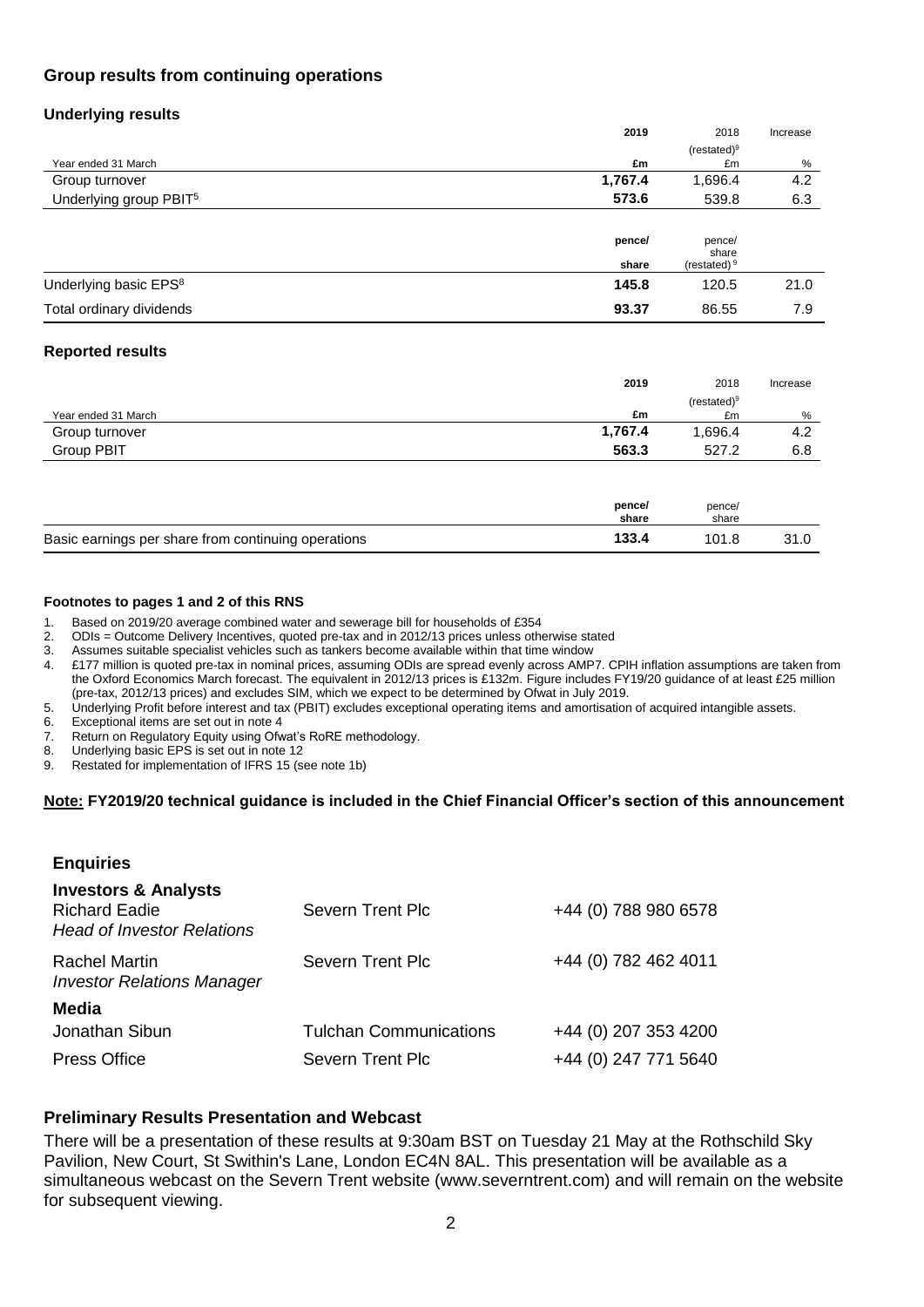### **Chief Executive's Review**

At this pivotal point in the regulatory cycle, we can reflect on the progress we have made in AMP6, and look forward to AMP7, which will see us reduce bills by 5%, invest £6.55 billion, and deliver even more ambitious performance commitments for customers.

We have made pleasing progress in AMP6. We've kept our bills the lowest in England for ten years running, locked in £460 million outperformance on our totex plan, and we've reduced our financing costs by 150 basis points, placing us firmly in the upper quartile. We've delivered significant improvements in service for our customers, communities and the wider environment, with a reduction of 62% in external sewer flooding and 15% in water quality complaints, and educated over 672,000 customers on water scarcity and sewer misuse. We have earned net outperformance payments of £138 million – the equivalent of £234 million on an uncapped basis. And we've invested for the long term, strengthening the resilience of our network, and driving real growth in our RCV of around 9%.

It has also been a busy four years for Business Services, which is now focused on the following core areas:

- Green Power (non-regulated) and Bioresources (regulated): on track to exceed our target of 50% selfgeneration in 2019/20, boosted by the recent Agrivert acquisition;
- Property Development: delivered £27 million of our commitment to generate £100 million of cumulative PBIT by 2027, freeing up valuable land to help solve community housing shortages;
- Operating Services: strong performance from long term contracts with the MoD and Coal Authority.

In this fourth year of AMP6, we have successfully maintained our leading performance on Waste measures, and agreed an increase in the ODI cap, which we will see the full benefit of next year. We have had a mixed performance on Water, with an operationally challenging first half followed by a strong recovery in the second, providing good momentum as we head into the final year of the AMP. The hot, dry summer cost us £10 million in direct costs and £12 million in operational recovery, but we have managed to absorb this to deliver a good set of financial results. We have also had our biggest year of capital activity in a decade, with £769 million invested, and great progress being made on the Birmingham Resilience scheme. And it's been a good year for our people too, with an employee-voted Glassdoor award that places us in the top 50 companies to work for, and recognition as a top four company in the Hampton Alexander review.

Our track record gives us confidence that we are an organisation that can keep on delivering in the next AMP. We are taking full advantage of the head start that fast track status has provided. Clarity on performance commitments has enabled us to step up our preparation efforts, with Executive-led reviews of every commitment, ensuring we have the tools, resources, and know-how to deliver. We have already appointed our supply chain partners for around £1.5 billion of our capital programme, and begun to embed our new capital delivery strategy. We will be working with a much broader range of partners, and insourcing our design function, to better deliver our long-term asset strategy.

Finally, in the past couple of months we have announced two new initiatives which could be huge steps forward both for us, and for the sector as a whole. First, we have founded a new World Water Innovation Fund, which brings together water companies from around the globe, to collaboratively tackle some of the biggest challenges we face today, starting with leakage. And second, we have played a leading role in making a series of sectorwide pledges which we feel truly reflect our socially purposeful approach. These include net zero carbon emissions, the elimination of water poverty, and the prevention of four billion plastic bottles going to landfill – all by 2030. At Severn Trent, we want to go even further, with additional commitments, such as the use of 100% renewable energy and electric vehicles by 2030 and pledging 1% of our profits into community schemes, reflecting our belief that we can, and should be a force for good in society, for the benefit of all our stakeholders.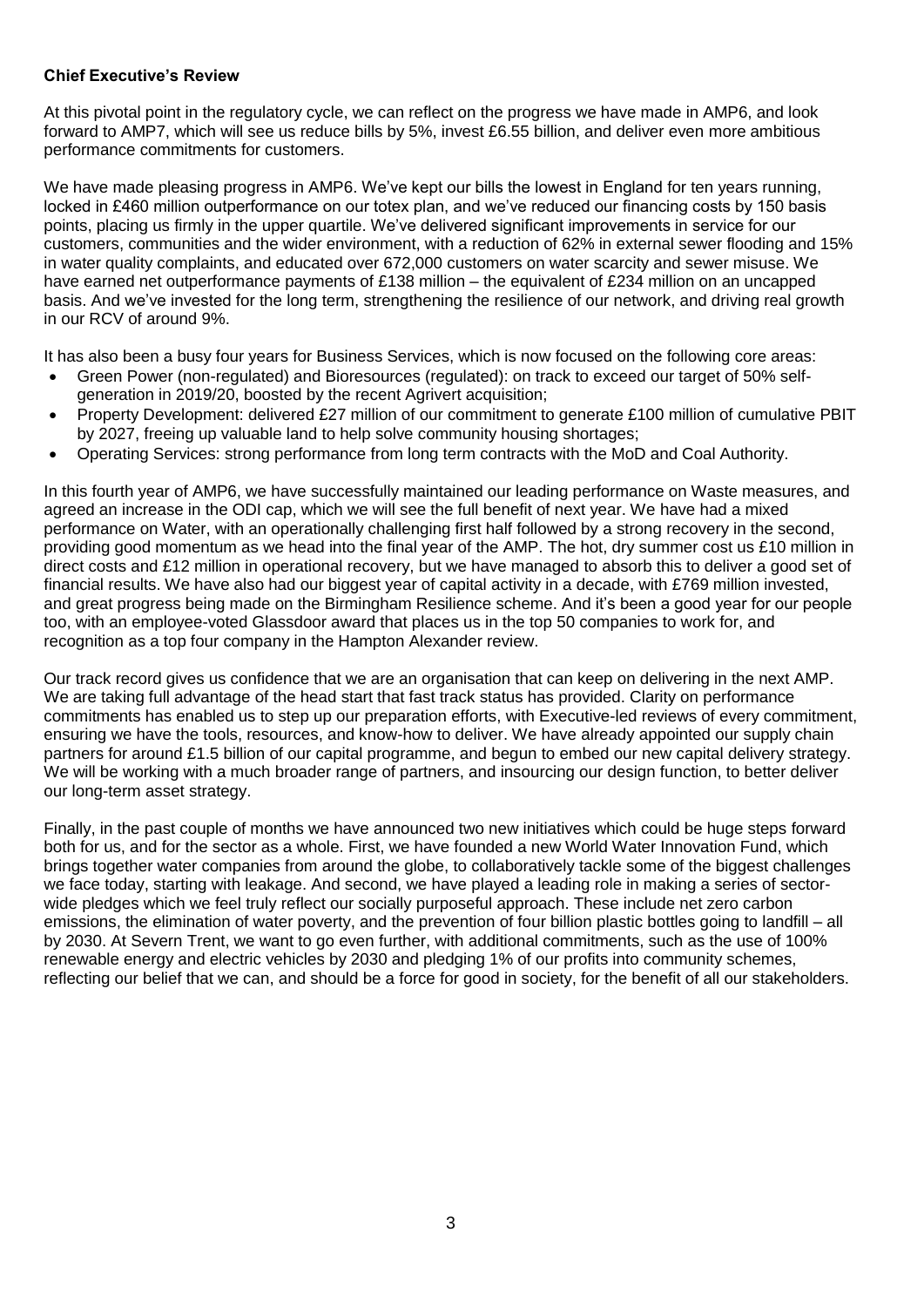### **AMP6 and in-year performance**

**The most trusted water company in England** – Four years ago we set ourselves the ambitious challenge of becoming the most trusted water company by 2020. Since then we've made good progress in delivering on the measures that our customers care about the most, investing in the resilience of our network and renewable energy, and pushing ourselves to do more for those customers who need a bit more help. As a result, we are now the most trusted water company in England, according to our most recent independent customer satisfaction tracker run by Future Thinking. But we know that we need to keep earning this trust and believe our plan for AMP7 will allow us to do so. We are keeping bills low, making bigger and bolder performance commitments that will further improve our service to customers and the wider environment, and will be delivering a substantial investment programme that will enhance our network for future generations.

**Serving our customers to meet their needs** – We have worked hard over this AMP to make sure our customers can interact with us in a way that suits them. We have:

- extended our customer contact centre to offer service 24 hours a day, seven days a week;
- launched an online web chat function:
- established a dedicated social media team;
- overhauled our website to make it easy for customers to self-serve;
- introduced virtual engineers to help serve customers more quickly and efficiently; and
- created our TapChat platform, an online forum of 15,000 customers that we can interact with.

Importantly, we have been able to achieve this wider service offering while continuing to drive cost efficiency, with one of the lowest retail costs to serve in the sector.

**Help for those who need it** – Despite having the lowest average combined bills in England and Wales, at £354 and £312 respectively, we know that some of our customers can still struggle to pay. Earlier this AMP, we committed to helping 50,000 customers a year, with 35,000 of these through our Big Difference Scheme which offers up to 90% off bills, and we've met that commitment once again this year. We're going even bigger in AMP7 with a target of helping 200,000 customers a year by 2025. With strong partnerships already established, and trials of new initiatives underway, we are confident we will be able to meet these targets and our customers will receive the help they need.

**Maintaining our leading waste position** – Over the course of AMP6 we have cemented our position as a leading company in waste operations, both on costs and performance. Our combination of advanced data modelling and rigorous delivery has earned ODI outperformance payments substantially higher than any other company in the sector. We have delivered this while driving down costs, enabling us to submit a PR19 plan that was more efficient than the Ofwat model. This year we continued to perform strongly against our Waste measures, delivering £103 million worth of benefits to our customers and the environment, though the inclusion of the cap for the first three quarters of the year reduced this to an outperformance payment of £7 million. The increase in the Waste ODIs cap to 2.6% of RoRE locked in frontier performance for our customers and the environment, and gives us the opportunity to earn outperformance payments on our end-of-AMP Waste ODIs, such as the Water Framework Directive, which will see us improve 1,600km of rivers over the course of AMP6.

**Delivering efficiency through catchment management** – Typically the industry has focused on spot interventions rather than addressing the true root causes and drivers of performance. We really understand our end-to-end process and how changes at a component level can cause a chain reaction through our system. This is clearly demonstrated in the area of catchment management, where we have delivered improvements in water quality, environmental benefits and long term totex efficiencies, and earned a specific ODI reward of £11 million this year, in recognition of four years of effort in this area. For example, by preventing pesticides from entering the watercourse from farms near our Tittesworth Water Treatment Works, we were able to save £400,000 of capital expenditure and £40,000 of annual operating costs.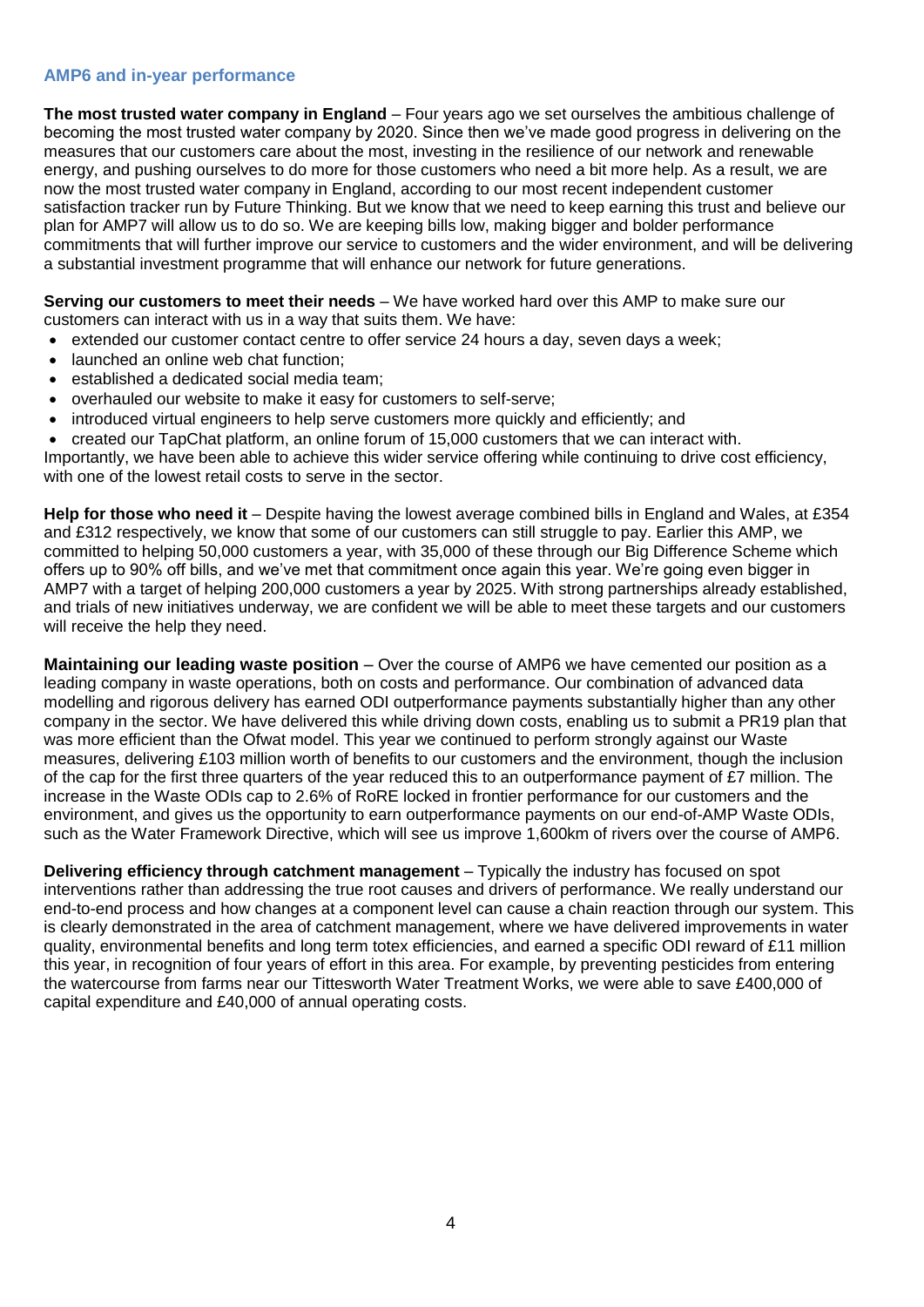**Building momentum in water** – The first half of this year was operationally challenging, with the tail end of the Freeze Thaw and the hot, dry summer putting pressure on some of our key water measures. We have seen a substantial turnaround in the second half however, which gives us confidence in our FY2019/20 delivery. Specifically:

- **Leakage:** We have worked exceptionally hard to hit our leakage performance commitment this year and delivered a reduction year-on-year of 16ML/d, by maintaining our strong operational focus on leakage recovery including a 67% increase in leakage fix teams, accelerated installation of acoustic loggers, targeted WIP reduction and the use of more innovative solutions such as satellite technology. We have also focussed on better understanding our leakage data at a more granular level - improving the accuracy of our leakage reporting and driving improvements in finding and fixing leaks more quickly. Having generated considerable momentum in this area, and delivered significantly better performance in the second half of 2018/19, our key focus is now on retaining that energy to keep us on track to meet the 15% challenge in AMP7.
- **Supply interruptions:** In the last quarter of this year we have implemented a new performance framework of 'Prevent, Restore, Repair'. Our aim is to prevent asset failure where we can by maintaining a calm network, for example reducing pressure transients in our network to lessen the number and impact of burst mains. If supplies are interrupted, we aim to restore supplies by moving water around the network in less than three hours. As a result, we incurred 2.8 minutes in supply interruptions in the last quarter of the year, compared to an average of 5.6 minutes in the first three quarters. Our total for the year of 19.7 minutes represents a 40% reduction year-on-year, but is clearly still not good enough for our customers. We are confident, however that our new strategy will deliver results, with the expectation of no penalty in FY2019/20.
- **Water Quality complaints:** We have delivered the 6% reduction year-on-year we promised, with focused efforts on mains flushing, abrasive cleansing, and catchment management continuing to drive improvement.
- **Low pressure:** The number of households on our low pressure register increased tenfold over the dry summer months. We recovered this position through great collaborative work across our business and supply chain, to deliver the right solutions for customers and ultimately beat our target by 32% in March 2019.

**Biggest year of capital investment in a decade** – At the beginning of AMP6 we committed to investing £1,300 for every home and business we serve in the five years to 2020. This year we have completed 28 projects to improve our waste network, replaced 230km of our water network, and met key milestones on the Birmingham Resilience Programme, the biggest AMP6 water scheme in the sector. We have invested £769 million in our asset base, as well as a further £141 million in renewing our infrastructure network. FY19/20 will be another big year as we complete our AMP6 programme, and continue to reinvest for a fast start in AMP7.

**Delivering efficiency for all stakeholders** – Over AMP6, we have locked in £460 million of efficiency above that required by our PR14 plan. We have achieved this through a range of initiatives including the roll out of standardised products, rebalancing risk with our supply chain, embracing 'plug and play' construction, and using smart programming to best utilise assets and resources. We have chosen to reinvest £120 million of this efficiency saving into security, water quality and vulnerable customers, and a further £100 million in smart data, proactive asset management and people, with most of this latter amount to be invested in the final year of AMP6.

**The power of our people** – It is the power of our people that really drives our business forward. Our Safer, Better, Faster framework, in particular our communication ('comm') cells which occur daily at a front line level, rolling up to an Executive level on a fortnightly basis, provides a constant focus on the underlying drivers of performance. It means that our people know what a good day looks like, and are able to quickly identify when things aren't going to plan, correct course, and ensure that we continue to deliver.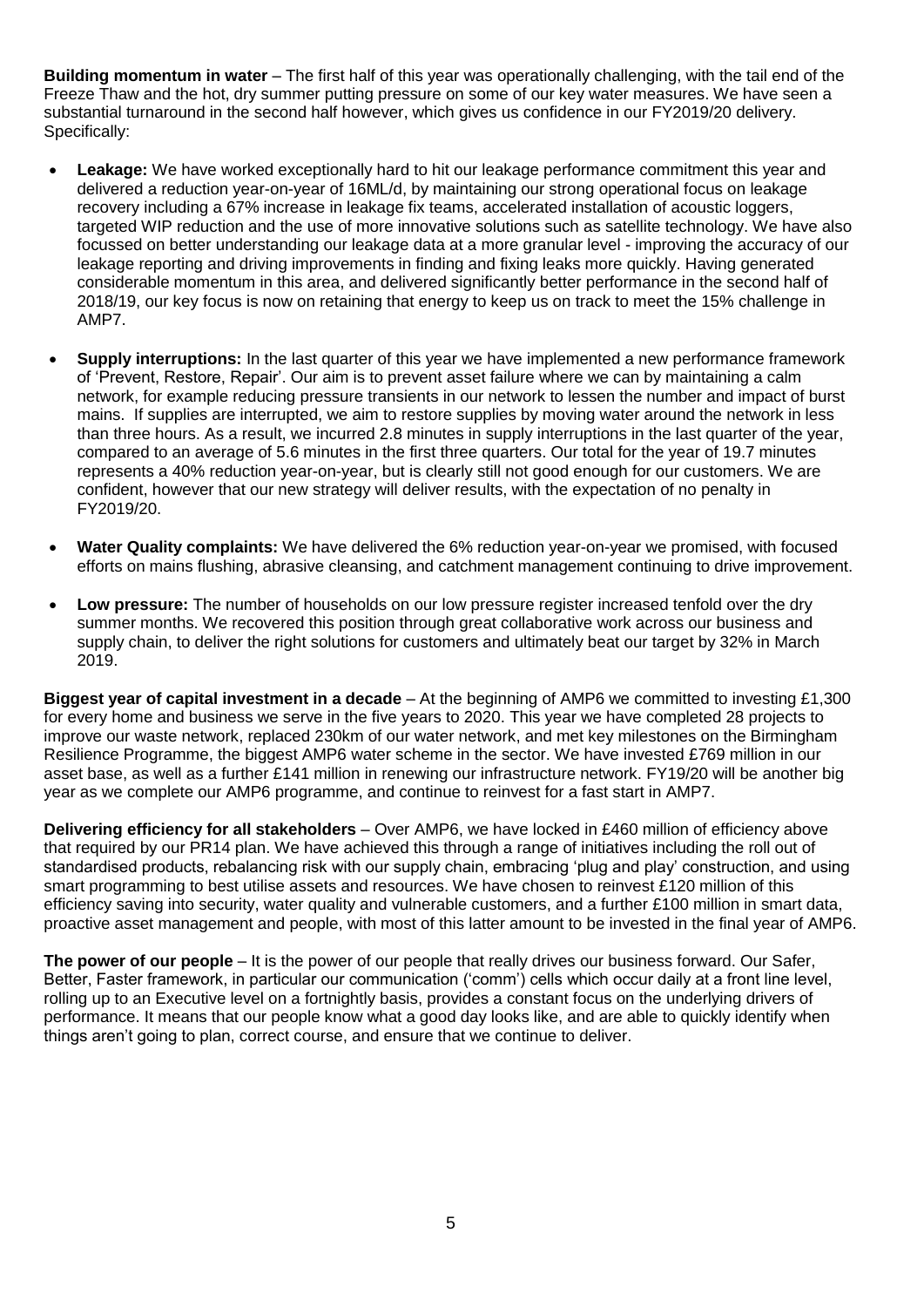### **AMP7 readiness**

**Preparing for our AMP7 customer ODIs** – We have already begun an Executive-led review of every performance commitment for AMP7, to ensure that:

- the measure and associated drivers of performance are well understood across relevant teams;
- we are aware of the costs and benefits associated with the range of solutions available to us;
- we have access to the right data and reporting tools; and
- we are mindful of the interdependencies that can drive performance.

This is particularly important for our 26 new bespoke performance commitments, such as collaborative flood resilience and green communities.

**Acceleration of Capital Delivery preparation** – With the benefit of clarity that fast-track status provides, we recently announced our supply chain partners for around £1.5 billion of our AMP7 capital programme, for which we will be using 20 partners, rather than the six tier one partners in AMP6. This will give us direct access to a much broader range of skills and expertise and allow bespoke supplier selection across our range of projects. All suppliers will be required to sign up to our Sustainable Supply Chain charter and comply with our Code of Conduct. We are also in the process of insourcing our design team which will give us more control over our investment programme, help us design assets to deliver operational efficiency and take a more holistic view of the environmental and societal impact of our schemes.

**Strengthening customer perception** – The new AMP7 measure of customer service (C-MeX) will be partly based on customer contact, as with SIM, and partly on customer perception. Our SIM performance has been disappointing in AMP6 – for those few customers that have reason to contact us, our response is just not consistently good enough. We are now using some of the frameworks and diagnostics that have been used to successfully deliver our Waste performance to provide insight into how we can deliver a great customer service. Customer perception, which is a much wider measure, encompasses our brand, reputation and presence in the community and we have already increased our efforts on these ahead of AMP7.

An organisation ready to deliver – Last year we reorganised our business into four distinct operational areas, bringing end-to-end processes together under the same directorate, and re-aligning our senior team to focus on the challenges of AMP7. One year on, we are seeing the benefits, and with our organisation and people in the right place, we're excited to get the most out of the final year of AMP6, and build the best possible platform for AMP7.

## **Sustainability and Culture**

**Committed to sustainable energy use** – Increasing the generation of green energy helps reduce our Group costs, and is also the right thing to do environmentally. We completed the acquisition of Agrivert at the end of November 2018, which will boost our performance beyond our commitment to self-supply the equivalent of 50% of our energy needs by 2020. But we want to do more, which is why we're one of only a few companies in the UK to have signed up to the triple pledge of:

- Net zero carbon emissions by 2030:
- 100% renewable energy use by 2030; and
- 100% electric vehicles by 2030.

We'll achieve this through more efficient production and distribution, generating and buying more green energy, and working with our supply chain to find solutions to the environmental issues we all face.

**World Water Innovation Fund** – Water scarcity is a problem that is shared across the world, and in our own region we recognise the impact that climate change and population growth could have on the service we are able to offer our customers. So we have established a new innovation fund, bringing together water companies from around the globe, to collaboratively tackle some of the biggest challenges we face today, and ensure we leave a legacy for future generations of water users. This fund will initially focus on leakage, supporting our sector-wide 15% reduction challenge in AMP7.

**Culture** – While we are confident we're doing the right things to create an awesome place to work, what really matters is what our employees think. We are therefore proud to have been recently awarded a Glassdoor Employees' Choice Award, recognising us as a top 50 place to work in 2019, based solely on the input of employees' feedback, and encouraged to see our scores increase further from 3.7 in April 2018 to 3.9 in April 2019. We are also pleased to maintain our strong engagement scores, with our annual employee engagement survey, completed by 91% of our workforce, placing us five points above the average for the UK and Ireland.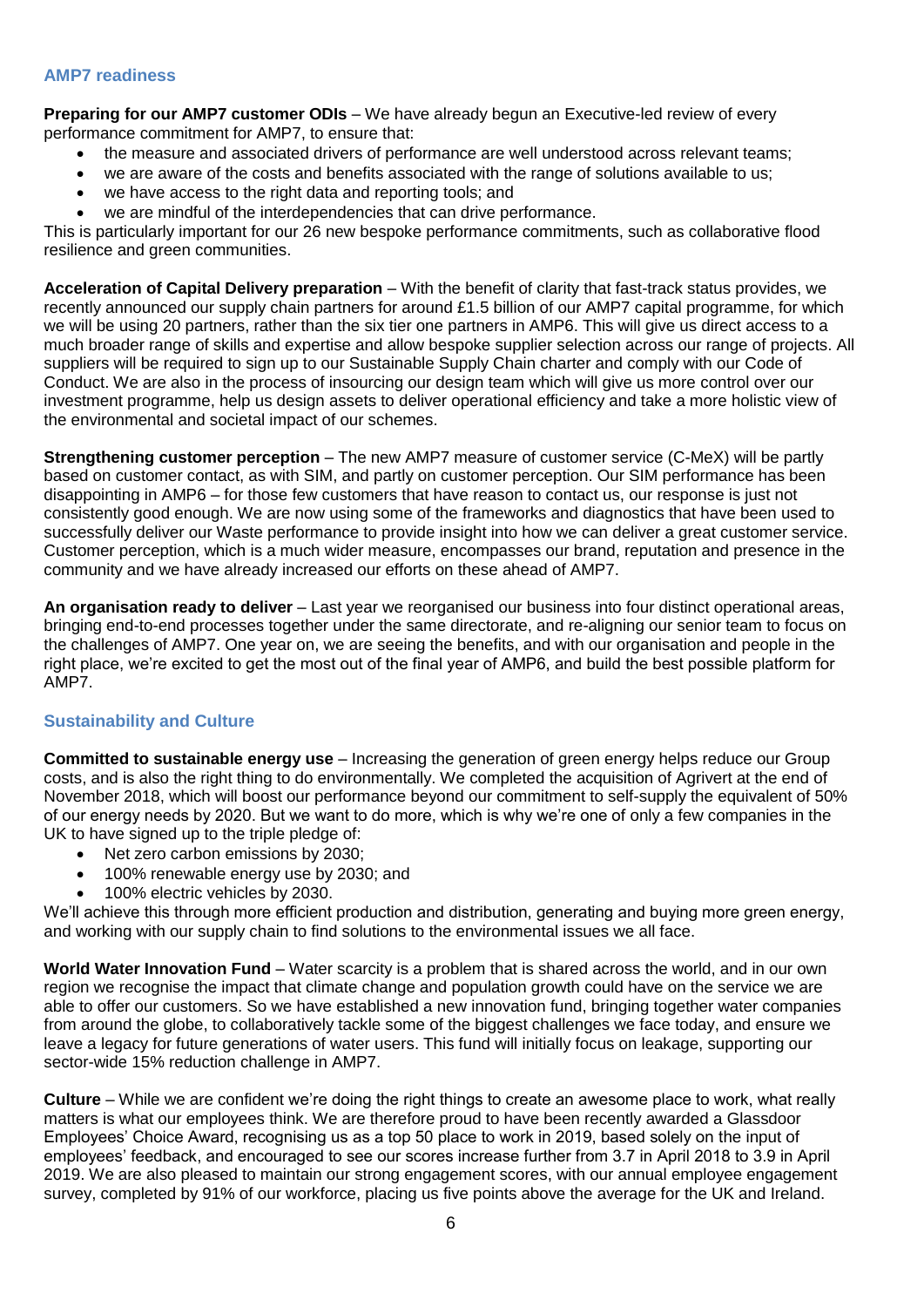**Investing in skills** – We want to have the most skilled and efficient workforce in the sector. We also recognise that we have a key part to play as a large, local employer, in helping the people in our region get the skills they need in an evolving labour market. So we are:

- Investing £10 million in a new technical training academy;
- Bringing new expertise, such as design engineering, into Severn Trent;
- Targeting social mobility coldspots for our apprentice schemes; and
- Working with the UK Government to develop a future skills strategy for the next generation of employees.

**Progress in diversity and inclusion** – We were proud to have been recognised as a top four company in the most recent Hampton Alexander review, reflecting female representation at a senior level of 43.1%, and 37.5% on our Board. Our graduate and apprenticeship schemes are also becoming more balanced, with female intake in our 2018 programme at 38%, up from 20% in our 2017 programme. We have also been working with local colleges to give people with additional needs the opportunity to learn new skills on year-long placements. And we have an active LGBT+ group who play a key role in ensuring that gender neutrality and LGBT+ inclusion are supported across the business.

We have strong momentum as we enter the last year of AMP6. Our track record of outperformance in the last four years, combined with an ambitious fast-track plan for the next five years, creates the perfect platform to deliver for all of our stakeholders, and we are excited to get started.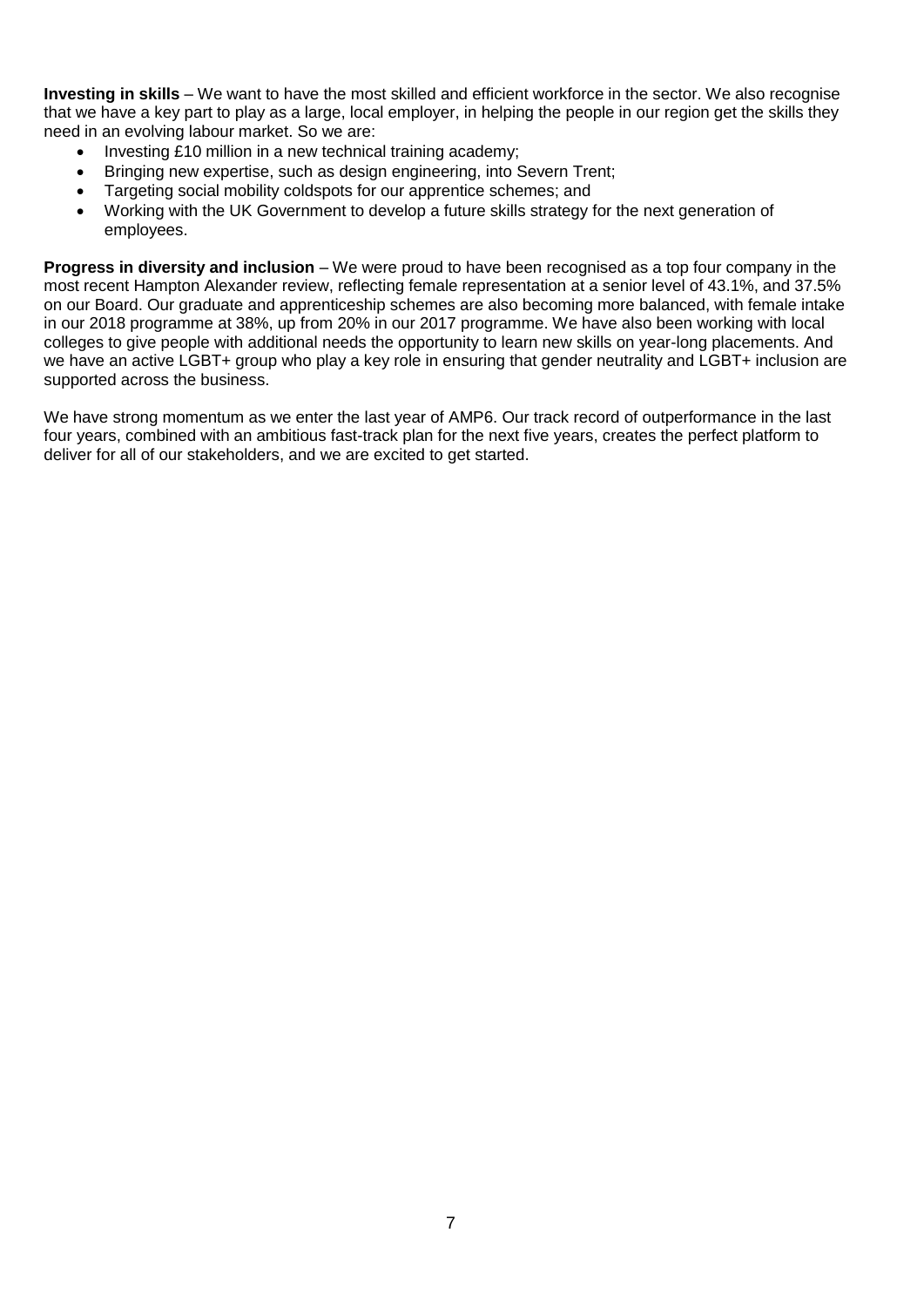## **Chief Financial Officer's Review**

We have built on our good financial performance in the first half of the year to deliver a strong set of full year results for 2018/19. Our Regulated Water and Waste Water business delivered good growth in PBIT, even after an additional £22 million of operating costs from the hot, dry summer and our recovery after it. In Business Services, stronger performance in the second half of the year produced growth in both revenues and PBIT for the year as a whole. In May we announced the sale of surplus land near Nottingham and this, together with other smaller disposals later in the year, generated property profits for the Group of £19.9 million.

Growth in underlying PBIT, lower finance costs and a reduction in our effective tax rate drove a strong increase in underlying basic earnings per share of 21.0% to 145.8 pence per share in the current year. Basic earnings per share from continuing operations were 133.4 pence.

We have delivered good performance on RoRE, which was 8.1% for the year ended 2018/19. While this year's return was partly held back by reaching our Waste ODI cap, our strong financial performance helped us to an AMP6 cumulative RoRE of 9.1%, putting us amongst the very best in the sector, with outperformance on all three levers.

In line with our dividend policy for the remainder of AMP6 of growth of RPI plus at least 4% per annum, the proposed dividend for the year has increased by 7.9%.

Our funding position continues to be strong, with all our projected investment and other cash flow needs covered by cash or committed facilities through to September 2021 and we continue to actively monitor and manage our interest rate exposure.

We completed the acquisition of Agrivert in November 2018 which has been combined with our Green Power business.

We are committed to paying the right amount of tax at the right time. We pay a range of taxes, including business rates, employers' national insurance and environmental taxes such as the Climate Change Levy and the Carbon Reduction Commitment as well as the corporation tax shown in our tax charge in the income statement. This year we have published a Tax Report that sets out details of all of the taxes we incur at www.severntrent.com/responsibility/tax/. Our corporation tax charge for the year was just below the statutory rate at 18% as that some items will be taxed in future periods when the corporation tax rate falls to 17%. Cash tax payments were reduced by the benefit of tax allowances on our capital programme, contributions to our pension schemes and the timing of instalment payments to HMRC under the current rules.

A brief overview of our financial performance for the year is as follows:

- Group turnover from continuing operations was £1,767.4 million (2017/18: £1,696.4 million), an increase of 4.2% as Regulated Water and Waste Water revenue increased by 4.0%, mainly due to the RPI-linked tariff increases and from growth in Business Services' external turnover.
- Underlying PBIT was up 6.3% to £573.6 million (2017/18: £539.8 million). Underlying PBIT in our Regulated Water and Waste Water business grew by £29.4 million, Business Services grew by £0.7 million and Corporate and other growth was £12.8 million.
- We recorded net exceptional costs of £9.6 million (2017/18: £12.6 million) arising from the High Court judgment in the Lloyds Bank case relating to Guaranteed Minimum Pension rights.
- Reported Group PBIT was up by 6.8% to £563.3 million (2017/18: £527.2 million).
- Net finance costs were £194.2 million (2017/18: £219.5 million). Our effective interest rate of 3.9% was down from 2017/18 (4.5%) due to the continued benefit of low interest rates on new and refinanced debt and reduced RPI inflation on our index-linked debt.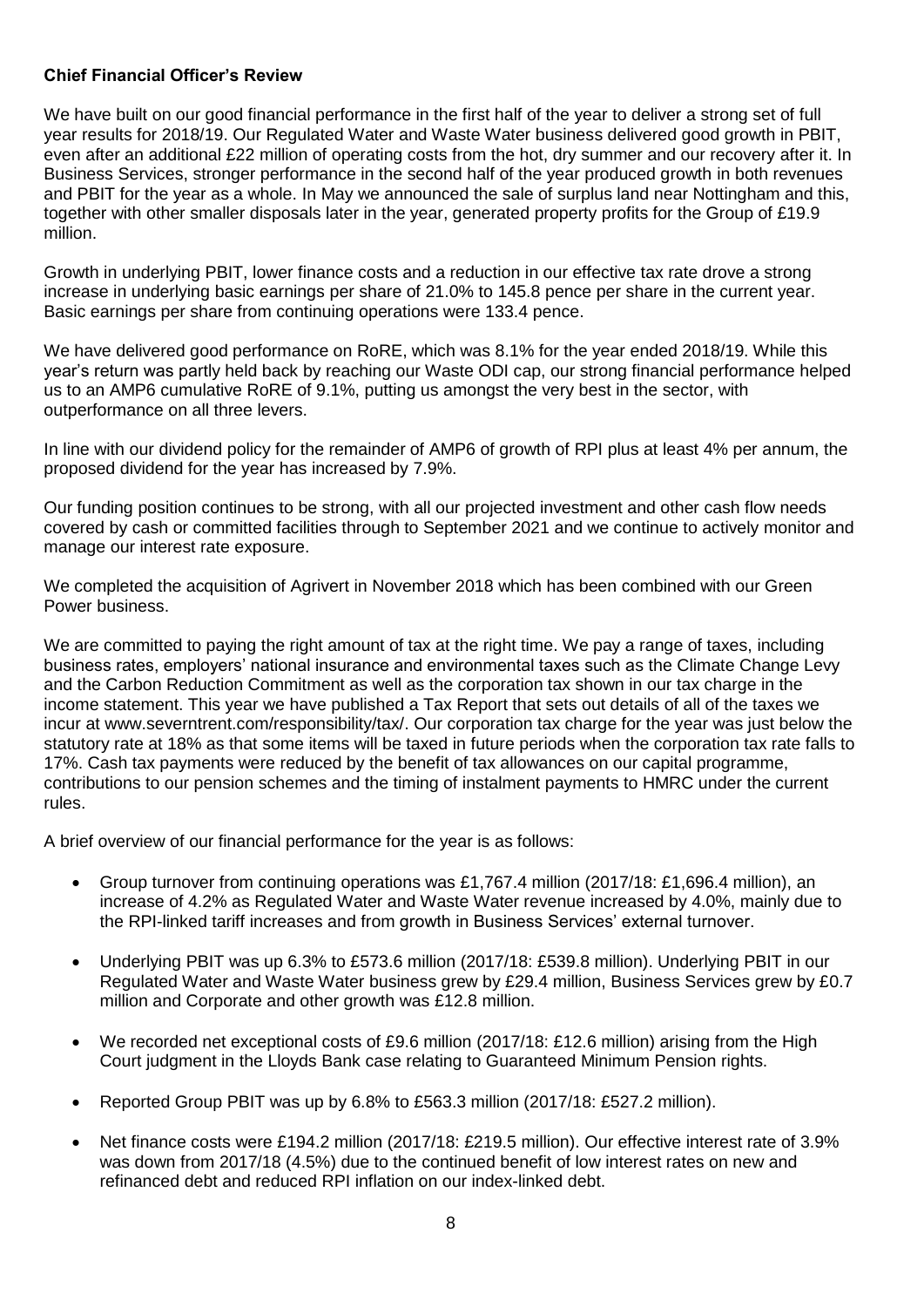Our full effective tax rate was 18.0% and our underlying effective tax rate was 11.6%, down from 12.7% in 2017/18 largely due to higher capital allowances from the larger capital programme in the year.

## **Changes to segmental presentation**

In 2017/18 and prior years the sludge treatment activities of the Bioresources business were managed by, and included in, Regulated Water and Waste Water. The renewable energy generating activities of the Bioresources business were managed by, and included in, Business Services. These combined activities are now managed as a single Bioresources business within Business Services.

Implementing innovative treatment techniques and finding ways to use our resources more effectively enables us to free up land for development. The profits of this activity are shared between the regulated and non-regulated businesses through the initial transfer price and overage agreements relating to the land's development potential. In 2017/18 and prior years the gains from the property development activity attributable to the regulated business were reported in Regulated Water and Waste Water and those relating to the non-regulated business were reported in Corporate and other. All of these activities are now managed and reported as a single business within Business Services.

The segmental analysis that follows and in the financial statements shows:

- current period performance on the new and old basis; and
- comparative information on the old basis.

Comparative information for the new segments is not available and the cost to develop it would be excessive. All year-on-year comparisons are on the old segmental basis.

## **Regulated Water and Waste Water**

Turnover for our Regulated Water and Waste Water business was £1,583.1 million and underlying PBIT was £527.0 million on the new reporting basis. On the old basis turnover was £1,637.6 million (2017/18: £1,574.6 million) and underlying PBIT was £544.3 million (2017/18: £514.9 million).

|                                                       | New basis | Old basis |         |                |          |
|-------------------------------------------------------|-----------|-----------|---------|----------------|----------|
|                                                       | 2019      | 2019      | 2018    | Better/(worse) |          |
|                                                       | £m        | £m        | £m      | £m             |          |
| Turnover                                              | 1,583.1   | 1,637.6   | 1,574.6 | 63.0           | %<br>4.0 |
| Net labour costs                                      | (124.0)   | (134.4)   | (141.8) | 7.4            | 5.2      |
| Net hired and contracted costs                        | (161.9)   | (165.6)   | (147.7) | (17.9)         | (12.1)   |
| Power                                                 | (102.1)   | (105.8)   | (95.9)  | (9.9)          | (10.3)   |
| Bad debts                                             | (25.5)    | (25.5)    | (25.7)  | 0.2            | 0.8      |
| Other costs                                           | (186.3)   | (185.8)   | (192.9) | 7.1            | 3.7      |
|                                                       | (599.8)   | (617.1)   | (604.0) | (13.1)         | (2.2)    |
| Infrastructure renewals expenditure                   | (141.4)   | (141.4)   | (135.2) | (6.2)          | (4.6)    |
| Depreciation                                          | (315.0)   | (334.8)   | (320.5) | (14.3)         | (4.5)    |
| <b>Underlying PBIT</b>                                | 527.0     | 544.3     | 514.9   | 29.4           | 5.7      |
| Adjustments for new segmental basis:                  |           |           |         |                |          |
|                                                       |           |           |         |                |          |
| Bioresources PBIT transferred to Business Services    |           | (8.7)     |         |                |          |
| <b>Property PBIT transferred to Business Services</b> |           | (8.6)     |         |                |          |
| Underlying PBIT (new basis)                           |           | 527.0     |         |                |          |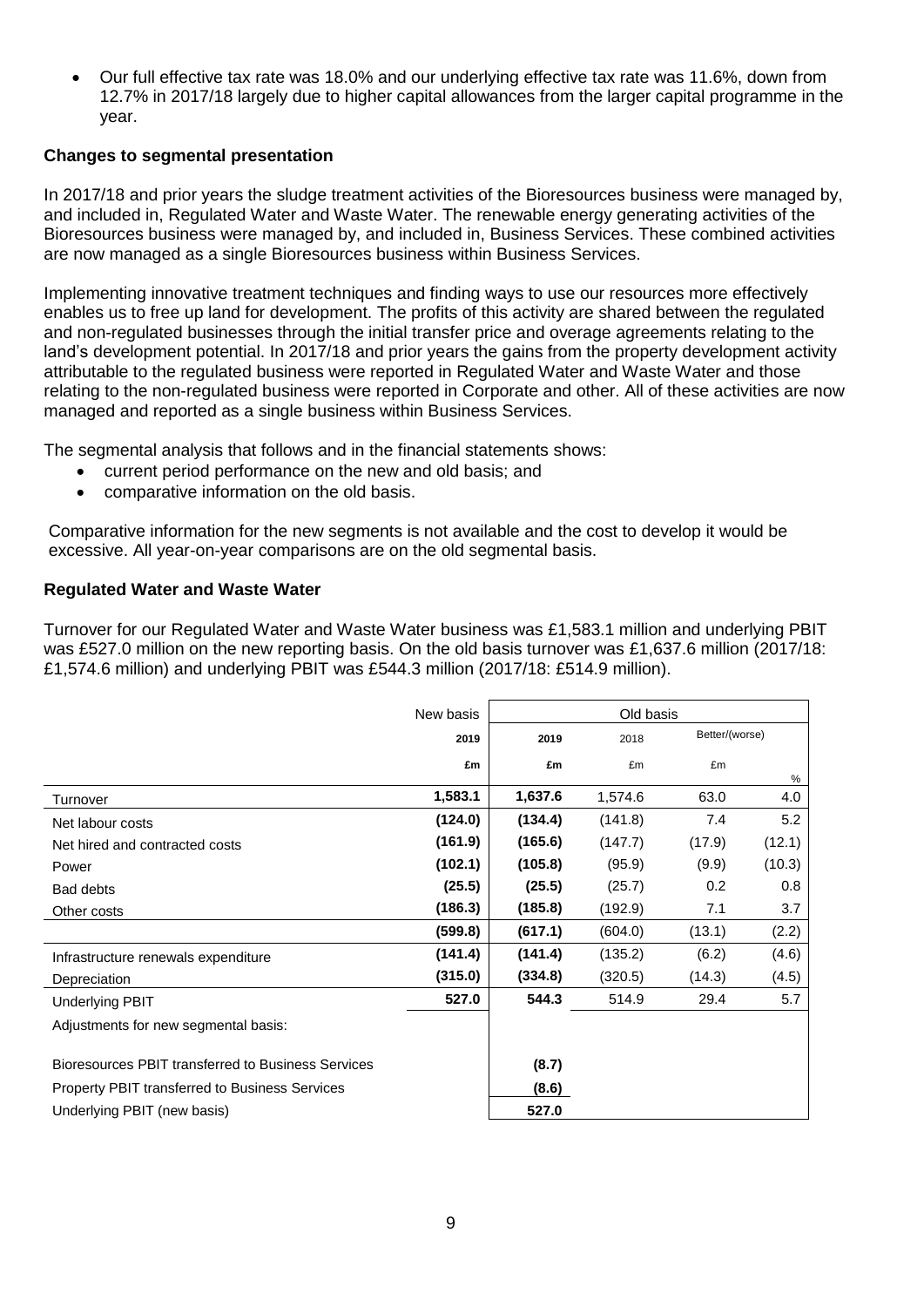Hafren Dyfrdwy (formerly Dee Valley Water) was acquired on 15 February 2017 and integrated into the Regulated Water and Waste Water segment. On 1 July 2018 the licences of Severn Trent Water and Hafren Dyfrdwy were amended to align with the national boundaries of England and Wales but the operating activities within the Regulated Water and Waste Water segment were unchanged by this. The following commentary on the Regulated Water and Waste Water business includes all of our Regulated Water and Waste Water activities in both years.

Turnover increased by 4.0% as:

- RPI and the K factor increased revenue by £55.7 million:
- Customer ODI rewards taken in the current year were £9.6 million lower than the previous year;
- The adjustment from the WRFIM mechanism was £13.9 million more favourable than the previous year;
- Additional revenue from the higher consumption during the hot weather was around £5 million; and
- Other small factors reduced revenue by £2.2 million.

Net labour costs were £7.4 million (5.2%) lower. Gross employee costs increased by 5.8%, due to the annual pay award and the continuation of our strategy to bring more work in-house (including the new design team). The growth in activity on capital projects increased the level of own labour capitalised, up £23.2 million on the previous year.

Net hired and contracted costs were up £17.9 million (12.1%) primarily in relation to costs incurred over the hot, dry summer and resulting operational recovery activities in the second half of the year.

Power costs were up £9.9 million driven by higher pass through costs, as forecasted, and a higher demand for water during the summer. The Group manages its power costs through a combination of demand management, self-generation and forward price contracts.

Our bad debt charge decreased by £0.2 million this year, and represented 2.0% of household revenue (2017/18: 2.2%). We continue to improve the pace of collection for new debt but this also experienced slightly slower recoveries of older debt, which we are actively targeting our efforts on this year.

Other costs decreased by £7.1 million relating to increased profit on the disposal of tangible assets (mainly property) during the year.

Infrastructure renewals expenditure was £6.2 million higher in the year. The increase was driven by additional activity to reduce leakage and an acceleration of our trunk mains renewal programme.

Depreciation of £334.8 million was £14.3 million higher than the prior year, partly driven by the shift towards more investment in technology assets with shorter lives and also by an increase in abandonment charges of £5.4 million as we upgraded some of our ageing assets.

## **Return on Regulated Equity (RoRE)**

RoRE is a key performance indicator for the regulated business and reflects our combined performance on totex, customer ODIs and financing against the base return allowed in the Final Determination.

Severn Trent Water's RoRE for the year ended 31 March 2019 and for the four years ended on that date is set out in the following table:

|                                             | 2018/19<br>%             | AMP6 to Date<br>% |
|---------------------------------------------|--------------------------|-------------------|
| Base return                                 | 5.6                      | 5.6               |
| Totex outperformance                        | $\overline{\phantom{a}}$ | 1.2               |
| ODI outperformance                          | (0.1)                    | 1.0               |
| Financing outperformance                    | 2.6                      | 1.3               |
| Regulatory return for the year <sup>1</sup> | 8.1                      | 9.1               |

<sup>1</sup> Calculated in accordance with Ofwat guidance set out in RAG 4.07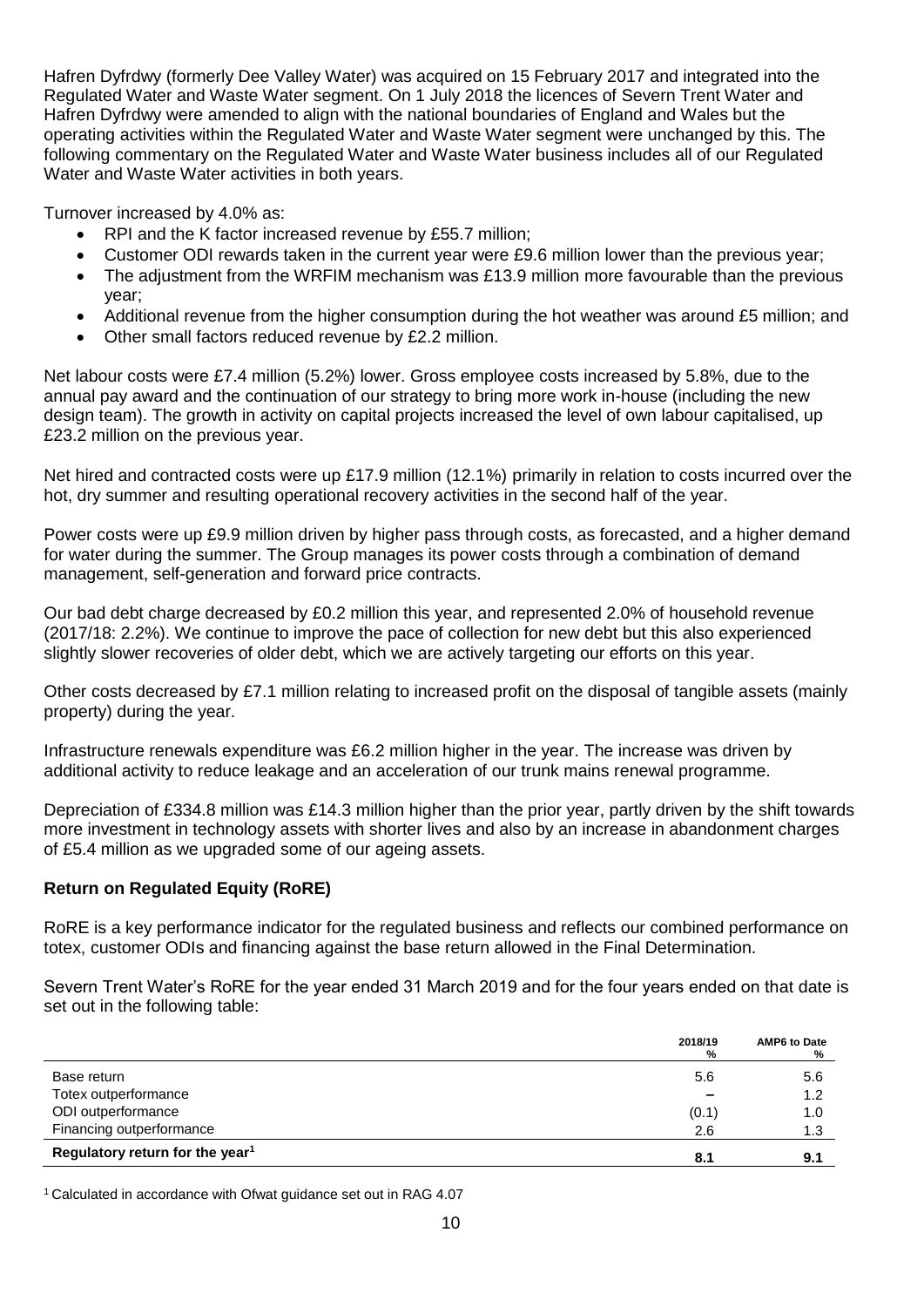We have delivered RoRE of 8.1% in the year thanks to our significant outperformance on financing, ODIs were broadly neutral, impacted by hitting the Waste cap of 2% of RoRE. We reinvested totex savings for the benefit of our customers resulting in a flat in-year performance. Our cumulative AMP6 RoRE remains strong at 9.1%, with four-year outperformance broadly based across:

- sustained customer service delivery on ODIs;
- early delivery of totex efficiencies; and
- strong performance on financing.

## **Business Services**

|                              | New basis | Old basis |            |                     |       |
|------------------------------|-----------|-----------|------------|---------------------|-------|
|                              | 2019      | 2019      | 2018       |                     |       |
|                              |           |           | (restated) | Increase/(decrease) |       |
|                              | £m        | £m        | £m         | £m                  | %     |
| <b>Turnover</b>              |           |           |            |                     |       |
| <b>Operating Services</b>    | 60.2      | 73.8      | 80.6       | (6.8)               | (8.4) |
| Green Power/Renewable Energy | 29.7      | 72.6      | 60.4       | 12.2                | 20.2  |
| <b>Bioresources</b>          | 97.5      |           |            |                     |       |
| Other                        | 13.5      |           |            |                     |       |
|                              | 200.9     | 146.4     | 141.0      | 5.4                 | 3.8   |
|                              |           |           |            |                     |       |
| <b>Underlying PBIT</b>       |           |           |            |                     |       |
| <b>Operating Services</b>    | 7.0       | 14.1      | 14.7       | (0.6)               | (4.1) |
| Green Power/Renewable Energy | 0.6       | 21.4      | 20.1       | 1.3                 | 6.5   |
| <b>Bioresources</b>          | 29.5      |           |            |                     |       |
| <b>Property Development</b>  | 19.9      |           |            |                     |       |
| Other                        | 7.1       |           |            |                     |       |
|                              | 64.1      | 35.5      | 34.8       | 0.7                 | 2.0   |

Business Services turnover was £200.9 million and underlying PBIT was £64.1 million on the new basis.

The division delivered growth in revenues (up 3.8%) and underlying PBIT (up 2.0%) on a comparable basis. The prior year figures have been restated to reflect the impact of the implementation of IFRS 15 on the recognition of revenue and costs for the MOD contract (see note 1 to the financial statements).

In our Operating Services business, turnover and underlying PBIT decreased by £6.8 million and £0.6 million respectively. An improvement in performance on our Homeserve contract was offset by lower rechargeable activity on our MOD contract and additional costs as a result of the hot, dry summer.

In our Renewable Energy business, turnover increased by 20.2% and underlying PBIT increased by 6.5%. Higher energy prices contributed to the increase together with the expansion of our crop energy plant near Nottingham; the impact of a full year of operations for our West Birmingham food waste plant; and the purchase of Agrivert (a food waste company acquired in November 2018), which contributed £9.2 million of revenue and £1.6 million of underlying PBIT.

## **Corporate and Other**

Corporate overheads of £13.4 million (2017/18: £8.9 million) included £3.6 million acquisition costs for Agrivert. Our other businesses generated PBIT of £11.7 million (2017/18: loss of £0.8 million) including a profit of £11.3 million from non-regulated Property Development (2017/18: £2.1 million), which is included in Business Services on the new basis.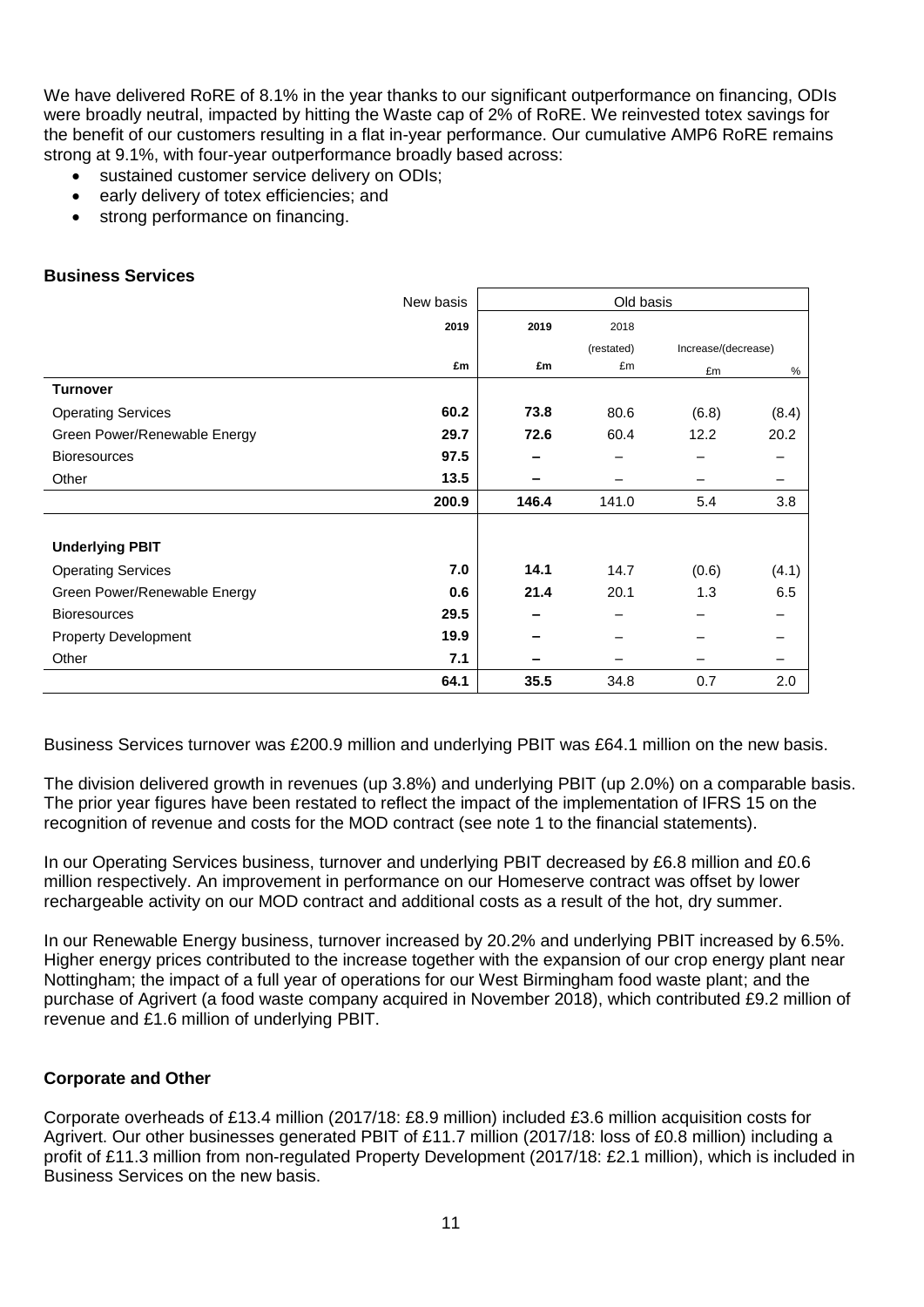## **Exceptional items before tax**

We recorded a net exceptional charge of £9.6 million (2017/18: £12.6 million).

On 25 October 2018 the High Court issued a judgment in the Lloyds Bank case in relation to gender equality in Guaranteed Minimum Pension rights that has an impact on the Group's defined benefit pension liabilities. We have obtained independent advice from the Group's actuaries to determine the amount of the additional liability and have made provision for our best estimate in this year's financial statements.

In 2017/18 the exceptional charge of £12.6 million comprised exceptional restructuring costs of £20.9 million preparing our Bioresources business for AMP7 and an exceptional gain of £8.3 million from the net benefit of a Pension Increase Exchange arrangement.

## **Net finance costs**

Our net finance costs for the year were £194.2 million, £25.3 million lower than the prior year. The reduction was driven by the continued benefit of low interest rates on new and refinanced debt and reduced RPI inflation on our index-linked debt (down £14.4 million), which more than offset the impact of higher average net debt.

Our effective interest rate was 3.9% (2017/18: 4.5%) and our effective cash cost of interest (excluding the RPI uplift on index-linked debt and pensions-related charges) was also down to 3.1% (2017/18: 3.4%). Net pension finance costs were broadly in line with the previous year.

Capitalised interest of £33.2 million increased by £7 million year-on-year due to the higher level of capital activity in the year.

Our earnings before interest, tax depreciation and amortisation (EBITDA) interest cover was 5.1 times (2017/18: 4.3 times) and PBIT interest cover was 3.2 times (2017/18: 2.6 times). See note 18 for further details.

## **Gains/losses on financial instruments**

We use financial derivatives solely to hedge risks associated with our normal business activities including:

- Exchange rate exposure on foreign currency borrowings;
- Interest rate exposures on floating rate borrowings:
- Exposures to increases in electricity prices; and
- Forthcoming changes in the regulatory model from RPI to CPIH.

Note 7 to the financial statements gives an analysis of the amounts charged to the income statement in relation to financial instruments.

As part of our power cost management strategy, we have fixed around 75.5% of our estimated wholesale energy usage for 2019/20.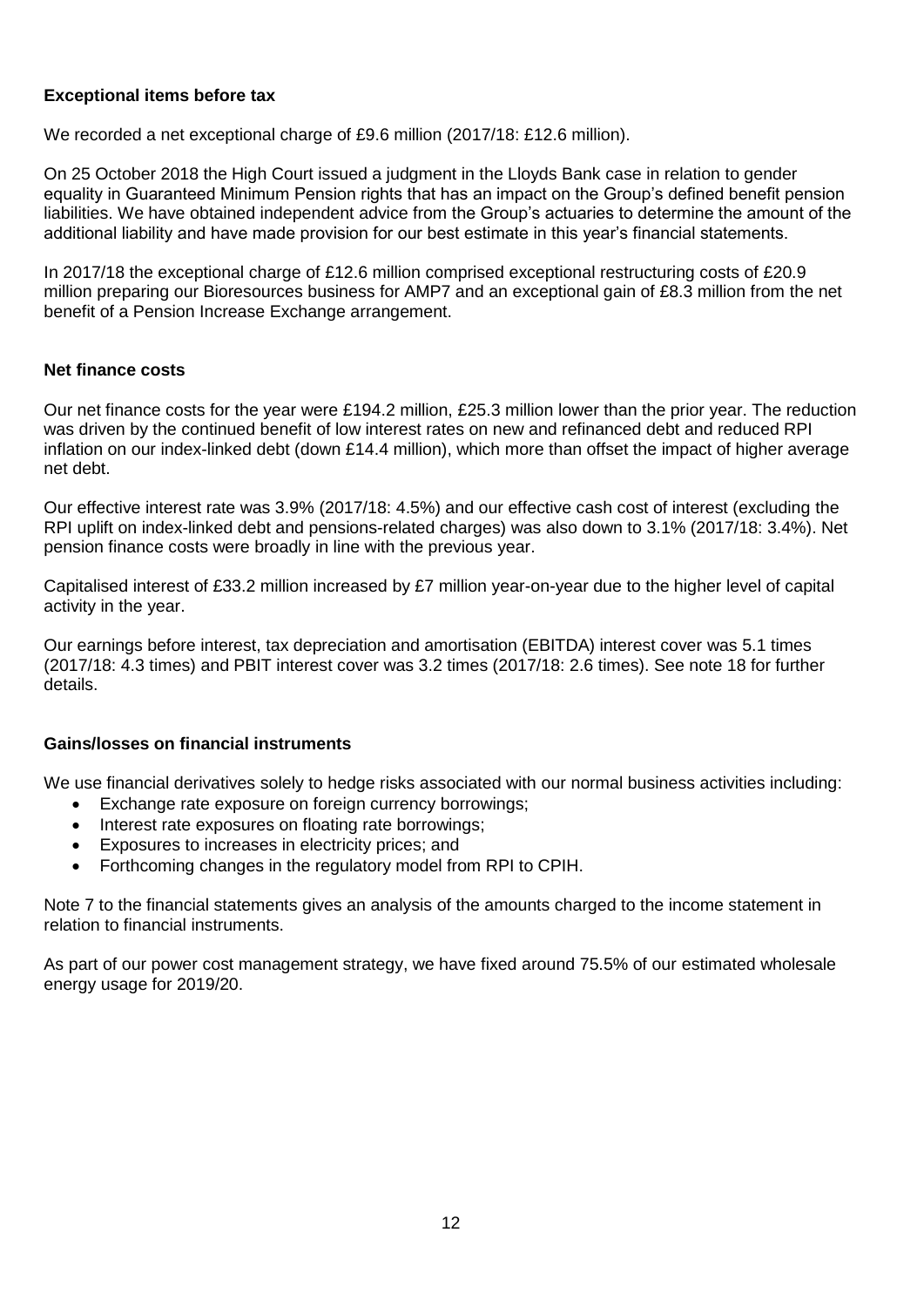## **Taxation**

We are committed to paying the right amount of tax at the right time. As well as corporation tax on profits, which is included in the tax charge in our accounts, we incur a range of taxes, charges and levies imposed by government agencies:

|                                   | 2019  | 2018  |
|-----------------------------------|-------|-------|
|                                   | £m    | £m    |
| Tax incurred:                     |       |       |
| Corporation tax                   | 31.5  | 26.7  |
| Business rates and property taxes | 80.7  | 82.4  |
| Employer's National Insurance     | 25.5  | 23.2  |
| Environmental taxes               | 9.6   | 9.9   |
| Other taxes                       | 3.5   | 4.3   |
|                                   | 150.8 | 146.5 |

Further details on the taxes and levies that we pay can be found in our report, "Explaining our Tax Contribution 2018/19", available at www.severntrent.com/responsibility/tax/.

The corporation tax charge for the year recorded in the income statement was £69.4 million (2017/18: £61.6 million) and we made net corporation tax payments of £21.3 million in the year (2017/18: £6.5 million). The difference between the tax charged and the tax paid is summarised below:

|                                                                      | 2019   | 2018   |
|----------------------------------------------------------------------|--------|--------|
|                                                                      | £m     | £m     |
| Tax on profit on ordinary activities                                 | 69.4   | 61.6   |
| Tax effect of timing differences                                     | (37.6) | (28.7) |
| Current tax credits recorded in Other Comprehensive Income or equity | (9.7)  | (10.1) |
| Overprovisions in previous years                                     | 9.4    | 3.9    |
| Corporation tax payable for the year                                 | 31.5   | 26.7   |
| Payable by instalments next year                                     | (15.9) | (12.2) |
| Instalments paid in the year                                         | 15.6   | 14.5   |
| Repayments received                                                  |        | (8.0)  |
| Payments relating to prior years                                     | 5.7    |        |
| Net tax paid in the year                                             | 21.3   | 6.5    |

Note 8 in the financial statements sets out the tax charges and credits in the year, which are described below.

The current tax charge for the year was £31.8 million (2017/18: £32.9 million) and the deferred tax charge was £37.6 million (2017/18: £28.7 million).

Our full effective tax rate this year was 18.0% (2017/18: 20.5%), which is lower than the UK rate of corporation tax (19%), reflecting the fact that some of the items in our income statement will be taxed in future periods when the UK corporation tax rate falls to 17%.

UK tax rules specify the rate of tax relief available on capital expenditure. Typically this is greater in the early years than the rate of depreciation used to write off the expenditure in our accounts. The impact of this timing difference applied across our significant and recurring capital programme tends to reduce our underlying effective current tax rate and corporation tax payments in the year. By the same token we make a provision for the tax that we will pay in future periods when the tax relief on the capital expenditure has been received and we receive no allowance for the depreciation charge arising on that expenditure. This is the most significant component of our deferred tax position.

Our underlying effective current tax rate was 11.6% (2017/18: 12.7%) (see note 18).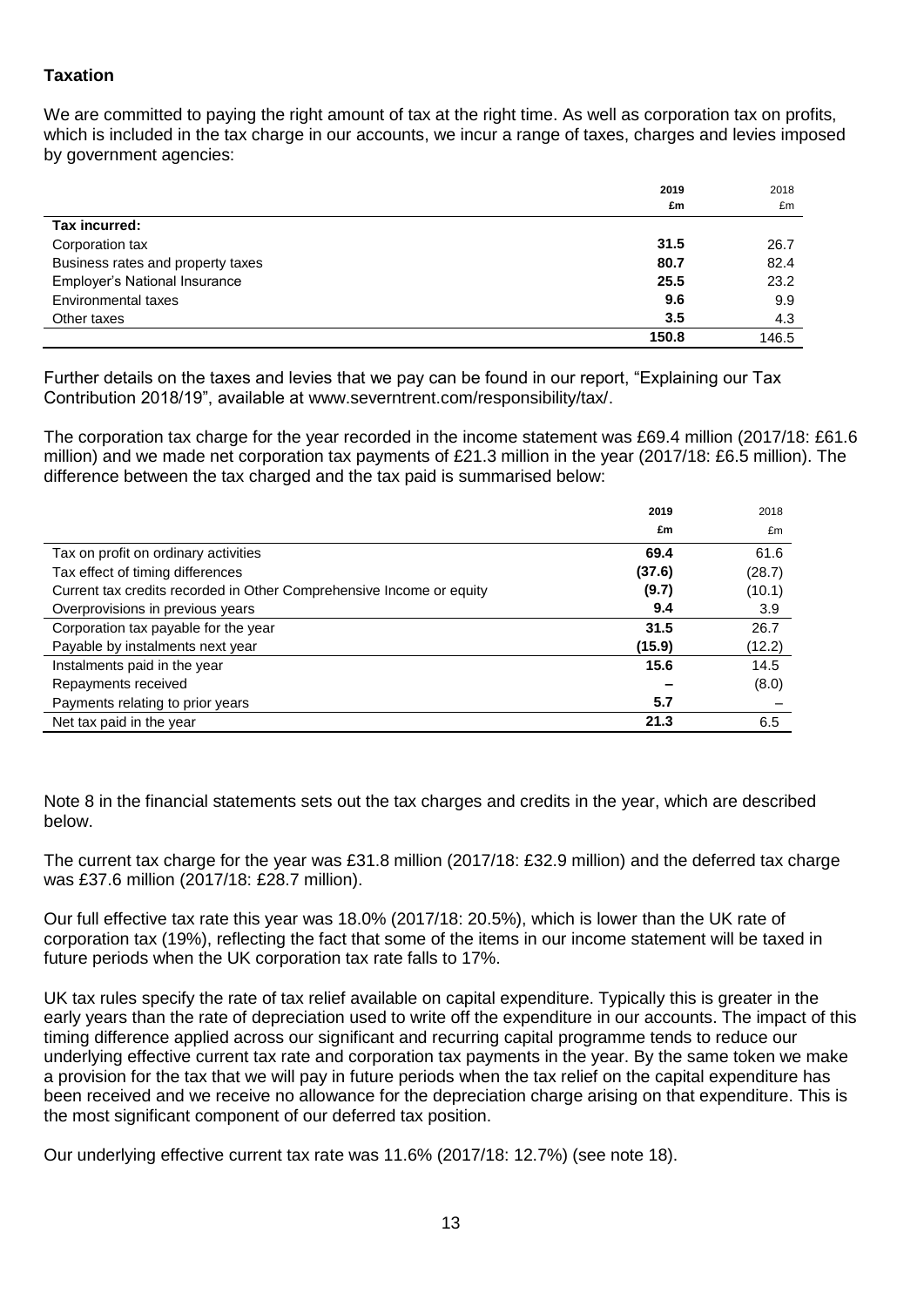## **Profit for the year and earnings per share**

Profit for the year from continuing operations increased by 32% to £315.3 million (2017/18: £239.6 million).

There were no discontinued operations in the year (2017/18: profit of £13.2 million).

Total profit for the year including discontinued operations was £315.3 million (2017/18: £252.8 million).

Basic earnings per share from continuing operations increased by 31.0 % to 133.4 pence (2017/18: 101.8 pence). Underlying basic earnings per share was 145.8 pence (2017/18: 120.5 pence). For further details see note 12.

## **Cash flow**

|                                                 | 2019      | 2018      |
|-------------------------------------------------|-----------|-----------|
|                                                 | £m        | £m        |
| Cash generated from operations                  | 826.3     | 773.3     |
| Net capital expenditure                         | (769.3)   | (591.0)   |
| Net interest paid                               | (161.6)   | (182.1)   |
| Purchase of subsidiaries net of cash acquired   | (50.9)    | (0.2)     |
| Proceeds on disposal of subsidiary undertakings |           | 25.1      |
| Swap termination payment                        |           | (40.0)    |
| Tax paid                                        | (21.3)    | (6.5)     |
| Free cash flow                                  | (176.8)   | (21.4)    |
| <b>Dividends</b>                                | (211.9)   | (197.0)   |
| Issue of shares                                 | 11.1      | 5.6       |
| Purchase of own shares                          | (1.1)     |           |
| Change in net debt from cash flows              | (378.7)   | (212.8)   |
| Debt acquired in subsidiaries                   | (63.0)    |           |
| Non-cash movements                              | (35.8)    | (61.4)    |
| Change in net debt                              | (477.5)   | (274.2)   |
| Opening net debt                                | (5,356.6) | (5,082.4) |
| Closing net debt                                | (5,834.1) | (5,356.6) |

| 2019                                                               |    | 2018      |
|--------------------------------------------------------------------|----|-----------|
|                                                                    | £m | £m        |
| Bank loans<br>(1, 120.1)                                           |    | (1,217.4) |
| (4,820.5)<br>Other loans                                           |    | (4,223.9) |
| (112.2)<br><b>Finances leases</b>                                  |    | (113.9)   |
| Net cash and cash equivalents<br>39.6                              |    | 38.5      |
| 37.1<br>Cross currency swaps                                       |    | 24.5      |
| Loans due from joint ventures and associated undertakings<br>142.0 |    | 135.6     |
| (5,834.1)<br>Net debt                                              |    | (5,356.6) |

We generated £826.3 million cash from operations (2017/18: £773.3 million). Operating cash flows were higher mainly due to higher PBIT, depreciation and amortisation and our increase in working capital was lower than the previous year.

Our biggest year of capital investment in a decade led to net capital expenditure of £769.3 million (2017/18: £591.0 million). The acquisition of Agrivert resulted in a net cash outflow of £50.9 million and we also repaid £63.0 million of debt acquired with the business.

Our net interest payments were lower at £161.6 million (2017/18: £182.1 million). Our tax payments were £21.3 million, an increase of £14.8 million. The previous year benefited from a reduction of £8 million from overpayments in earlier years.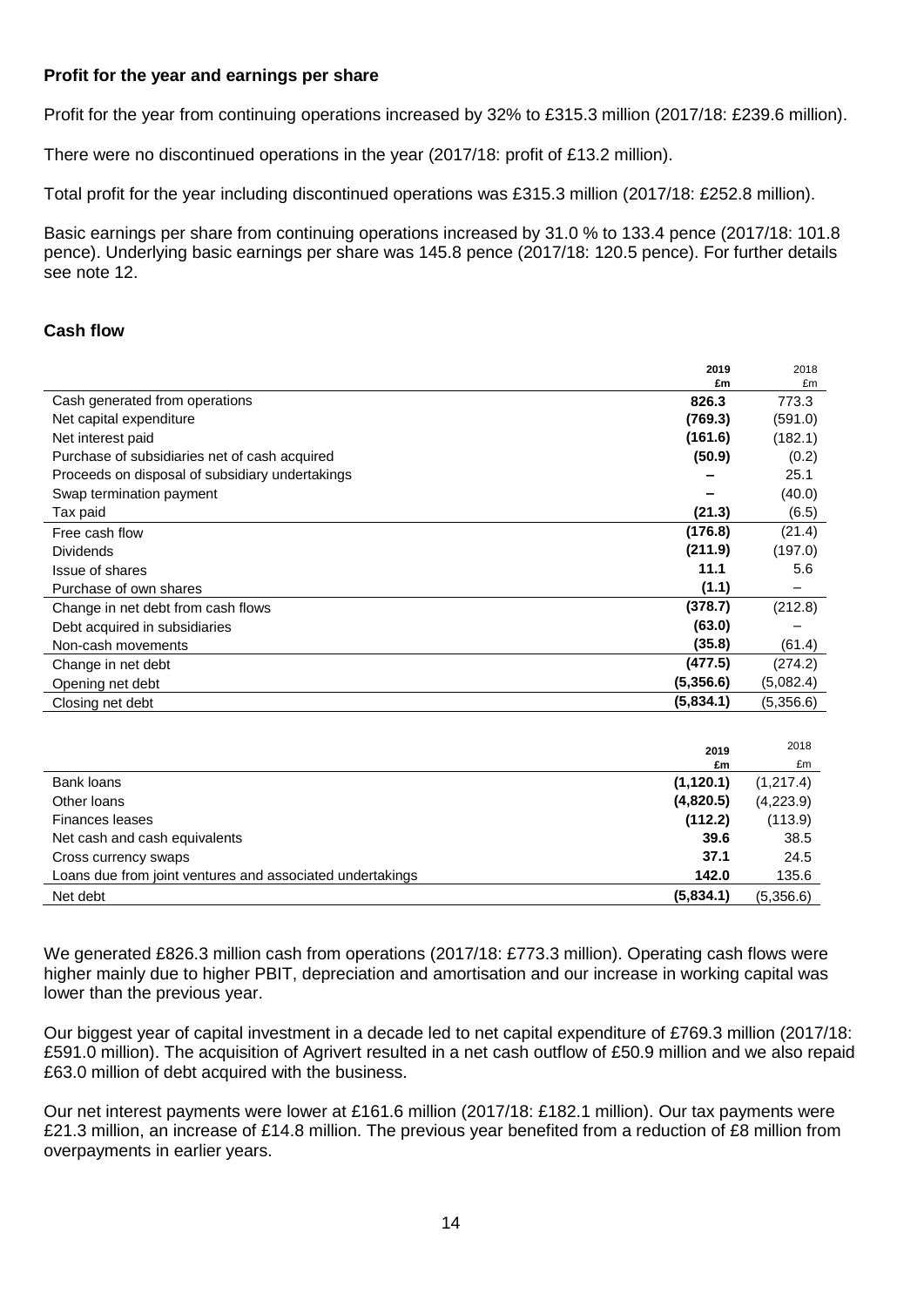We received £11.1 million (2017/18: £5.6 million) from the exercise of options under the employee Save As You Earn share scheme and our dividends paid increased by 7.6% in line with our policy.

These cash flows, together with the debt acquired with Agrivert and accounting adjustments to the carrying value of debt, resulted in an increase of £477.5 million in net debt (2017/18: £274.2 million).

At 31 March 2019 we held £39.6 million (2018: £38.5 million) in net cash and cash equivalents. Average debt maturity was around 14 years (2018: 14 years). Including committed facilities, our cash flow requirements are funded until September 2021.

Net debt at 31 March 2019 was £5,834.1 million (2018: £5,356.6 million) and balance sheet gearing (net debt/net debt plus equity) was 83.3% (2018: 84.4%). Group net debt, expressed as a percentage of estimated Regulatory Capital Value (RCV gearing) at 31 March 2019 was 63.0% (2018: 60.6%) and STW Group RCV gearing was 62.3% (2018: 60.8%).

The estimated fair value of debt at 31 March 2019 was £1,219.6 million higher than book value (2018: £1,184.3 million higher). The increase in the difference to book value is largely due to lower prevailing market interest rates.

Our policy for the management of interest rates is that at least 40% of our borrowings in AMP6 should be at fixed interest rates, or hedged through the use of interest rate swaps or forward rate agreements. At 31 March 2019, 53% of our debt was at fixed rate, 22% was in floating and 25% was index-linked.

We continue to carefully monitor market conditions and our interest rate exposure and, given the low flat current yield curve, we believe it is the right time to start reducing our exposure to floating rates of interest. To that end we have:

- raised £200 million at competitive fixed rates prior to the end of the financial year;
- since the year end, cancelled £575 million of pay floating interest rate swaps that had a positive market value and
- used the proceeds of the cancellations to cancel £100 million of expensive pay fixed swaps with an average fixed rate of approximately 5%.

These actions reduced our floating rate exposure to around 15% of gross debt at the end of April 2019.

Our long term credit ratings are:

| Long term ratings   | <b>Severn Trent Plc</b> | <b>Seven Trent Water</b> | Outlook  |
|---------------------|-------------------------|--------------------------|----------|
| Moody's             | Baa1                    | AЗ                       | Negative |
| Standard and Poor's | <b>BBB</b>              | BBB+                     | Stable   |

We invest cash in deposits with highly rated banks and liquidity funds. We regularly review the list of counterparties and report to the Treasury Committee.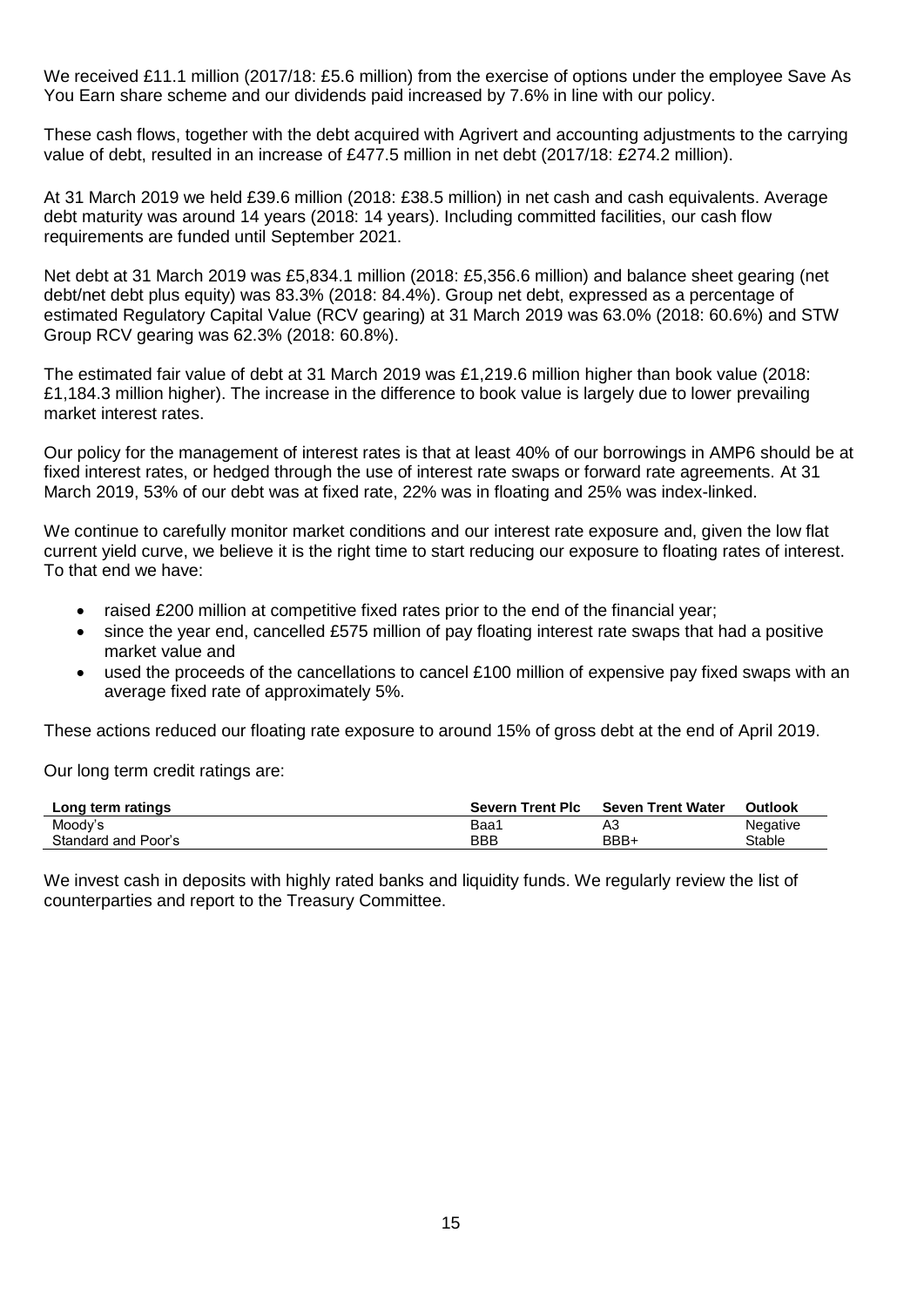## **Pensions**

We have three defined benefit pensions arrangements, two from Severn Trent and one from Dee Valley Water. The Severn Trent schemes are closed to future accrual.

The most recent formal actuarial valuations for the Severn Trent schemes ('the Schemes') were completed as at 31 March 2016. The agreement reached with the Trustee for the STPS, which is by far the largest of the schemes, included:

- Inflation-linked payments of £15 million per annum through an asset-backed funding arrangement, potentially continuing to 31 March 2031, although these contributions will cease earlier should a subsequent valuation of the STPS show that these contributions are no longer needed;
- Payments under another asset-backed funding arrangement of £8.2 million per annum to 31 March 2032; and
- A deficit reduction payment of £10 million for each of the three financial years ended 31 March 2019.

In addition to these payments, the company will directly pay the annual PPF levy incurred by the STPS (£1.4 million in 2018/19).

The next formal actuarial valuations of the Schemes are currently underway.

The Schemes have entered into additional hedging arrangements to reduce the impact of fluctuations in interest rates and inflation on the Schemes' liabilities without adversely impacting the expected return from the Schemes' assets.

Hafren Dyfrdwy participates in the Dee Valley Water Limited Section of the Water Companies Pension Scheme ("the Section"). The Section funds are administered by trustees and are held separately from the assets of the Group. The Section is closed to new entrants. The most recent formal actuarial valuation of the Section was completed as at 31 March 2017 and as a result deficit reduction contributions to the Section ceased.

On an IAS 19 basis, the net position (before deferred tax) of all of the Group's defined benefit pension schemes was a deficit of £452.9 million (2018: £519.8 million). To calculate the pension deficit for accounting purposes, we are required to use corporate bond yields as the basis for the discount rate of our long-term liabilities, irrespective of the nature of the scheme's assets or their expected returns.

On an IAS 19 basis, the funding level has improved to 84% (31 March 2018: 82%).

The movements in the net deficit during the year were:

|                                                | <b>Fair value</b><br>of scheme<br>assets | <b>Defined benefit</b><br>obligations | <b>Net deficit</b> |
|------------------------------------------------|------------------------------------------|---------------------------------------|--------------------|
|                                                | £m                                       | £m                                    | £m                 |
| At start of the year                           | 2,339.8                                  | (2,859.6)                             | (519.8)            |
| Amounts credited/(charged) to income statement | 58.7                                     | (84.6)                                | (25.9)             |
| Actuarial gains/(losses) taken to reserves     | 95.9                                     | (38.0)                                | 57.9               |
| Net contributions received and benefits paid   | (75.5)                                   | 110.4                                 | 34.9               |
| At end of the year                             | 2,418.9                                  | (2,871.8)                             | (452.9)            |

## **Dividends**

In line with our policy for the remainder of AMP6 to increase the dividend by at least RPI+4% each year, the Board has proposed a final ordinary dividend of 56.02 pence per share for 2018/19 (2017/18: 51.92 pence per share). This gives a total ordinary dividend for the year of 93.37 pence (2017/18: 86.55 pence). The final ordinary dividend is payable on 19 July 2019 to shareholders on the register at 14 June 2019.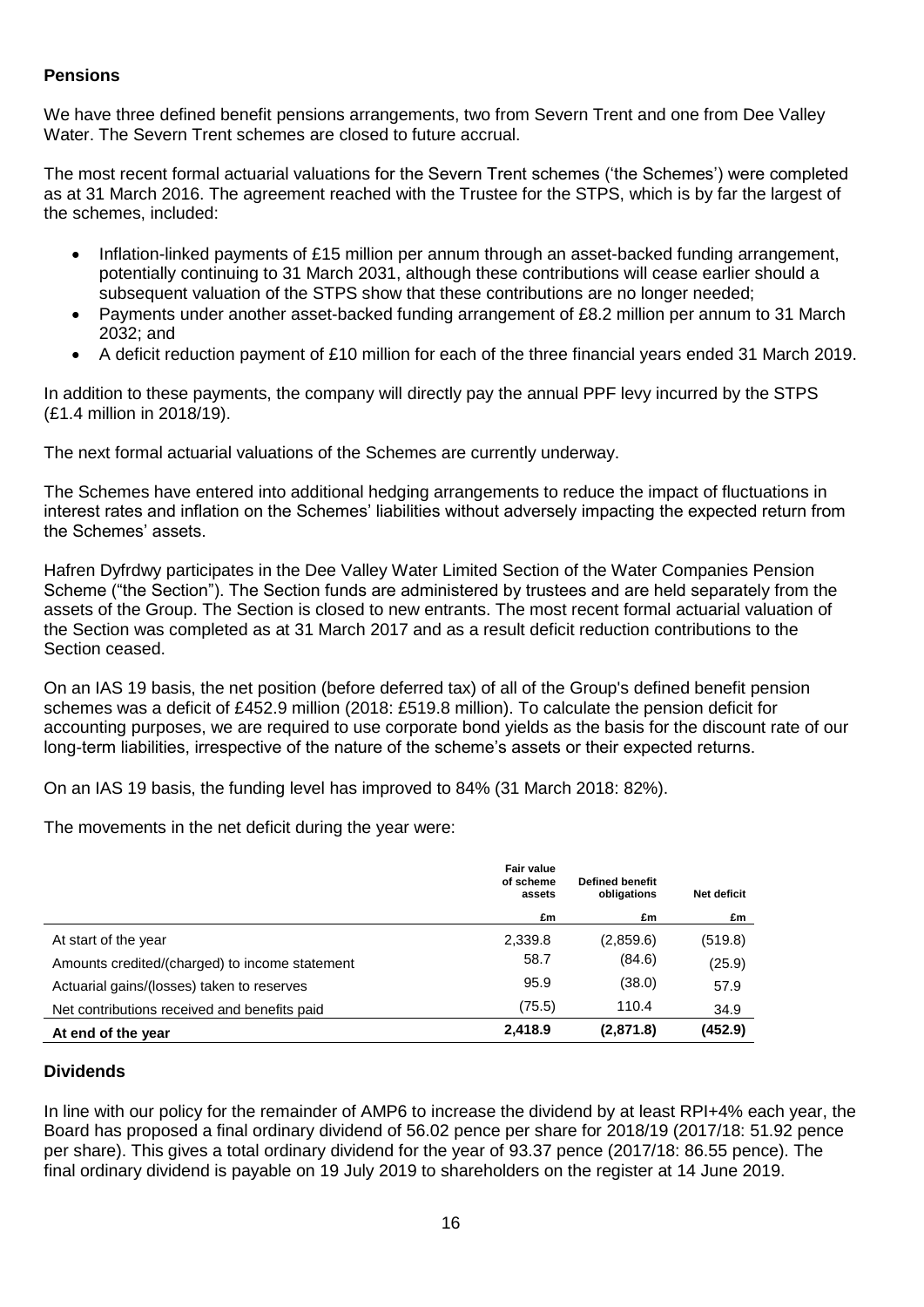## **Principal risks and uncertainties**

The Board considers the principal risks and uncertainties affecting the group's business activities to be those detailed below:

## **Customer Perception:**

 We may be unable to improve and maintain our levels of customer service sufficiently to deliver what our customers tell us they want.

## **Legal, Political and Regulatory Environment:**

- We may be unable to effectively anticipate and/or influence future developments in the UK water industry resulting in our business plans becoming unsustainable.
- The regulatory landscape is complex and subject to on-going change. There is a risk that processes may fail or that our processes may not effectively keep pace with changes in legislation, leading to the risk of non-compliance. We specifically continue to engage with the Government, MPs, the Welsh Government, regulators and other stakeholders about the future shape and direction of the water sector. The renationalisation of the water industry remains a possibility in the event of a change of Government, and any associated changes in Government policy may fundamentally impact our ability to deliver the Group's strategic objectives, impacting shareholder value. Our aim is to ensure the water sector in England and Wales continues to deliver a world class service for customers, is able to invest for the future and maximises the benefits to wider society and all stakeholders through the social and environmental benefits the current model allows us to deliver. We seek to minimise potential risk and maximise opportunities through regular communication and robust scenario planning as Government policy evolves.

## **Operations, assets and people:**

- We may experience loss of data or interruptions to our key business systems as a result of cyber threats.
- We may fail to meet our regulatory targets including targets from Ofwat in relation to operational performance of our assets resulting in regulatory penalties.
- Failure of certain key assets or processes may result in inability to provide a continuous supply of clean water and safely take waste water away within our area.
- Due to the nature of our operations, we could endanger the health and safety of our people, contractors and members of the public as well as negatively impact our local and wider environment.
- We are unable to deal with the impact of extreme and unpredictable weather events on our assets and infrastructure and/or are unable to successfully plan for future water resource supply and demand due to climate change.

## **Financial risks:**

- Lower interest rates, higher inflation or underperforming equity markets may require us to provide more funding for our pension schemes.
- We may be unable to fund the business sufficiently in order to meet our liabilities as they fall due.

## **The UK's decision to leave the European Union (EU):**

 At the time of writing, the terms of the UK's departure from the EU ('Brexit') remain uncertain. Brexit does not give rise to a new principal risk for the Group. However, it does have the potential to impact risks in other areas of our operations, such as supply chain, interest rates, availability of funding, regulatory changes and uncertainty for the domestic economy.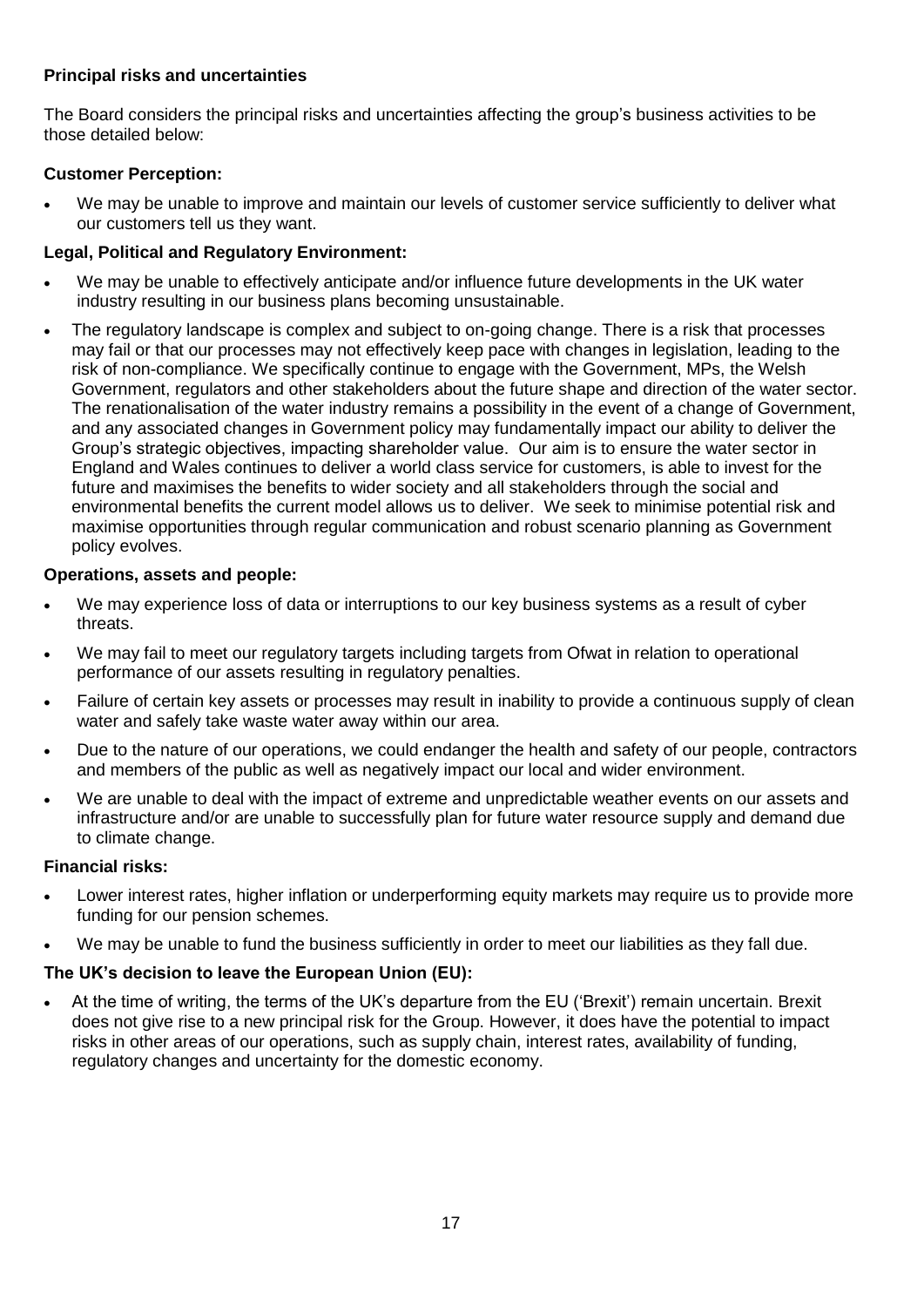- Our preparations for a no deal Brexit are well advanced and include a Brexit Steering Committee to oversee the contingency and scenario planning necessary to operate effectively if the UK leaves the EU without transition arrangements. The Committee covers; Incident Management, People, Procurement, Security and Resilience, Logistics, Communications, Finance and Capital Delivery. We have been actively engaged with a Water UK coordinated group called the Operations Strategy Group (OSG) at an executive level, focusing on industry preparedness and industry wide testing of response plans for a no deal scenario. The most significant risk identified is associated with the availability of chemicals imported into the UK. We identified this at an early stage and have ensured we have a robust process for maintaining stock levels.
- Progress in the Brexit negotiations will continue to be monitored and the risks and uncertainties will be managed through our existing ERM process.

## **Technical Guidance 2019/20**

The following technical guidance is presented under the new segmental basis. Please refer to note 2 to the accounts in the RNS for more information regarding segmental changes.

| Year-end guidance                      |                                                                                                                                                                                       | FY 18/19<br>(new basis) | Year-on-<br>Year  |
|----------------------------------------|---------------------------------------------------------------------------------------------------------------------------------------------------------------------------------------|-------------------------|-------------------|
| <b>Regulated Water and Waste Water</b> |                                                                                                                                                                                       |                         |                   |
| Turnover <sup>1</sup>                  | £1.61 billion to £1.64 billion.                                                                                                                                                       | £1.58bn                 |                   |
| Opex                                   | Higher year-on-year as continued upward sector-wide cost<br>pressures from energy pass-through costs, licences and materials<br>offset ongoing efficiency programmes.                 | £600m                   |                   |
| <b>IRE</b>                             | £145 million to £170 million.                                                                                                                                                         | £141m                   |                   |
| Customer ODIs <sup>2</sup>             | At least £25 million net reward across Water and Waste measures.                                                                                                                      | $£(5)$ m                |                   |
| <b>Business Services</b>               |                                                                                                                                                                                       |                         |                   |
| Underlying PBIT (excl.<br>Property)    | Higher year-on-year.                                                                                                                                                                  | £44m                    |                   |
| <b>Underlying Property PBIT</b>        | £5 million to £10 million.                                                                                                                                                            | £20m                    |                   |
| Group                                  |                                                                                                                                                                                       |                         |                   |
| Interest charge                        | Higher year-on-year due to increased total debt reflecting end of<br>AMP investment in our capital programme and the acquisition of<br>Agrivert in the second half of the prior year. | £194m                   |                   |
| Tax rate                               | Total tax rate of c.19% and underlying effective current tax rate<br>between 10% and 12%.                                                                                             | 11.6%                   |                   |
| Group capex                            | £700 million to £800 million.                                                                                                                                                         | £769m                   | $\leftrightarrow$ |
| Dividend <sup>3</sup>                  | Annual dividend growth of at least RPI + 4% until March 2020.<br>2019/20 dividend set at 100.08p.                                                                                     | 93.37 <sub>p</sub>      |                   |

### **Footnotes to technical guidance**

- 1. Includes £7m net penalty for ODIs (Customer Outcome Delivery Incentives, quoted pre-tax at nominal prices) relating to 2017/18 with £79 million of that year's net reward deferred to AMP7
- 2. Excludes AMP6 SIM ODI outcome. An update will be provided later in the year following Ofwat's confirmation of the outcome
- 3. 2019/20 dividend growth is based on November 2018 RPI of 3.19% plus 4%

## **Further Information**

For further information, including the Group's full-year results presentation, see the Severn Trent website [\(www.severntrent.com\)](http://www.severntrent.com/).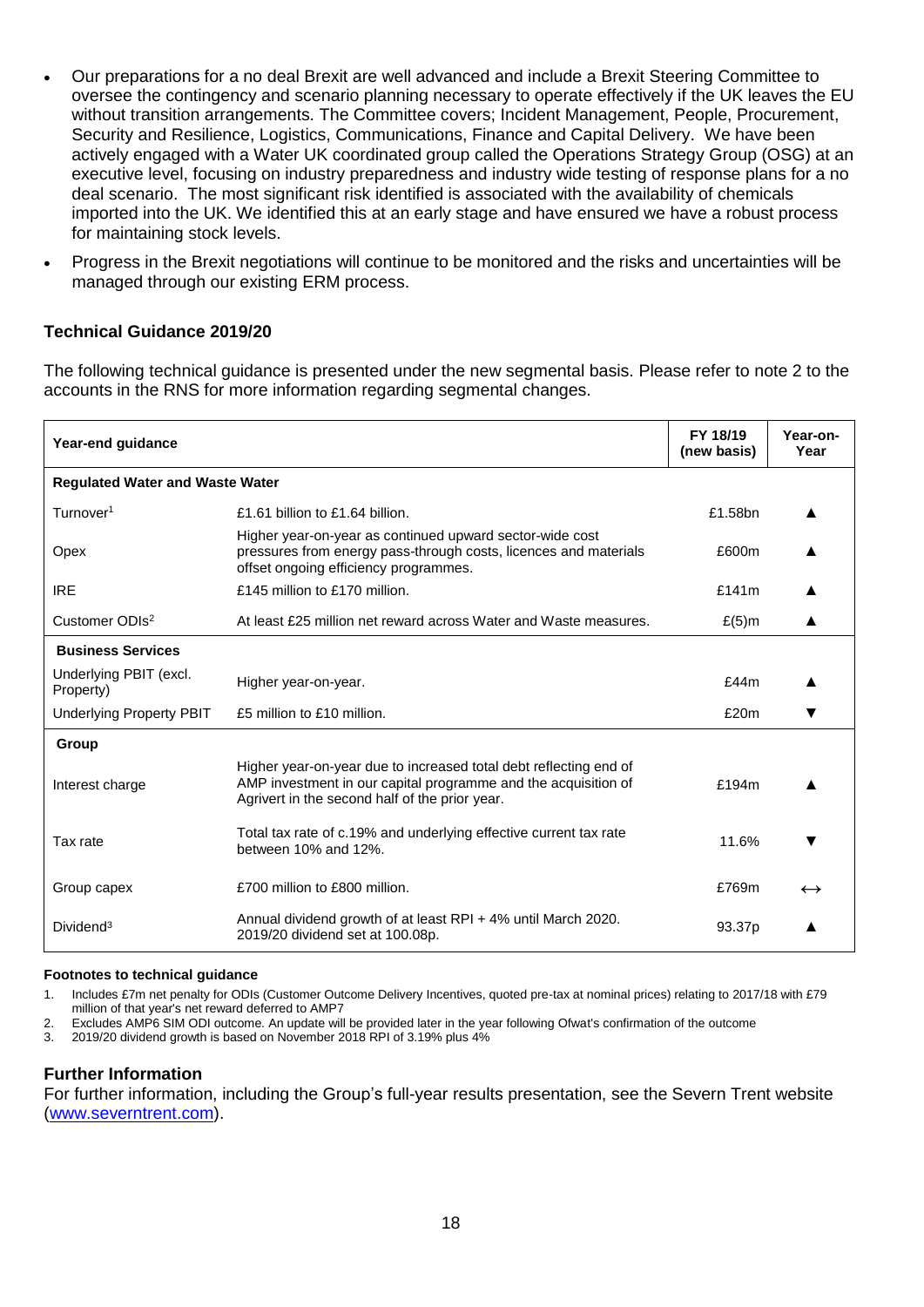## **Investor Timetable**

| Ex Dividend Date (Final)               | 13 June 2019     |
|----------------------------------------|------------------|
| Record Date (Final)                    | 14 June 2019     |
| AGM                                    | 17 July 2019     |
| Q1 Trading Update                      | 17 July 2019     |
| Dividend Payment Date (Final)          | 19 July 2019     |
| Half Year Results Announcement 2018/19 | 21 November 2019 |
| Ex Dividend Date (Interim)             | 28 November 2019 |
| Record Date (Interim)                  | 29 November 2019 |
| Dividend Payment Date (Interim)        | 3 January 2020   |

For more information please visit: <https://www.severntrent.com/investors/financial-calendar>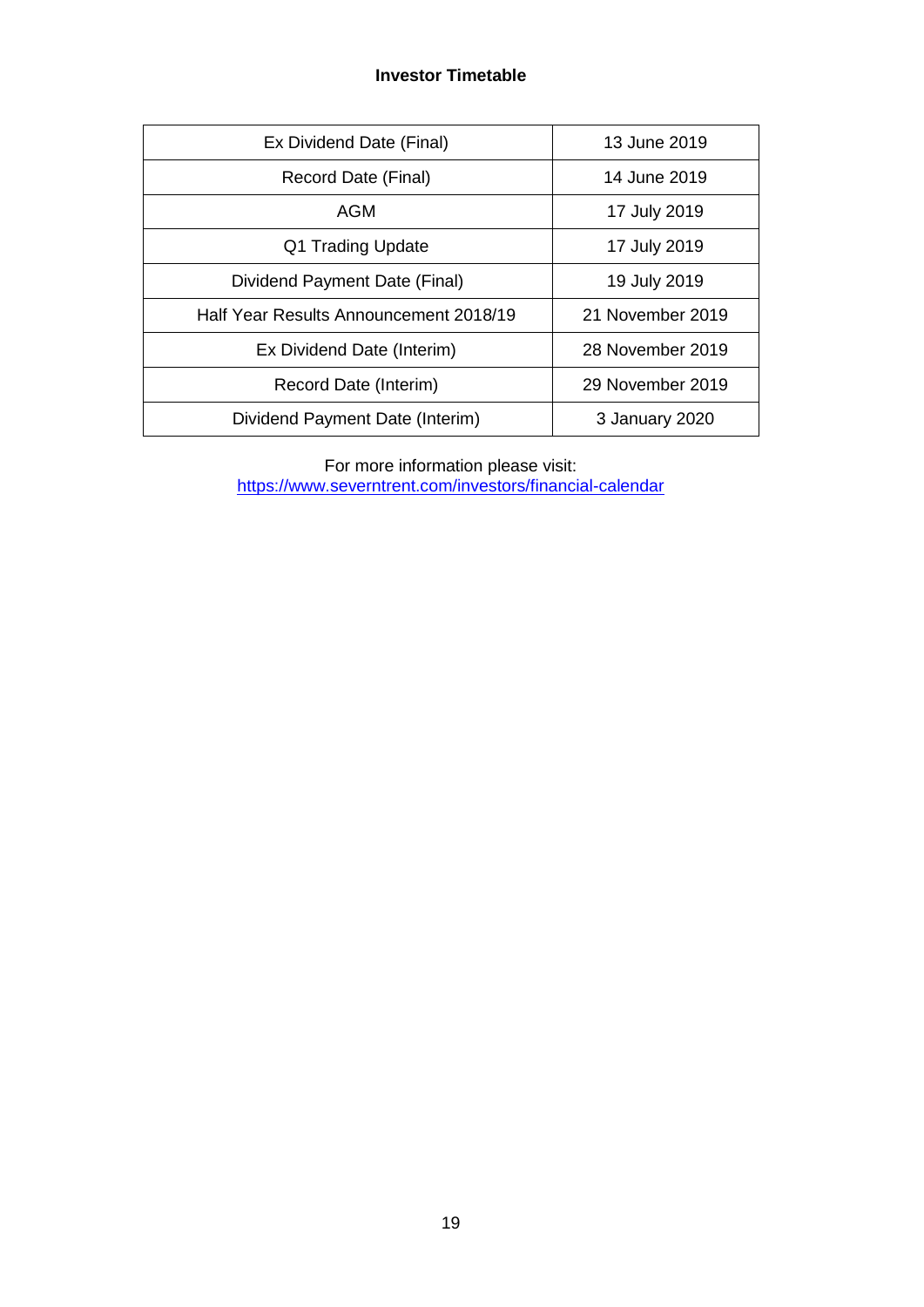## **Consolidated income statement For the year ended 31 March 2019**

|                                                                                                                               |                | 2019       | 2018                |
|-------------------------------------------------------------------------------------------------------------------------------|----------------|------------|---------------------|
|                                                                                                                               |                |            | (restated           |
|                                                                                                                               | Note           | £m         | see note 2 a)<br>£m |
| <b>Turnover</b>                                                                                                               | 2,3            | 1,767.4    | 1,696.4             |
| Other income                                                                                                                  |                | 19.9       | 3.9                 |
| Operating costs before charge for bad and doubtful debts, amortisation of<br>acquired intangible assets and exceptional items |                | (1, 188.1) | (1, 134.7)          |
| Charge for bad and doubtful debts                                                                                             |                | (25.6)     | (25.8)              |
| Operating costs before amortisation of acquired intangible assets and<br>exceptional items                                    |                | (1,213.7)  | (1,160.5)           |
| Amortisation of acquired intangible assets                                                                                    |                | (0.7)      |                     |
| <b>Exceptional items</b>                                                                                                      | 4              | (9.6)      | (12.6)              |
| Total operating costs                                                                                                         | $\overline{7}$ | (1,224.0)  | (1, 173.1)          |
| Profit before interest, tax, amortisation of acquired intangible assets<br>and exceptional items                              |                | 573.6      | 539.8               |
| Amortisation of acquired intangible assets                                                                                    |                | (0.7)      |                     |
| <b>Exceptional items</b>                                                                                                      | 4              | (9.6)      | (12.6)              |
| Profit before interest and tax                                                                                                |                | 563.3      | 527.2               |
| Finance income                                                                                                                | 5              | 68.9       | 67.7                |
| Finance costs                                                                                                                 | 6              | (263.1)    | (287.2)             |
| Net finance costs                                                                                                             |                | (194.2)    | (219.5)             |
| Net gains/(losses) on financial instruments                                                                                   | $\overline{7}$ | 16.0       | (6.7)               |
| Share of net (loss)/profit of joint ventures accounted for using the equity<br>method                                         |                | (0.4)      | 0.2                 |
| Profit on ordinary activities before taxation                                                                                 |                | 384.7      | 301.2               |
| Current tax                                                                                                                   | 8              | (31.8)     | (32.9)              |
| Deferred tax                                                                                                                  | 8              | (37.6)     | (28.7)              |
| Taxation on profit on ordinary activities                                                                                     | 8              | (69.4)     | (61.6)              |
| Profit for the year from continuing operations                                                                                |                | 315.3      | 239.6               |
| Profit for the year from discontinued operations                                                                              | 10             |            | 13.2                |
| Profit for the year                                                                                                           |                | 315.3      | 252.8               |

### **Earnings per share (pence)**

|                                             | 2019  | 2018       |
|---------------------------------------------|-------|------------|
|                                             |       | (restated) |
| From continuing operations                  |       |            |
| Basic                                       | 133.4 | 101.8      |
| <b>Diluted</b>                              | 133.2 | 101.5      |
| From continuing and discontinued operations |       |            |
| Basic                                       | 133.4 | 107.4      |
| <b>Diluted</b>                              | 133.2 | 107.1      |
|                                             |       |            |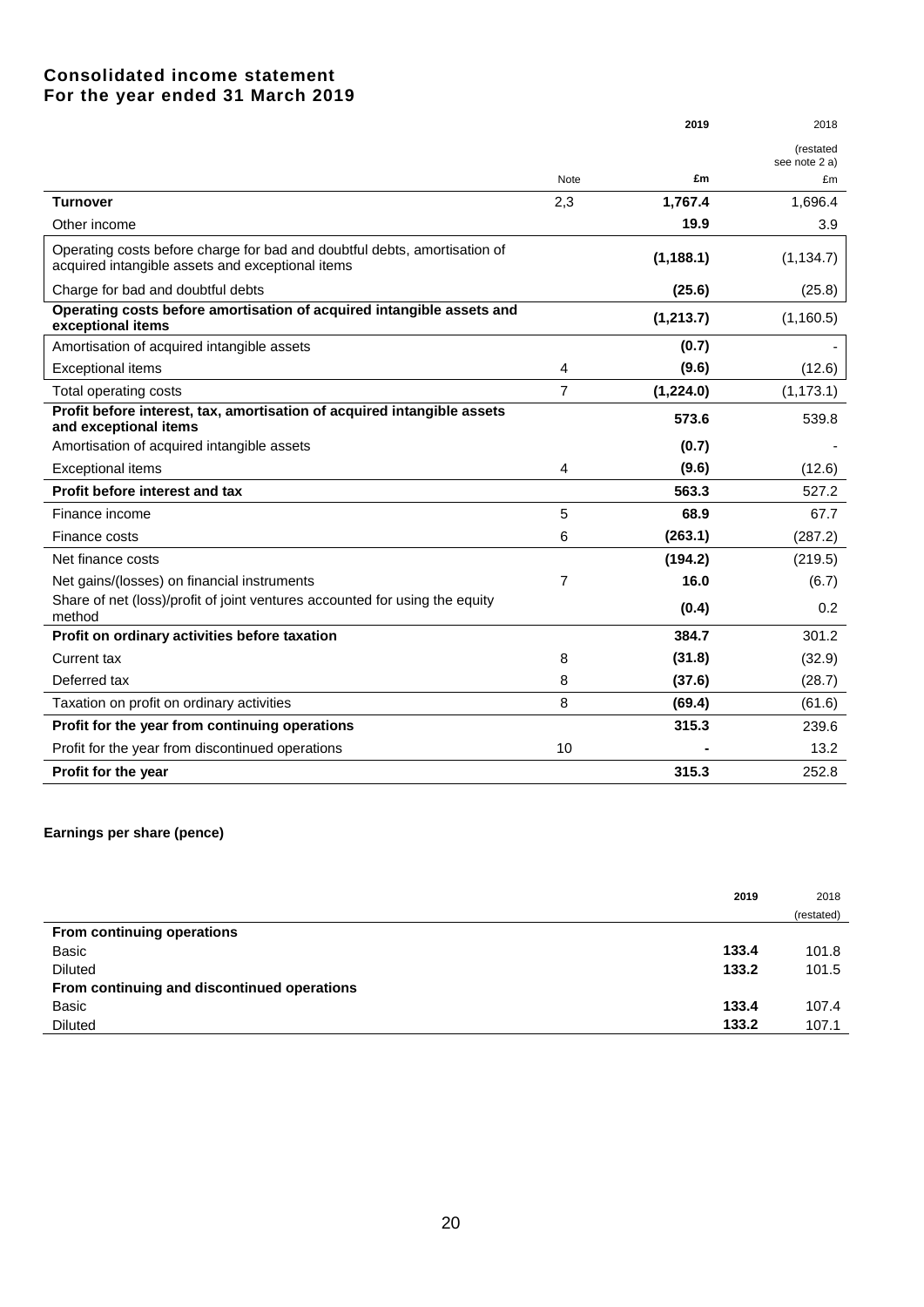## **Consolidated statement of comprehensive income For the year ended 31 March 2019**

|                                                                     | 2019   | 2018<br>(restated<br>see note<br>2a) |
|---------------------------------------------------------------------|--------|--------------------------------------|
|                                                                     | £m     | £m                                   |
| Profit for the year                                                 | 315.3  | 252.8                                |
| Other comprehensive income                                          |        |                                      |
| Items that will not be reclassified to the income statement:        |        |                                      |
| Net actuarial gains                                                 | 57.9   | 29.1                                 |
| Tax on net actuarial gains                                          | (12.2) | (7.6)                                |
|                                                                     | 45.7   | 21.5                                 |
| Items that may be reclassified to the income statement:             |        |                                      |
| (Losses)/gains on cash flow hedges                                  | (8.6)  | 5.8                                  |
| Deferred tax on losses/gains on cash flow hedges                    | 1.5    | (1.0)                                |
| Amounts on cash flow hedges transferred to the income statement     | 8.2    | 8.2                                  |
| Deferred tax on transfer to the income statement                    | (1.3)  | (1.4)                                |
| Exchange movement on translation of overseas results and net assets |        | (1.6)                                |
| Cumulative exchange gains taken to the income statement             | -      | (29.8)                               |
|                                                                     | (0.2)  | (19.8)                               |
| Other comprehensive income for the year                             | 45.5   | 1.7                                  |
| Total comprehensive income for the year                             | 360.8  | 254.5                                |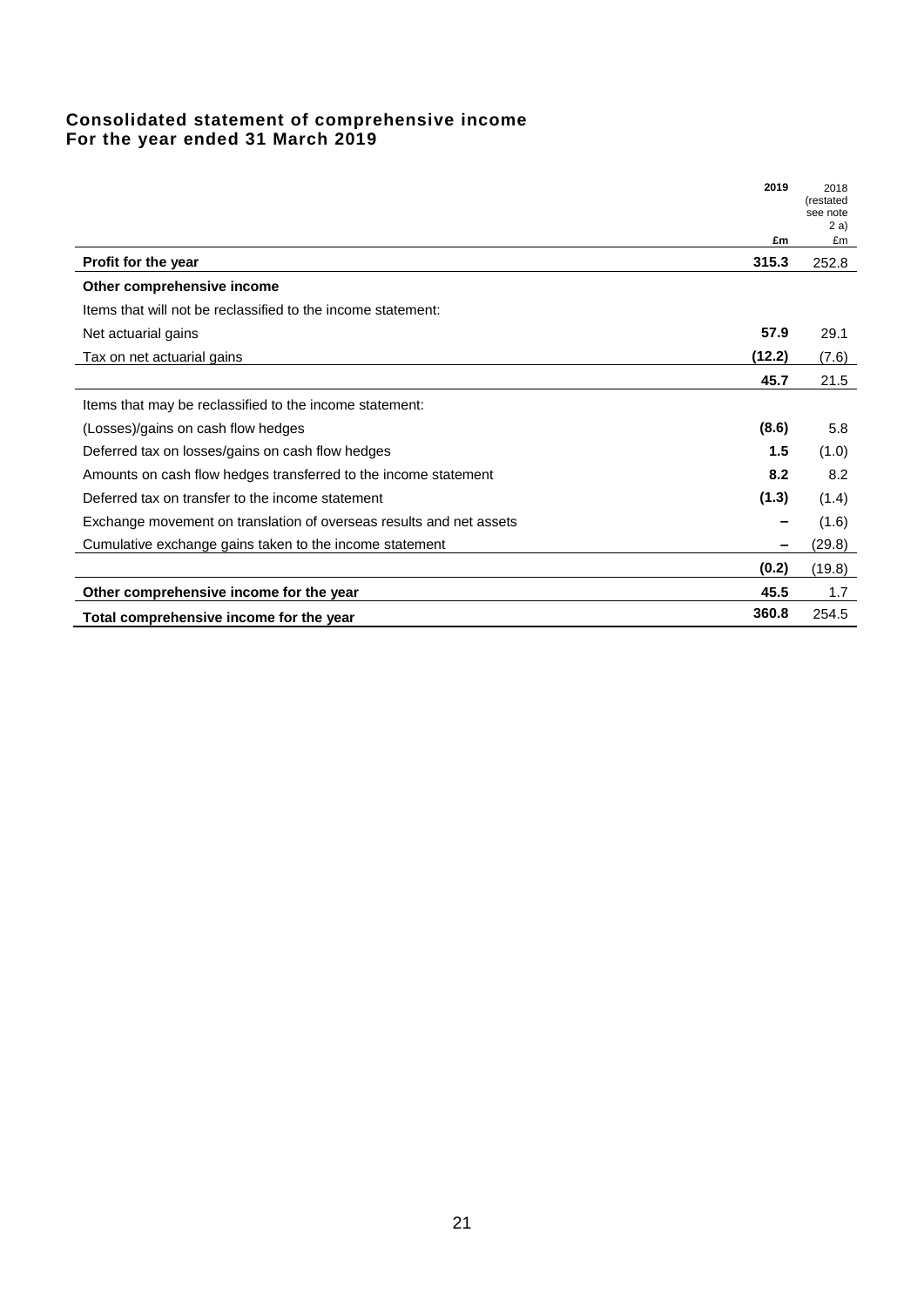## **Consolidated statement of changes in equity For the year ended 31 March 2019**

|                                                                 | Equity attributable to owners of the company |                          |                          |                             |              |
|-----------------------------------------------------------------|----------------------------------------------|--------------------------|--------------------------|-----------------------------|--------------|
|                                                                 | Share<br>capital                             | Share<br>premium         | Other<br>reserves        | <b>Retained</b><br>earnings | <b>Total</b> |
|                                                                 | £m                                           | £m                       | £m                       | £m                          | £m           |
| As at 1 April 2017 as previously reported                       | 234.7                                        | 112.5                    | 121.8                    | 454.3                       | 923.3        |
| Restatement (see note 2 a)                                      |                                              | $\overline{\phantom{0}}$ |                          | 4.1                         | 4.1          |
| As at 1 April 2017 restated                                     | 234.7                                        | 112.5                    | 121.8                    | 458.4                       | 927.4        |
| Profit for the year                                             |                                              | $\overline{\phantom{0}}$ | $\overline{\phantom{0}}$ | 252.8                       | 252.8        |
| Gains on cash flow hedges                                       |                                              | −                        | 5.8                      | $\overline{\phantom{0}}$    | 5.8          |
| Deferred tax on gains on cash flow hedges                       |                                              | −                        | (1.0)                    |                             | (1.0)        |
| Amounts on cash flow hedges transferred to the income statement |                                              | —                        | 8.2                      |                             | 8.2          |
| Deferred tax on transfer to the income statement                |                                              | −                        | (1.4)                    |                             | (1.4)        |
| Exchange movement on translation of overseas results and net    |                                              |                          |                          |                             |              |
| assets                                                          |                                              | -                        | (1.6)                    |                             | (1.6)        |
| Cumulative exchange gains transferred to income statement       |                                              | -                        | (29.8)                   |                             | (29.8)       |
| Net actuarial gains                                             |                                              |                          |                          | 29.1                        | 29.1         |
| Tax on net actuarial gains                                      |                                              |                          |                          | (7.6)                       | (7.6)        |
| Transfer between reserves                                       |                                              | $\overline{\phantom{0}}$ | (9.0)                    | 9.0                         |              |
| Total comprehensive income/(loss) for the year                  | $\overline{\phantom{0}}$                     | $\overline{\phantom{0}}$ | (28.8)                   | 283.3                       | 254.5        |
| Share options and LTIPs                                         |                                              |                          |                          |                             |              |
| - proceeds from shares issued                                   | 0.4                                          | 5.2                      |                          |                             | 5.6          |
| - value of employees' services                                  |                                              | $\overline{\phantom{0}}$ |                          | 6.9                         | 6.9          |
| Current tax on share based payments                             |                                              |                          |                          | 0.8                         | 0.8          |
| Deferred tax on share based payments                            |                                              |                          |                          | (1.3)                       | (1.3)        |
| Dividends paid                                                  |                                              |                          |                          | (197.0)                     | (197.0)      |
| As at 31 March 2018 restated                                    | 235.1                                        | 117.7                    | 93.0                     | 551.1                       | 996.9        |
| As at 1 April 2018 as previously reported                       | 235.1                                        | 117.7                    | 93.0                     | 547.9                       | 993.7        |
| Restatement (see note 2 a)                                      | $\overline{\phantom{0}}$                     |                          | $\overline{\phantom{0}}$ | 3.2                         | 3.2          |
| As at 1 April 2018 restated                                     | 235.1                                        | 117.7                    | 93.0                     | 551.1                       | 996.9        |
| Profit for the year                                             |                                              | Ξ,                       | $\overline{\phantom{0}}$ | 315.3                       | 315.3        |
| Losses on cash flow hedges                                      |                                              |                          | (8.6)                    |                             | (8.6)        |
| Deferred tax on losses on cash flow hedges                      |                                              |                          | 1.5                      |                             | 1.5          |
| Amounts on cash flow hedges transferred to the income statement |                                              |                          | 8.2                      |                             | 8.2          |
| Deferred tax on transfer to the income statement                |                                              | $\overline{\phantom{0}}$ | (1.3)                    | $\overline{\phantom{0}}$    | (1.3)        |
| Net actuarial gains                                             |                                              | −                        | $\overline{\phantom{0}}$ | 57.9                        | 57.9         |
| Tax on net actuarial gains                                      | $\overline{\phantom{0}}$                     | $\overline{\phantom{0}}$ |                          | (12.2)                      | (12.2)       |
| Total comprehensive income/(loss) for the year                  |                                              | $\overline{a}$           | (0.2)                    | 361.0                       | 360.8        |
| Share options and LTIPs                                         |                                              |                          |                          |                             |              |
| - proceeds from shares issued                                   | 0.8                                          | 10.3                     |                          |                             | 11.1         |
| - value of employees' services                                  |                                              |                          |                          | 8.1                         | 8.1          |
| - own shares purchased                                          |                                              |                          |                          | (1.1)                       | (1.1)        |
| Current tax on share based payments                             |                                              | $\overline{\phantom{0}}$ | $\overline{\phantom{0}}$ | 0.2                         | 0.2          |
| Dividends paid                                                  |                                              |                          |                          | (211.9)                     | (211.9)      |
| As at 31 March 2019                                             | 235.9                                        | 128.0                    | 92.8                     | 707.4                       | 1,164.1      |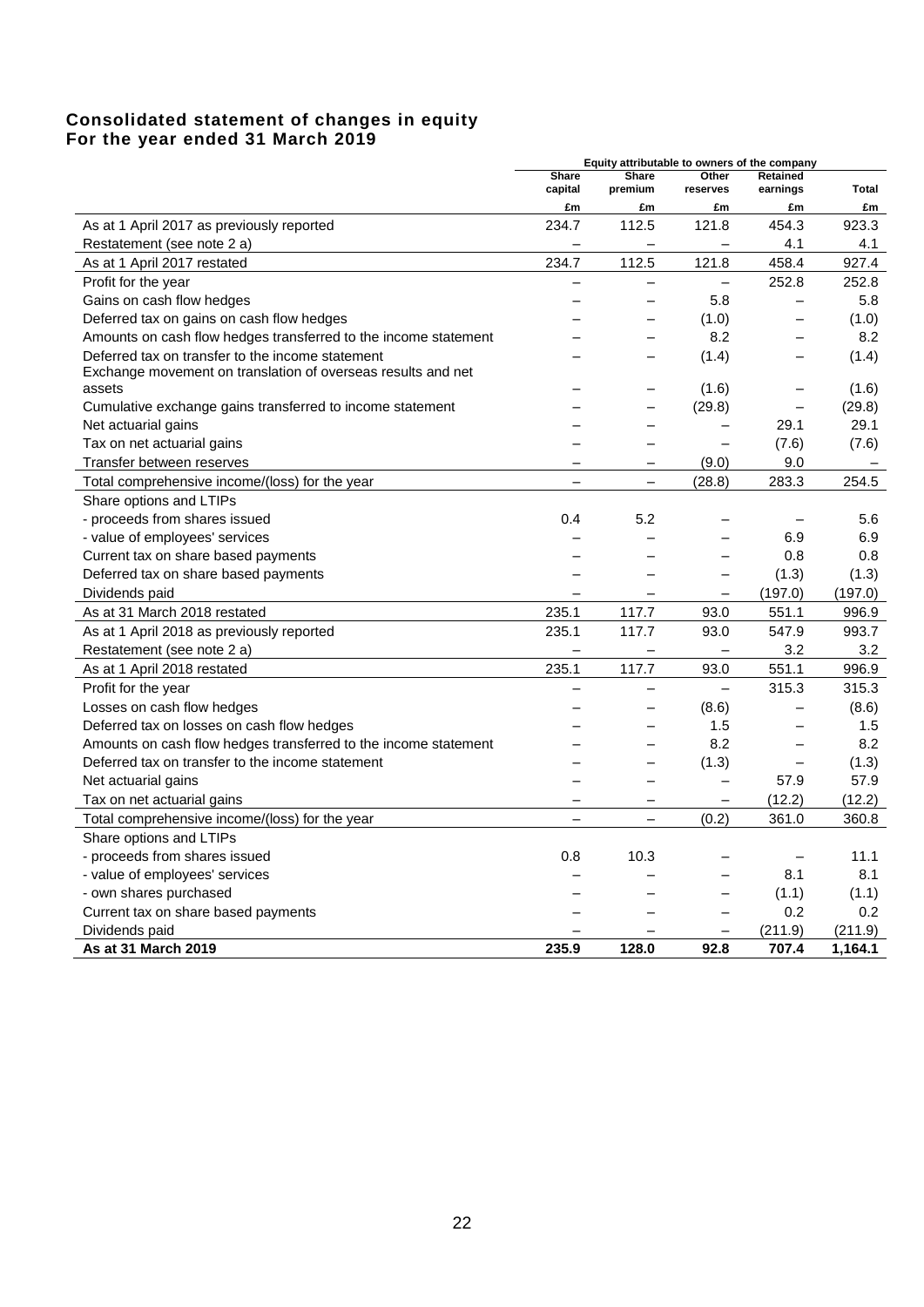## **Consolidated balance sheet At 31 March 2019**

|                                              |             | 2019       | 2018<br>(restated<br>see note 2 a) |
|----------------------------------------------|-------------|------------|------------------------------------|
|                                              | <b>Note</b> | £m         | £m                                 |
| <b>Non-current assets</b>                    |             |            |                                    |
| Goodwill                                     |             | 90.9       | 62.2                               |
| Other intangible assets                      |             | 124.2      | 88.4                               |
| Property, plant and equipment                |             | 9,085.6    | 8,471.9                            |
| Investments in joint ventures and associates |             | 37.0       | 37.6                               |
| Derivative financial instruments             |             | 68.4       | 36.0                               |
| Trade and other receivables                  |             | 204.0      | 185.3                              |
| Retirement benefit surplus                   | 13          | 18.6       | 18.2                               |
|                                              |             | 9,628.7    | 8,899.6                            |
| <b>Current assets</b>                        |             |            |                                    |
| Inventory                                    |             | 20.8       | 18.5                               |
| Trade and other receivables                  |             | 513.5      | 456.4                              |
| Derivative financial instruments             |             | 0.1        | 0.2                                |
| Cash and cash equivalents                    |             | 41.0       | 51.1                               |
|                                              |             | 575.4      | 526.2                              |
| <b>Current liabilities</b>                   |             |            |                                    |
| <b>Borrowings</b>                            |             | (197.0)    | (308.7)                            |
| Trade and other payables                     |             | (496.7)    | (462.6)                            |
| Current tax payable                          |             | (9.3)      | (8.6)                              |
| Provisions for liabilities                   |             | (32.2)     | (40.6)                             |
|                                              |             | (735.2)    | (820.5)                            |
| <b>Net-current liabilities</b>               |             | (159.8)    | (294.3)                            |
| <b>Non-current liabilities</b>               |             |            |                                    |
| <b>Borrowings</b>                            |             | (5,857.2)  | (5,259.1)                          |
| Derivative financial instruments             |             | (126.5)    | (116.0)                            |
| Trade and other payables                     |             | (1,082.9)  | (1,009.4)                          |
| Deferred tax                                 |             | (747.5)    | (675.2)                            |
| Retirement benefit obligations               | 13          | (471.5)    | (538.0)                            |
| Provisions for liabilities                   |             | (19.2)     | (10.7)                             |
|                                              |             | (8, 304.8) | (7,608.4)                          |
| <b>Net assets</b>                            |             | 1,164.1    | 996.9                              |
| Equity                                       |             |            |                                    |
| Called up share capital                      |             | 235.9      | 235.1                              |
| Share premium account                        |             | 128.0      | 117.7                              |
| Other reserves                               |             | 92.8       | 93.0                               |
| Retained earnings                            |             | 707.4      | 551.1                              |
| <b>Total equity</b>                          |             | 1,164.1    | 996.9                              |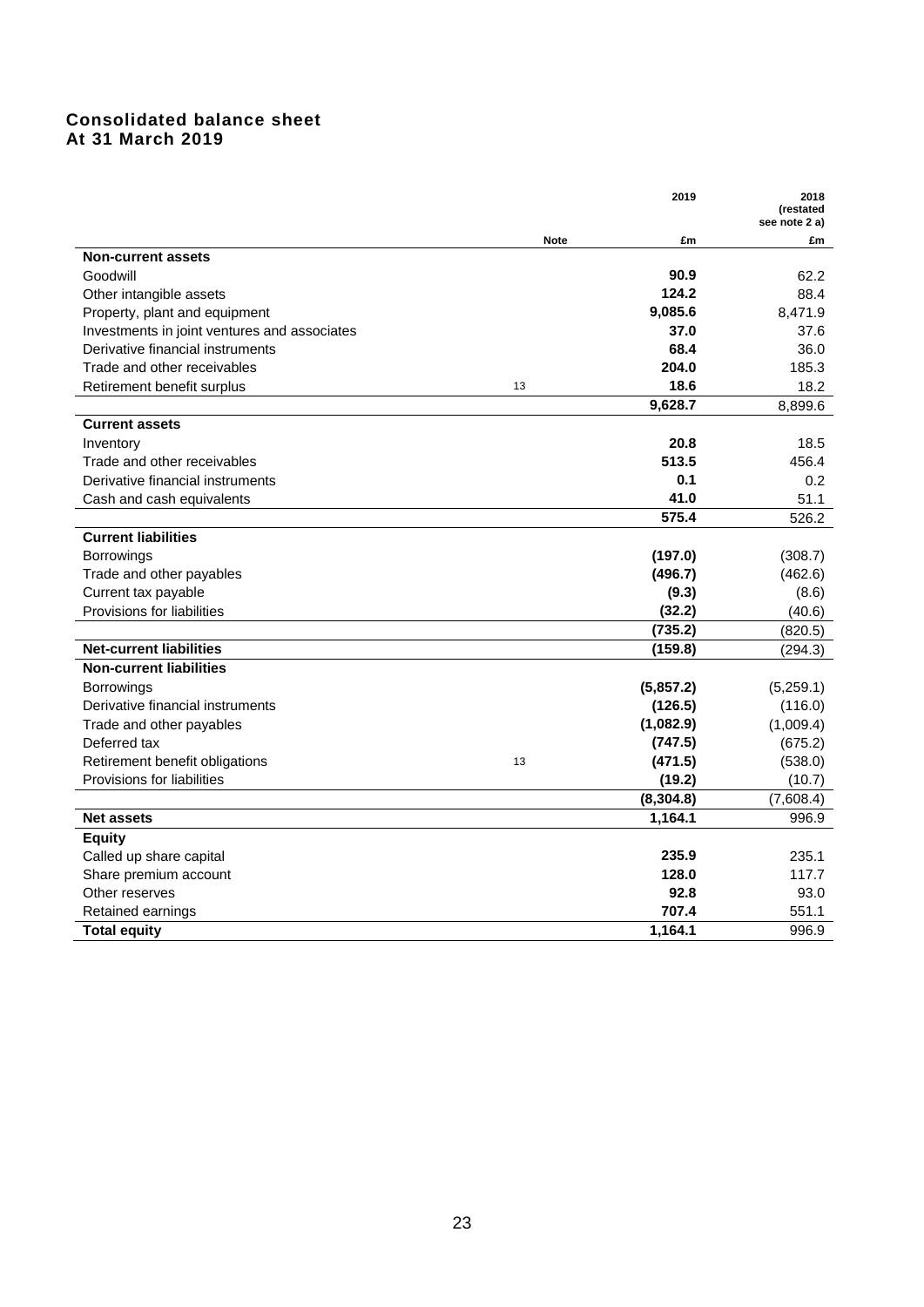## **Consolidated cash flow statement For the year ended 31 March 2019**

|                                                            |             | 2019        | 2018        |
|------------------------------------------------------------|-------------|-------------|-------------|
|                                                            | <b>Note</b> | £m<br>826.3 | £m<br>773.3 |
| Cash generated from operations                             | 14          |             | 8.0         |
| Tax received                                               | 14          | (21.3)      | (14.5)      |
| Tax paid                                                   | 14          | 805.0       | 766.8       |
| Net cash generated from operating activities               |             |             |             |
| Cash flows from investing activities                       |             |             |             |
| Purchase of subsidiaries net of cash acquired              | 9           | (50.9)      | (0.2)       |
| Investments in associates and joint ventures               |             | (6.2)       |             |
| Purchases of property, plant and equipment                 |             | (782.1)     | (608.5)     |
| Purchases of intangible assets and goodwill                |             | (35.1)      | (27.3)      |
| Contributions and grants received                          |             | 46.5        | 36.8        |
| Proceeds on disposal of subsidiaries net of cash disposed  | 10          |             | 25.1        |
| Proceeds on disposal of property, plant and equipment      |             | 1.4         | 8.0         |
| Net loans advanced to joint ventures and associates        |             |             | (26.6)      |
| Interest received                                          |             | 0.8         | 6.4         |
| Net cash from investing activities                         |             | (825.6)     | (586.3)     |
| Cash flow from financing activities                        |             |             |             |
| Interest paid                                              |             | (158.0)     | (183.4)     |
| Interest element of finance lease payments                 |             | (4.4)       | (5.1)       |
| Dividends paid to shareholders of the parent               |             | (211.9)     | (197.0)     |
| Repayments of borrowings                                   |             | (166.5)     | (552.6)     |
| Repayments of obligations under finance leases             |             | (1.7)       | (1.8)       |
| New loans raised                                           |             | 554.2       | 789.2       |
| <b>Issues of shares</b>                                    |             | 11.1        | 5.6         |
| Swap termination payment                                   |             |             | (40.0)      |
| Purchase of own shares                                     |             | (1.1)       |             |
| Net cash flow from financing activities                    |             | 21.7        | (185.1)     |
| Net movement in cash and cash equivalents                  |             | 1.1         | (4.6)       |
| Net cash and cash equivalents at the beginning of the year |             | 38.5        | 44.6        |
| Effect of foreign exchange rates                           |             |             | (1.5)       |
| Net cash and cash equivalents at end of year               |             | 39.6        | 38.5        |
| Cash and cash equivalents                                  |             | 41.0        | 34.7        |
| <b>Bank overdrafts</b>                                     |             | (1.4)       | (12.6)      |
| Short term deposits                                        |             |             | 16.4        |
|                                                            |             | 39.6        | 38.5        |
|                                                            |             |             |             |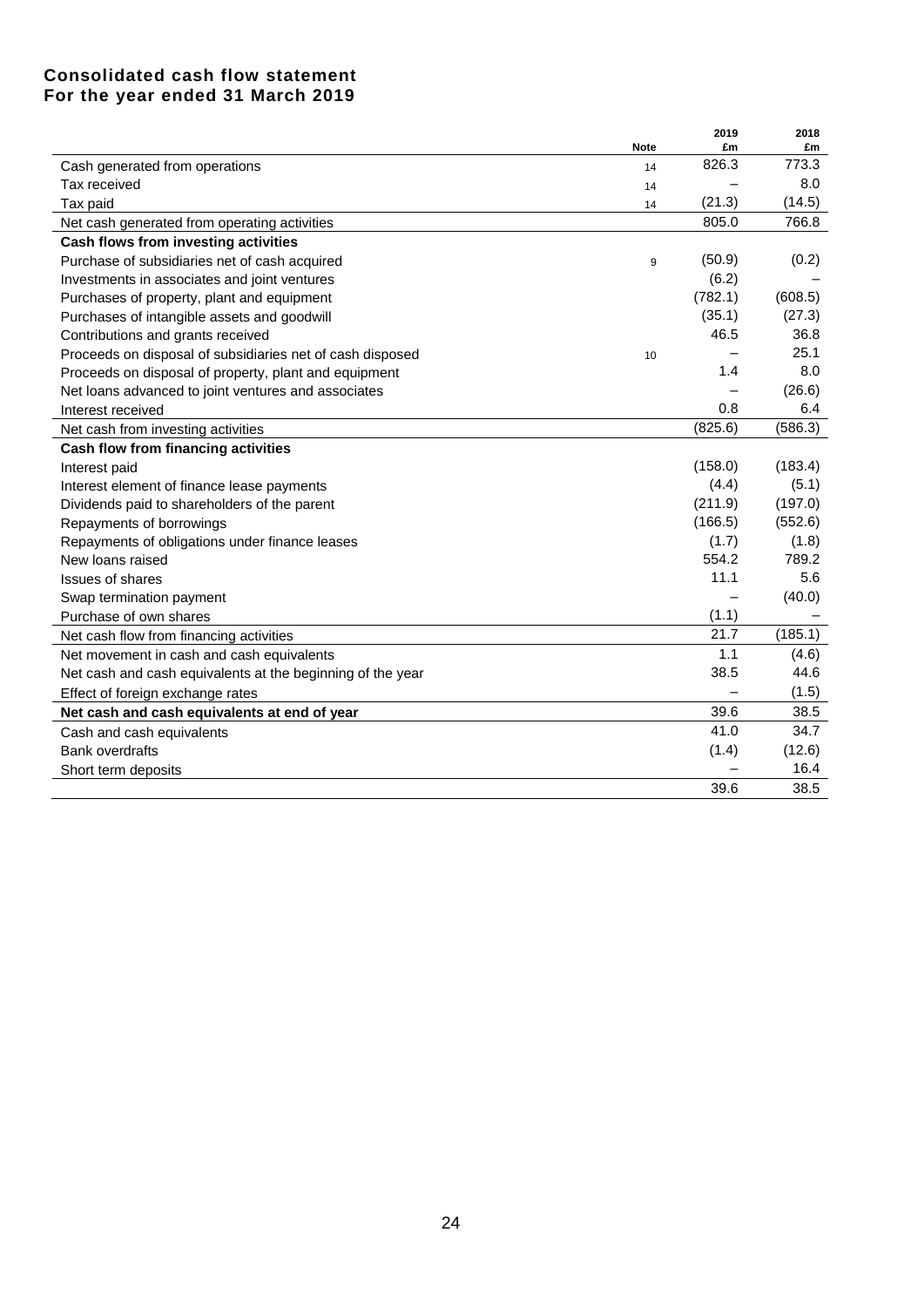## **Notes to** the financial statements

### **1. General information**

#### **a) Basis of preparation**

The financial statements have been prepared in accordance with International Financial Reporting Standards (IFRS), International Accounting Standards (IAS) and IFRIC interpretations issued and effective and ratified by the European Union as at 31 March 2019 and those parts of the Companies Act 2006 applicable to companies reporting under IFRS as adopted by the European Union. The preparation of financial statements in conformity with IFRS requires the use of estimates and assumptions that affect the reported amounts of assets and liabilities at the date of the financial statements and the reported amount of revenues and expenses for the reporting period. Although these estimates are based on management's best knowledge of the amount, event or actions, actual results may ultimately differ from those estimates.

The financial statements have been prepared on the going concern basis under the historical cost convention as modified by the revaluation of certain financial assets and liabilities (including derivative instruments) at fair value.

The financial information set out in this announcement does not constitute the company's statutory accounts, within the meaning of section 430 of the Companies Act 2006, for the years ended 31 March 2019 or 2018, but is derived from those accounts. While the financial information included within this announcement has been prepared in accordance with the recognition and measurement criteria of IFRS, it does not comply with the disclosure requirements of IFRS. Statutory accounts for 2018 have been delivered to the Registrar of Companies and those for 2019 will be delivered following the company's annual general meeting. The auditors have reported on those accounts; their reports were unqualified and did not contain statements under section 498(2) or (3) of the Companies Act 2006.

The auditors have consented to the publication of the Preliminary Announcement as required by Listing Rule 9.7a having completed their procedures under APB bulletin 2008/2.

#### **b) Changes in accounting policies – IFRS 9 and IFRS 15**

#### **In the current financial year the Group has adopted IFRS 9 Financial Instruments and IFRS 15 Revenue from Contracts with Customers.**

#### **The adoption of IFRS 9 has not resulted in any significant changes to the Group's existing accounting practices for financial instruments.**

The Group has elected to restate comparative information in the consolidated income statement and related notes, including Alternative Performance Measures in note 18, upon adoption of IFRS 15.

The core principle of IFRS15 is that an entity should recognise revenue from the transfer of promised goods or services to customers in an amount that reflects the consideration the entity expects to be entitled to in exchange for those goods or services. The impact of the adoption of IFRS 15 on the Group's business segments is set out below.

#### Regulated Water and Waste Water

There will be no change to the timing of recognition of revenue from charges for water or waste water services.

#### Business Services

The Operating Services business operates under a series of bespoke contracts with specific performance obligations. The Group has applied the methodology set out in IFRS 15 to each of these contracts in order to identify differences from the current accounting policy. The most significant differences arise in relation to the Group's contract to provide water and waste water services to the Ministry of Defence (MOD). The Group acts as the service provider under the MOD Project Aquatrine Package C – a 25 year contract spanning 1,295 sites across England covering the eastern sea border and from Lancashire in the North West to West Sussex on the South coast.

Under this contract the Group maintains and upgrades the MOD infrastructure assets and provides operating services for water and waste water. Both the operating services and maintenance and upgrade services are charged under a volumetric tariff, along with standing charges, which are adjusted with inflation as agreed in the contract.

Under IFRS 15, the expected revenue over the life of the contract is allocated to the performance obligations based on an expected margin for each performance obligation over the life of the contract under the following headings:

- Operating and maintaining the MOD infrastructure assets;
- Upgrading the MOD infrastructure assets;
- Administrating the services received from statutory water and sewerage undertakers;
- Administrating billing services of the MOD's commercial and Non Base Dependent customers.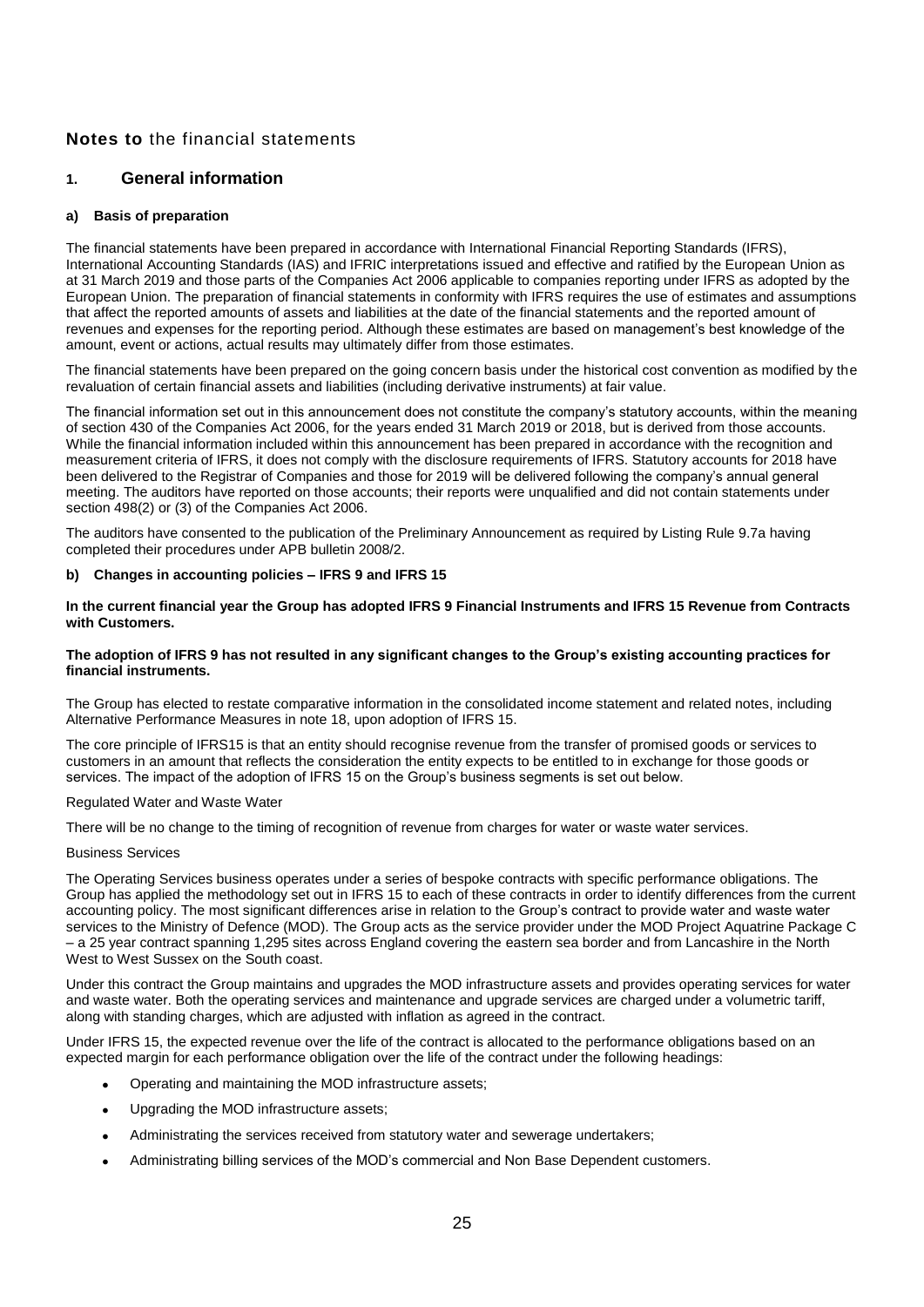Revenue is recognised in line with the delivery of each performance obligation. The expected whole life revenues and costs on the contract are updated regularly. Any changes to revenue relating to performance obligations already delivered are recognised in the period in which they are identified.

The previous accounting policy for this contract was to recognise revenue billed under the volumetric tariff at the point of billing. The expected costs for the upgrade services were recognised on a straight line basis, before adjusting for expected inflation, over the life of the contract. The resulting asset was recognised as a financial asset in accordance with IFRIC 12.

The tables below show the effect of the IFRS 15 adoption on the income statement, balance sheet and earnings per share for the year ended 31 March 2018.

#### **Consolidated income statement (extract)**

Year ended 31 March 2018

|                                                                                  | As<br>previously<br>reported<br>£m | <b>IFRS 15</b><br>impact<br>£m | <b>Restated</b><br>£m |
|----------------------------------------------------------------------------------|------------------------------------|--------------------------------|-----------------------|
| Turnover                                                                         | 1.694.1                            | 2.3                            | 1,696.4               |
| Operating costs                                                                  | (1, 165.7)                         | (3.5)                          | (1,169.2)             |
| Profit before interest and tax                                                   | 528.4                              | (1.2)                          | 527.2                 |
| Net finance costs, losses on financial instruments and results of joint ventures | (226.0)                            |                                | (226.0)               |
| Profit on ordinary activities before taxation                                    | 302.4                              | (1.2)                          | 301.2                 |
| Taxation on profit on ordinary activities                                        | (61.9)                             | 0.3                            | (61.6)                |
| Profit for the period from continuing operations                                 | 240.5                              | (0.9)                          | 239.6                 |

#### **Earnings per share**

#### Year ended 31 March 2018

|                                                                | As<br>previously | <b>IFRS 15</b> |          |
|----------------------------------------------------------------|------------------|----------------|----------|
|                                                                | reported         | impact         | Restated |
|                                                                | pence            | pence          | pence    |
| Underlying earnings per share                                  |                  |                |          |
| Underlying basic earnings per share                            | 121.0            | (0.3)          | 120.7    |
| Underlying diluted earnings per share                          | 120.6            | (0.4)          | 120.2    |
| Earnings per share from continuing operations                  |                  |                |          |
| Basic earnings per share                                       | 102.2            | (0.4)          | 101.8    |
| Diluted earnings per share                                     | 101.9            | (0.4)          | 101.5    |
| Earnings per share from continuing and discontinued operations |                  |                |          |
| Basic earnings per share                                       | 107.8            | (0.4)          | 107.4    |
| Diluted earnings per share                                     | 107.5            | (0.4)          | 107.1    |

#### **Consolidated balance sheet (extract)**

As at 31 March 2018

|                                         | As<br>previously<br>reported | <b>IFRS 15</b><br>impact | Restated |
|-----------------------------------------|------------------------------|--------------------------|----------|
|                                         | £m                           | £m                       | £m       |
| Non-current trade and other receivables | 181.3                        | 4.0                      | 185.3    |
| Deferred tax                            | (674.4)                      | (0.8)                    | (675.2)  |
| Retained earnings                       | 547.9                        | 3.2                      | 551.1    |

## **2. Segmental analysis**

The group is organised into two main business segments:

Regulated Water and Waste Water includes the wholesale water and waste water activities of Severn Trent Water Limited, its retail services to domestic customers, and Hafren Dyfrdwy Cyfyngedig.

Business Services includes the Operating Services businesses in the UK & Ireland, the Green Power business, the Bioresources business, the Property Development business and our other businesses including affinity and searches.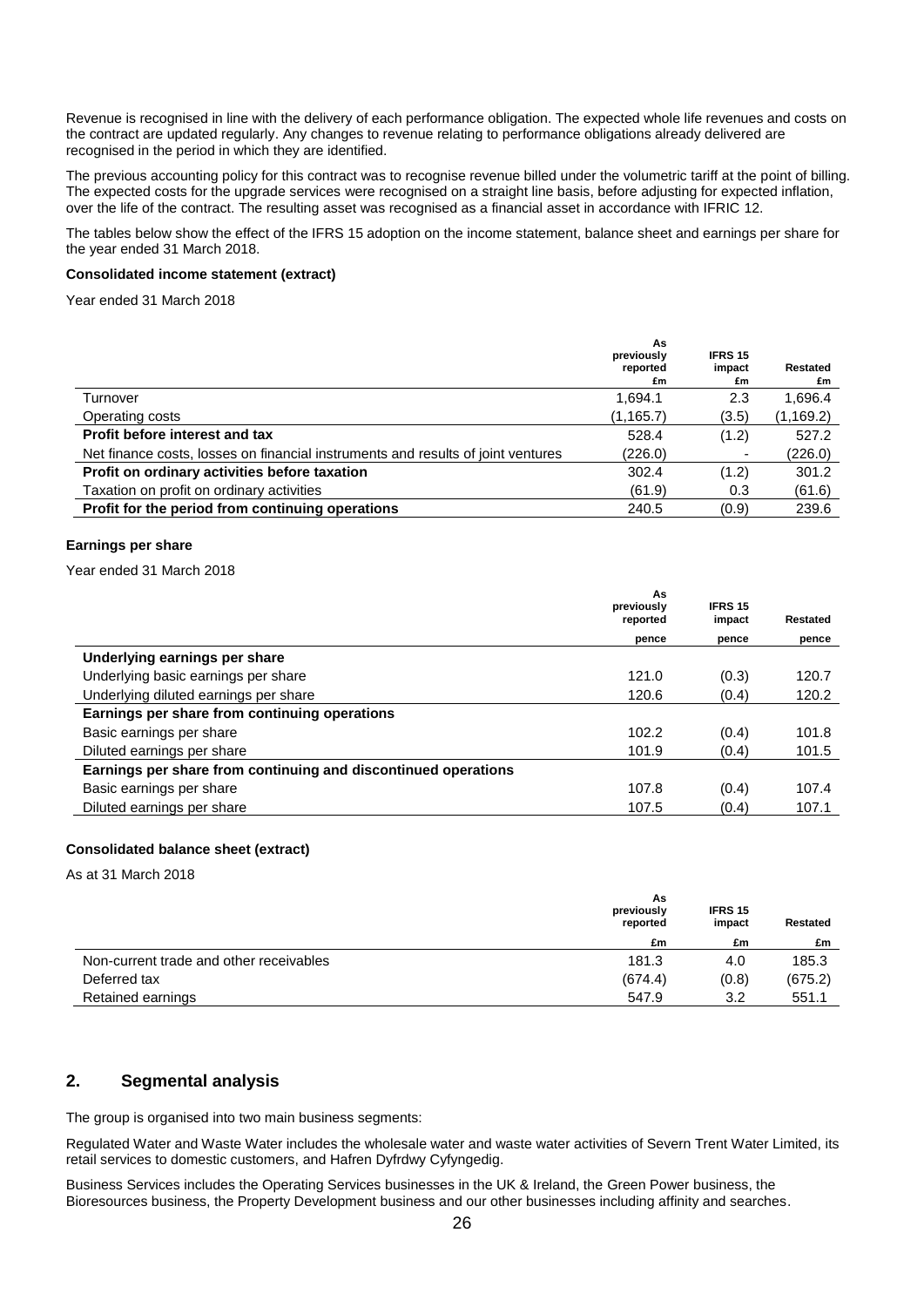In 2017/18 and prior years, the sludge treatment activities of the Bioresources business were managed by, and included in, Regulated Water and Waste Water. The renewable energy generating activities of the Bioresources business were managed by, and included in, Business Services. These activities are now managed as a single Bioresources business within Business Services.

On 30 November 2018 the group completed the acquisition of Agrivert Holdings Limited. This business has been included in the Business Services segment with effect from that date. Further details of the acquisition are set out in note 9.

Surplus land in the regulated business is, in certain cases, sold to Group companies outside the regulatory ring-fence where its full development potential can be realised. The profits of this activity are shared between the regulated and non-regulated businesses through the initial transfer price and overage agreements relating to the development potential. In 2017/18 and prior years, the gains from the property development activity attributable to the regulated business were reported in Regulated Water and Waste Water and those relating to the non-regulated business were reported in Corporate and other. All of these activities are now managed and reported as a single business within Business Services.

Comparative information for the new segmentation is not available and the cost to develop it would be excessive. Therefore, the current period results have been presented on both the old and new basis of segmentation, in accordance with IFRS 8.

The Severn Trent Executive Committee (STEC) is considered to be the group's chief operating decision maker. The reports provided to STEC include segmental information prepared on the new basis described above. Details of Regulated Water and Waste Water and Business Services operations are described in the Annual Report and Accounts.

Results from interests in joint ventures and associates are not included in the segmental reports reviewed by STEC.

The measure of profit or loss that is reported to STEC for the segments is underlying PBIT. A segmental analysis of turnover and underlying PBIT is presented below.

Goodwill is allocated and monitored at the segment level.

Transactions between reportable segments are included within segmental results, assets and liabilities in accordance with Group accounting policies. These are eliminated on consolidation.

The tables below show the changes from the old to the new segmentation for turnover and PBIT for the year ended 31 March 2019.

#### a) Segmental results

|                                                   | Regulated<br>Water and<br><b>Waste Water</b><br>(old basis) | Bioresources <sup>1</sup> | Property<br>Development <sup>2</sup> | Regulated<br>Water and<br><b>Waste Water</b><br>(new basis) |
|---------------------------------------------------|-------------------------------------------------------------|---------------------------|--------------------------------------|-------------------------------------------------------------|
| <b>Regulated Water and Waste Water</b>            | £m                                                          | £m                        | £m                                   | £m                                                          |
| External turnover                                 | 1,637.6                                                     | (54.5)                    |                                      | 1,583.1                                                     |
| Inter-segment turnover                            |                                                             |                           |                                      |                                                             |
| Total turnover                                    | 1,637.6                                                     | (54.5)                    |                                      | 1,583.1                                                     |
| Profit before interest, tax and exceptional items | 544.3                                                       | (8.7)                     | (8.6)                                | 527.0                                                       |
| Exceptional items                                 | (8.9)                                                       |                           |                                      | (8.9)                                                       |
| Profit before interest and tax                    | 535.4                                                       | (8.7)                     | (8.6)                                | 518.1                                                       |

|                                                                                                                                                               | <b>Business</b><br><b>Services</b><br>(old basis) | Bioresources <sup>1</sup> | Property<br>Development <sup>2</sup> | <b>Business</b><br><b>Services</b><br>(new basis) |
|---------------------------------------------------------------------------------------------------------------------------------------------------------------|---------------------------------------------------|---------------------------|--------------------------------------|---------------------------------------------------|
| <b>Business Services</b>                                                                                                                                      | £m                                                | £m                        | £m                                   | £m                                                |
| External turnover                                                                                                                                             | 128.9                                             | 54.5                      |                                      | 183.4                                             |
| Inter-segment turnover                                                                                                                                        | 17.5                                              |                           |                                      | 17.5                                              |
| Total turnover                                                                                                                                                | 146.4                                             | 54.5                      |                                      | 200.9                                             |
| Profit before interest, tax, amortisation of acquired intangible<br>assets and exceptional items<br>Exceptional items and amortisation of acquired intangible | 35.5                                              | 8.7                       | 19.9                                 | 64.1                                              |
| assets                                                                                                                                                        | (1.0)                                             |                           |                                      | (1.0)                                             |
| Profit before interest and tax                                                                                                                                | 34.5                                              | 8.7                       | 19.9                                 | 63.1                                              |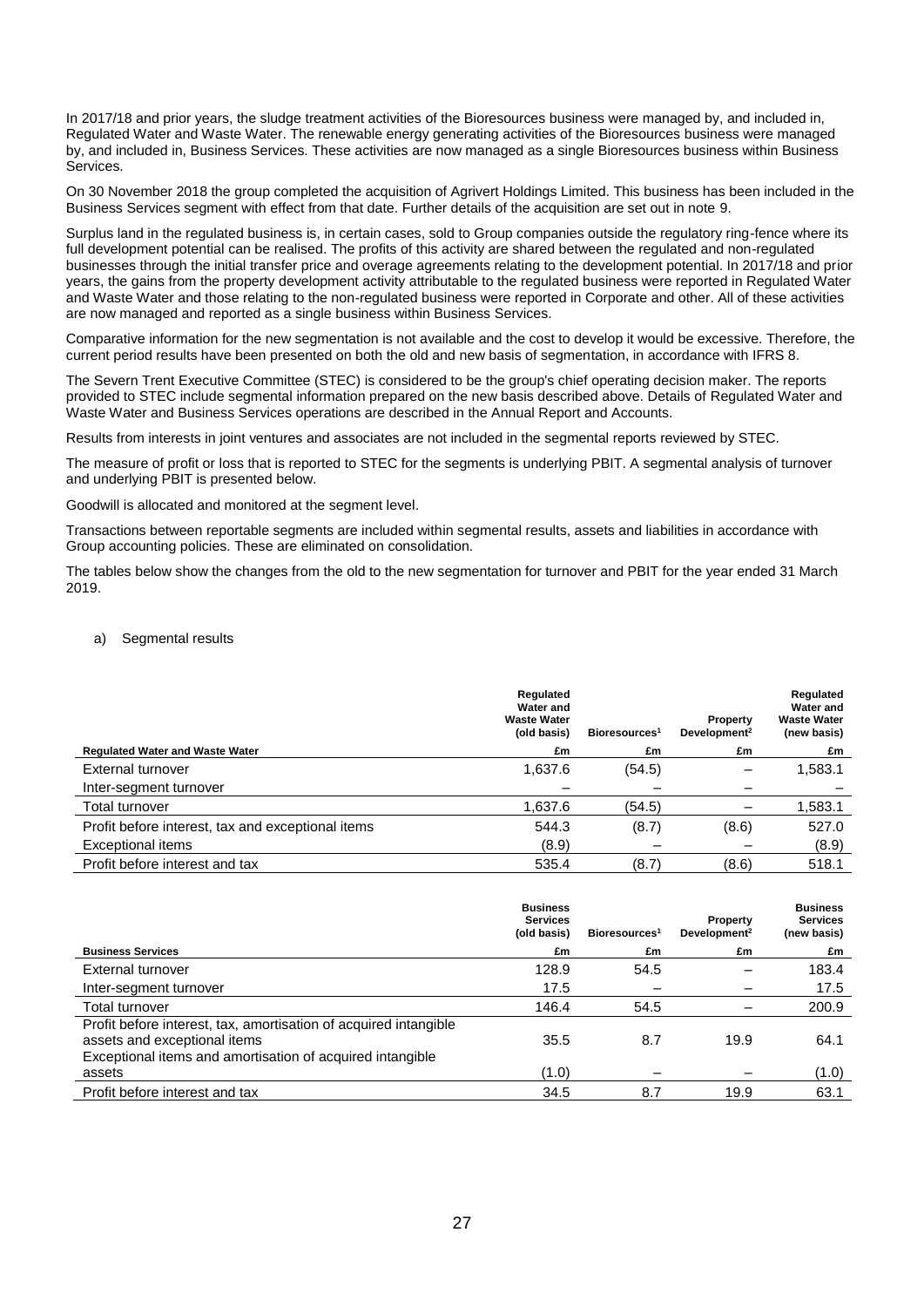|                                                   | <b>Corporate and</b><br>other<br>(old basis) | Property<br>Development <sup>2</sup> | <b>Corporate and</b><br>other<br>(new basis) |
|---------------------------------------------------|----------------------------------------------|--------------------------------------|----------------------------------------------|
| Corporate and other                               | £m                                           | £m                                   | £m                                           |
| External turnover                                 |                                              |                                      |                                              |
| Inter-segment turnover                            | 0.4                                          |                                      | 0.4                                          |
| Total turnover                                    | 0.4                                          |                                      | 0.4                                          |
| Profit before interest, tax and exceptional items | 3.1                                          | (11.3)                               | (8.2)                                        |
| Exceptional items                                 | (0.4)                                        |                                      | (0.4)                                        |
| Profit before interest and tax                    | 2.7                                          | (11.3)                               | (8.6)                                        |

 $1$  In 2017/18 and prior years, the sludge treatment activities of the Bioresources business were managed by, and included in, Regulated Water and Waste Water. The renewable energy generating activities of the Bioresources business were managed by, and included in, Business Services. These combined activities are now managed as a single Bioresources business within Business Services.

<sup>2</sup> In 2017/18 and prior years, the gains from the property development activity attributable to the regulated business were reported in Regulated Water and Waste Water and those relating to the non-regulated business were reported in Corporate and other. All of these activities are now managed and reported as a single business within Business Services.

The following table shows the segmental turnover and PBIT on the old segmentation:

|                                                                                                  |                                                    | 2019                                     |                                             | 2018<br>(restated)                |
|--------------------------------------------------------------------------------------------------|----------------------------------------------------|------------------------------------------|---------------------------------------------|-----------------------------------|
|                                                                                                  | Regulated<br>Water and<br><b>Waste Water</b><br>£m | <b>Business</b><br><b>Services</b><br>£m | Regulated<br>Water and<br>Waste Water<br>£m | <b>Business</b><br>Services<br>£m |
| External turnover                                                                                | 1,637.6                                            | 128.9                                    | 1,574.1                                     | 122.2                             |
| Inter-segment turnover                                                                           |                                                    | 17.5                                     | 0.5                                         | 18.8                              |
| Total turnover                                                                                   | 1,637.6                                            | 146.4                                    | 1,574.6                                     | 141.0                             |
| Profit before interest, tax, amortisation of acquired intangible<br>assets and exceptional items | 544.3                                              | 35.5                                     | 514.9                                       | 34.8                              |
| Exceptional items and amortisation of acquired intangible<br>assets(see note 4)                  | (8.9)                                              | (1.0)                                    | (11.1)                                      | (1.9)                             |
| Profit before interest and tax                                                                   | 535.4                                              | 34.5                                     | 503.8                                       | 32.9                              |

The reportable segments' turnover is reconciled to group turnover as follows:

|                                 | 2019<br>(new basis)<br>£m | 2019<br>(old basis)<br>£m | 2018<br>(restated)<br>£m |
|---------------------------------|---------------------------|---------------------------|--------------------------|
| Regulated Water and Waste Water | 1,583.1                   | 1.637.6                   | 1.574.6                  |
| <b>Business Services</b>        | 200.9                     | 146.4                     | 141.0                    |
| Corporate and other             | 0.4                       | 0.4                       | 9.0                      |
| Consolidation adjustments       | (17.0)                    | (17.0)                    | (28.2)                   |
|                                 | 1.767.4                   | 1.767.4                   | .696.4                   |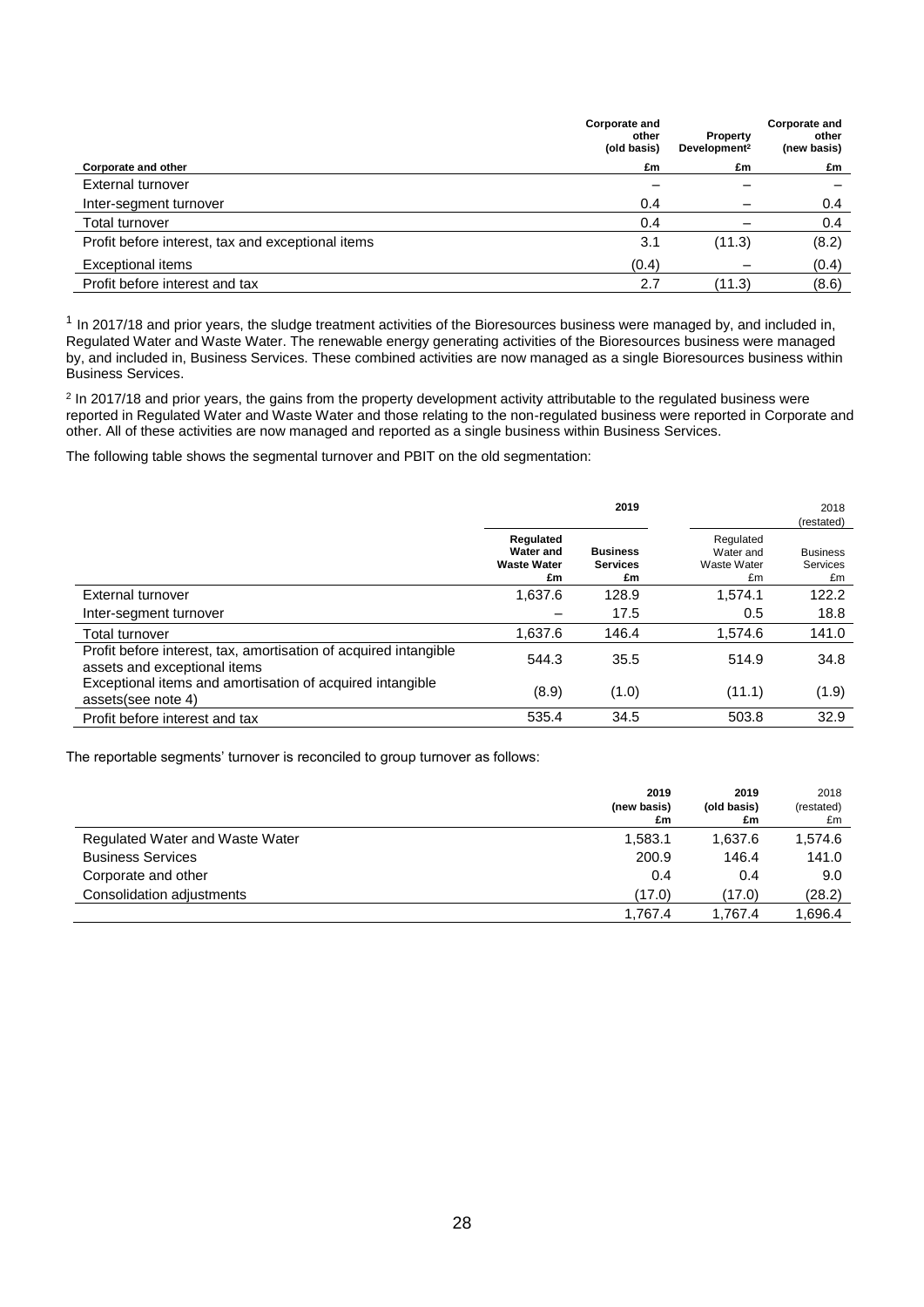Segmental underlying PBIT is reconciled to the group's profit before tax as follows:

|                                                                                                  | 2019<br>(new basis)<br>£m | 2019<br>(old basis)<br>£m | 2018<br>(restated)<br>£m |
|--------------------------------------------------------------------------------------------------|---------------------------|---------------------------|--------------------------|
| Regulated Water and Waste Water                                                                  | 527.0                     | 544.3                     | 514.9                    |
| <b>Business Services</b>                                                                         | 64.1                      | 35.5                      | 34.8                     |
| Corporate and other                                                                              | (8.2)                     | 3.1                       | (9.7)                    |
| Consolidation adjustments                                                                        | (9.3)                     | (9.3)                     | (0.2)                    |
| Profit before interest, tax, amortisation of acquired intangible assets<br>and exceptional items | 573.6                     | 573.6                     | 539.8                    |
| Exceptional items and amortisation of acquired intangible assets:                                |                           |                           |                          |
| Regulated Water and Waste Water                                                                  | (8.9)                     | (8.9)                     | (11.1)                   |
| <b>Business Services</b>                                                                         | (1.0)                     | (1.0)                     | (1.8)                    |
| Corporate and other                                                                              | (0.4)                     | (0.4)                     | 0.3                      |
| Net finance costs                                                                                | (194.2)                   | (194.2)                   | (219.5)                  |
| Net losses on financial instruments                                                              | 16.0                      | 16.0                      | (6.7)                    |
| Share of (loss)/profit of joint ventures                                                         | (0.4)                     | (0.4)                     | 0.2                      |
| Profit before tax                                                                                | 384.7                     | 384.7                     | 301.2                    |

The Group's treasury and tax affairs are managed centrally by the Group Treasury and Tax departments. Finance costs are managed on a group basis and hence interest income and costs are not reported at the segmental level. Tax is not reported to STEC on a segmental basis.

The following table shows the segmental capital employed:

|                                            | <b>Regulated Water and</b><br>Waste Water (old basis) | <b>Bioresources</b> | Property<br>Development | Regulated<br>Water and<br><b>Waste Water</b><br>(new basis) |
|--------------------------------------------|-------------------------------------------------------|---------------------|-------------------------|-------------------------------------------------------------|
| <b>Requlated Water and Waste Water</b>     | £m                                                    | £m                  | £m                      | £m                                                          |
| Operating assets                           | 9,501.9                                               | (287.5)             | —                       | 9.214.4                                                     |
| Goodwill                                   | 63.5                                                  |                     |                         | 63.5                                                        |
| Interests in joint ventures and associates | -                                                     |                     |                         |                                                             |
| Segment assets                             | 9,565.4                                               | (287.5)             |                         | 9.277.9                                                     |
| Segment operating liabilities              | (1,993.4)                                             | 7.1                 | —                       | (1,986.3)                                                   |
| Capital employed                           | 7,572.0                                               | (280.4)             |                         | 7.291.6                                                     |

|                                            | <b>Business</b><br><b>Services</b><br>(old basis) | <b>Bioresources</b> | Property<br>Development | <b>Business</b><br><b>Services</b><br>(new basis) |
|--------------------------------------------|---------------------------------------------------|---------------------|-------------------------|---------------------------------------------------|
| <b>Business Services</b>                   | £m                                                | £m                  | £m                      | £m                                                |
| Operating assets                           | 314.7                                             | 287.5               | 20.1                    | 622.3                                             |
| Goodwill                                   | 28.7                                              |                     |                         | 28.7                                              |
| Interests in joint ventures and associates | 37.0                                              |                     |                         | 37.0                                              |
| Segment assets                             | 380.4                                             | 287.5               | 20.1                    | 688.0                                             |
| Segment operating liabilities              | (55.2)                                            | (7.1)               | (6.4)                   | (68.7)                                            |
| Capital employed                           | 325.2                                             | 280.4               | 13.7                    | 619.3                                             |

|                                            | <b>Corporate and</b><br>other<br>(old basis) | Property<br>Development | Corporate<br>and other<br>(new basis) |
|--------------------------------------------|----------------------------------------------|-------------------------|---------------------------------------|
| Corporate and other                        | £m                                           | £m                      | £m                                    |
| Operating assets                           | 24.1                                         | (20.1)                  | 4.0                                   |
| Goodwill                                   |                                              |                         |                                       |
| Interests in joint ventures and associates |                                              |                         |                                       |
| Segment assets                             | 24.1                                         | (20.1)                  | 4.0                                   |
| Segment operating liabilities              | (68.7)                                       | 6.4                     | (62.3)                                |
| Capital employed                           | (44.6)                                       | (13.7)                  | (58.3)                                |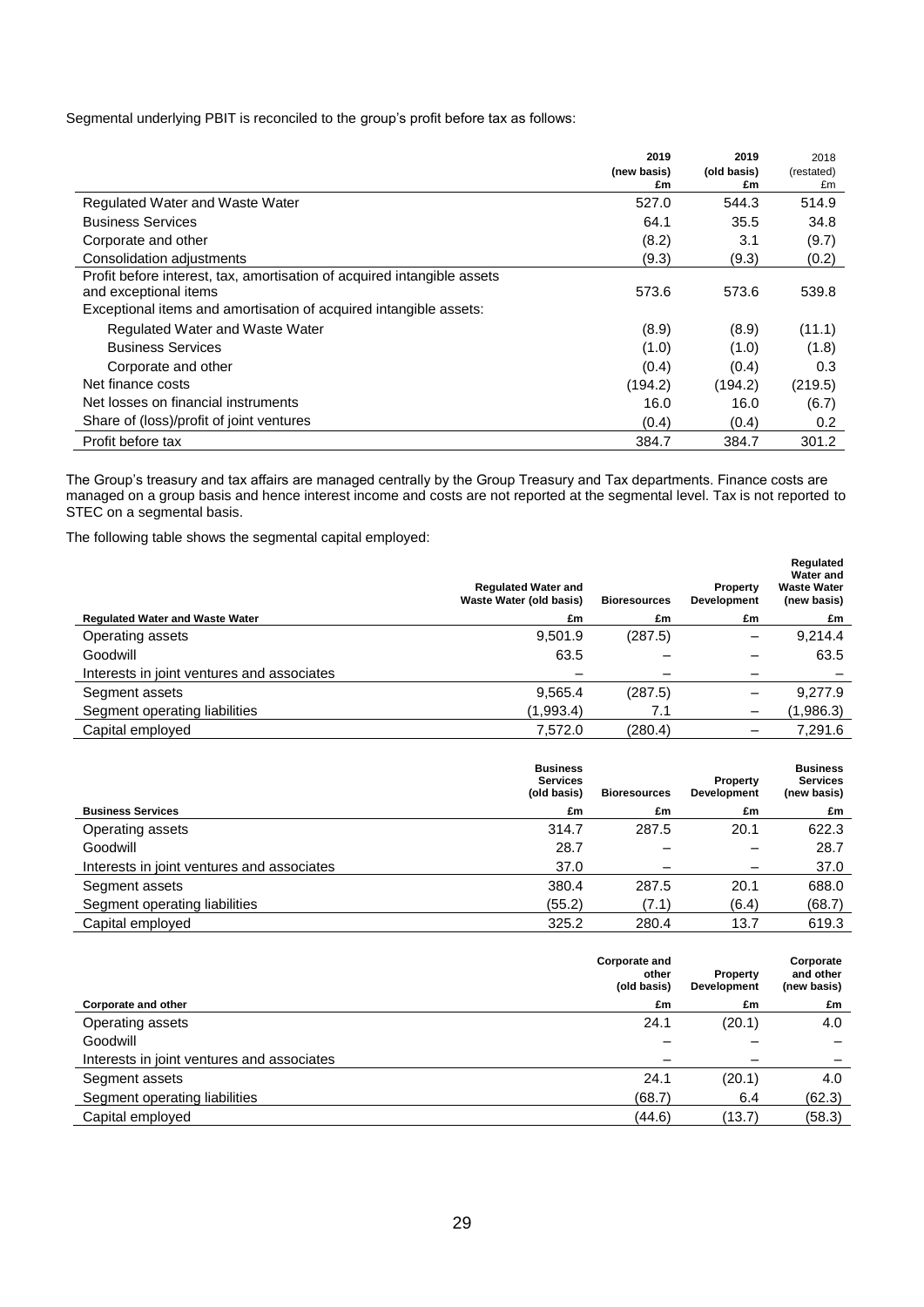The following table shows segmental capital employed on the old basis:

|                                            |                                                    | 2019                                     |                                                    | 2018<br>(restated)                       |
|--------------------------------------------|----------------------------------------------------|------------------------------------------|----------------------------------------------------|------------------------------------------|
|                                            | Regulated<br>Water and<br><b>Waste Water</b><br>£m | <b>Business</b><br><b>Services</b><br>£m | Regulated<br>Water and<br><b>Waste Water</b><br>£m | <b>Business</b><br><b>Services</b><br>£m |
| Operating assets                           | 9,501.9                                            | 314.7                                    | 8,900.8                                            | 200.6                                    |
| Goodwill                                   | 63.5                                               | 28.7                                     | 63.5                                               |                                          |
| Interests in joint ventures and associates |                                                    | 37.0                                     |                                                    | 37.6                                     |
| Segment assets                             | 9,565.4                                            | 380.4                                    | 8,964.3                                            | 238.2                                    |
| Segment operating liabilities              | (1,993.4)                                          | (55.2)                                   | (1,957.6)                                          | (42.7)                                   |
| Capital employed                           | 7,572.0                                            | 325.2                                    | 7,006.7                                            | 195.5                                    |

Operating assets comprise other intangible assets, property, plant and equipment, retirement benefit surpluses, inventory and trade and other receivables.

Operating liabilities comprise trade and other payables, retirement benefit obligations and provisions.

## **3. Revenue from contracts with customers**

Revenue recognised from contracts with customers is analysed by type of revenue and by business below:

| Year ended 31 March 2019 | Regulated<br><b>Water and</b><br><b>Waste Water</b><br>£m | Operating<br><b>Services</b><br>£m | <b>Green Power</b><br>£m | <b>Bioresources</b><br>£m | Other<br>£m | Group<br>£m |
|--------------------------|-----------------------------------------------------------|------------------------------------|--------------------------|---------------------------|-------------|-------------|
| Water and waste water    |                                                           |                                    |                          |                           |             |             |
| services                 | 1.581.7                                                   |                                    |                          | 54.5                      |             | 1,636.2     |
| Operating services       |                                                           | 57.1                               |                          |                           |             | 57.1        |
| Renewable energy         |                                                           | $\overline{\phantom{0}}$           | 17.2                     | 29.0                      |             | 46.2        |
| Other sales              | 1.4                                                       |                                    |                          |                           | 26.5        | 27.9        |
|                          | 1,583.1                                                   | 57.1                               | 17.2                     | 83.5                      | 26.5        | 1.767.4     |
|                          |                                                           |                                    |                          |                           |             |             |

The tables below show segmental turnover on the old basis of segmentation:

| Year ended 31 March 2019       | <b>Regulated Water</b><br>and Waste Water | <b>Business</b><br><b>Services</b> | Group   |
|--------------------------------|-------------------------------------------|------------------------------------|---------|
|                                | £m                                        | £m                                 | £m      |
| Water and waste water services | 1,636.2                                   |                                    | .636.2  |
| Operating services             |                                           | 57.1                               | 57.1    |
| Renewable energy               |                                           | 46.2                               | 46.2    |
| Other sales                    | 1.4                                       | 26.5                               | 27.9    |
|                                | 1.637.6                                   | 129.8                              | 1.767.4 |

| Year ended 31 March 2018       | <b>Regulated Water</b><br>and Waste Water | <b>Business</b><br><b>Services</b> | Group   |
|--------------------------------|-------------------------------------------|------------------------------------|---------|
|                                | £m                                        | £m                                 | £m      |
| Water and waste water services | 1,568.9                                   |                                    | 1,568.9 |
| Operating services             |                                           | 63.0                               | 63.0    |
| Renewable energy               | -                                         | 41.6                               | 41.6    |
| Other sales                    | 5.2                                       | 17.7                               | 22.9    |
|                                | 1.574.1                                   | 122.3                              | .696.4  |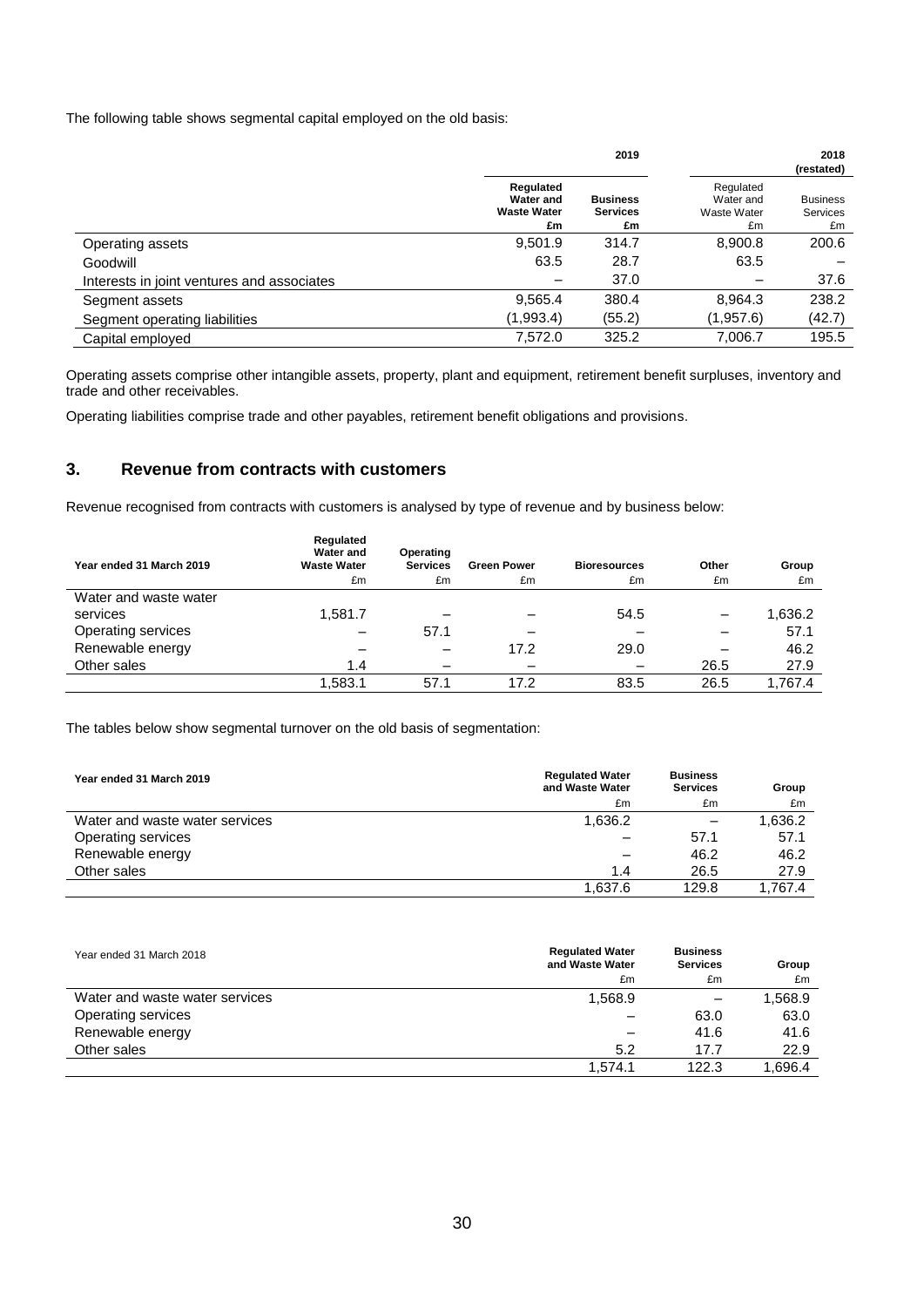## **4. Exceptional items before tax**

The group classifies items of income or expenditure as exceptional if individually or, if of a similar type, in aggregate they should, in the opinion of the directors, be disclosed by virtue of their size or nature if the financial statements are to give a true and fair view. In this context materiality is assessed at the segment level.

|                                              | 2019  | 2018   |
|----------------------------------------------|-------|--------|
|                                              | £m    | £m     |
| <b>Regulated Water and Waste Water</b>       |       |        |
| Restructuring costs                          |       | (18.8) |
| Gain arising on pension exchange arrangement |       | 7.7    |
| GMP equalisation costs                       | (8.9) |        |
|                                              | (8.9) | (11.1) |
| <b>Business Services</b>                     |       |        |
| Restructuring costs                          |       | (2.1)  |
| Gain arising on pension exchange arrangement |       | 0.3    |
| GMP equalisation costs                       | (0.3) |        |
|                                              | (0.3) | (1.8)  |
| <b>Corporate and Other</b>                   |       |        |
| Gain arising on pension exchange arrangement |       | 0.3    |
| GMP equalisation costs                       | (0.4) |        |
|                                              | (0.4) | 0.3    |
|                                              | (9.6) | (12.6) |

## **5. Finance income**

|                                                  | 2019 | 2018 |
|--------------------------------------------------|------|------|
|                                                  |      |      |
|                                                  | £m   | £m   |
| Interest income earned on bank deposits          | 0.2  | 0.5  |
| Other financial income                           | 7.7  | 5.2  |
| <b>Total interest receivable</b>                 | 7.9  | 5.7  |
| Interest income on defined benefit scheme assets | 61.0 | 62.0 |
|                                                  | 68.9 | 67.7 |

## **6. Finance costs**

|                                                     | 2019  | 2018  |
|-----------------------------------------------------|-------|-------|
|                                                     | £m    | £m    |
| Interest expense charged on:                        |       |       |
| Bank loans and overdrafts                           | 21.3  | 19.2  |
| Other loans                                         | 153.0 | 183.4 |
| Finance leases                                      | 4.4   | 4.4   |
| Total borrowing costs                               | 178.7 | 207.0 |
| Other financial expenses                            | 9.6   | 2.7   |
| Interest cost on defined benefit scheme liabilities | 74.8  | 77.5  |
|                                                     | 263.1 | 287.2 |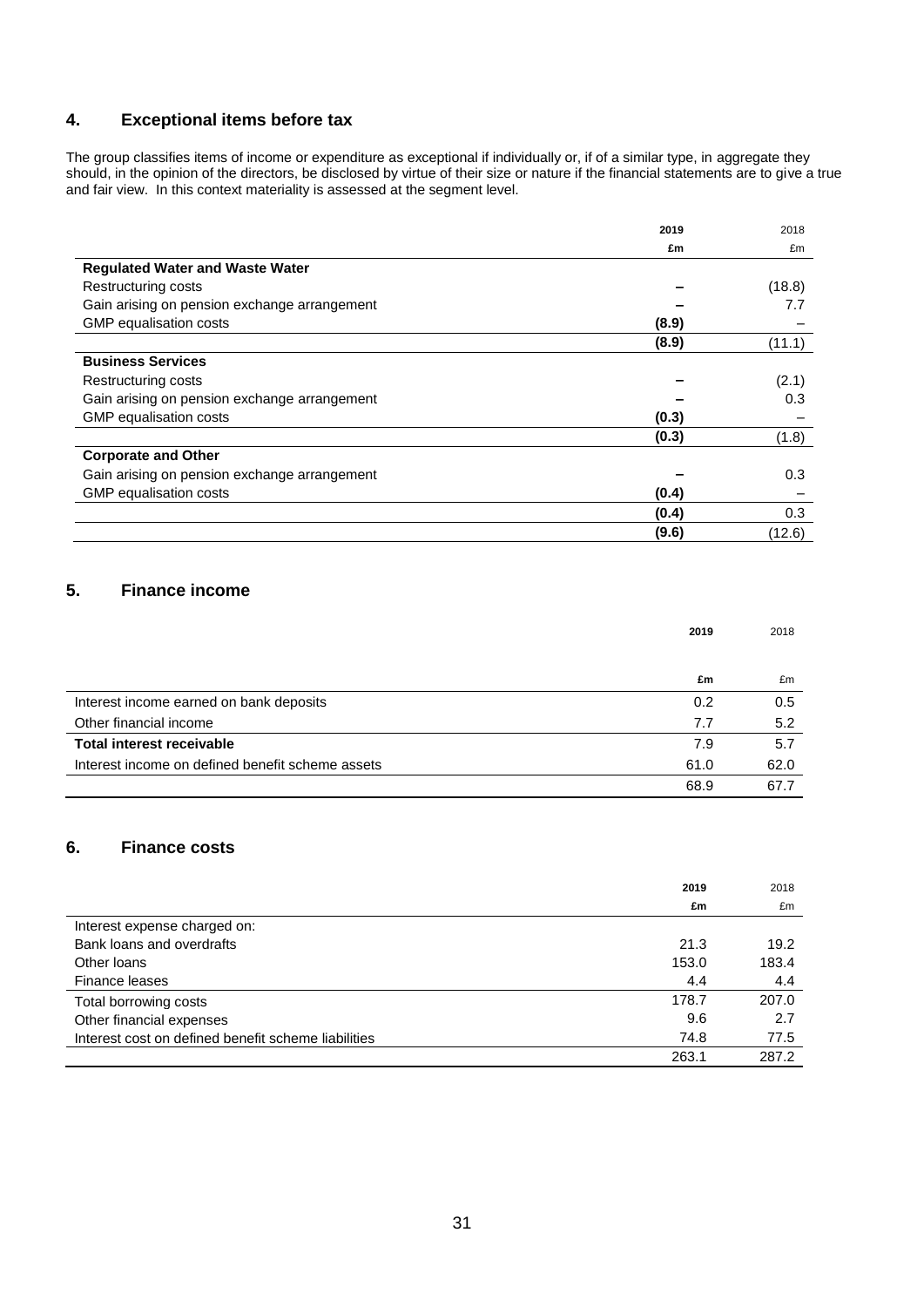# **7. Net gains/(losses) on financial instruments**

|                                                                       | 2019  | 2018   |
|-----------------------------------------------------------------------|-------|--------|
|                                                                       | £m    | £m     |
| Gain/(loss) on swaps used as hedging instruments in fair value hedges | 0.3   | (1.1)  |
| Gain arising on debt in fair value hedges                             | 0.5   |        |
| Exchange (loss)/gain on other loans                                   | (8.1) | 12.7   |
| Loss on cash flow hedges transferred from equity                      | (8.2) | (8.2)  |
| Hedge ineffectiveness on cash flow hedges                             | 1.9   | 1.4    |
| Gain/(loss) arising on swaps where hedge accounting is not applied    | 28.5  | (12.6) |
| Amortisation of fair value adjustment on debt                         | 1.1   |        |
|                                                                       | 16.0  | (6.7)  |
|                                                                       |       |        |

## **8. Tax**

|                                                    | 2019  | 2018       |
|----------------------------------------------------|-------|------------|
|                                                    |       | (restated) |
|                                                    | £m    | £m         |
| Current tax at 19% (2018: 19%)                     |       |            |
| Current year                                       | 41.2  | 36.8       |
| Prior years                                        | (9.4) | (3.9)      |
| Total current tax                                  | 31.8  | 32.9       |
| Deferred tax                                       |       |            |
| Origination and reversal of temporary differences: |       |            |
| Current year                                       | 30.1  | 21.1       |
| Prior years                                        | 7.5   | 7.6        |
| Total deferred tax                                 | 37.6  | 28.7       |
|                                                    | 69.4  | 61.6       |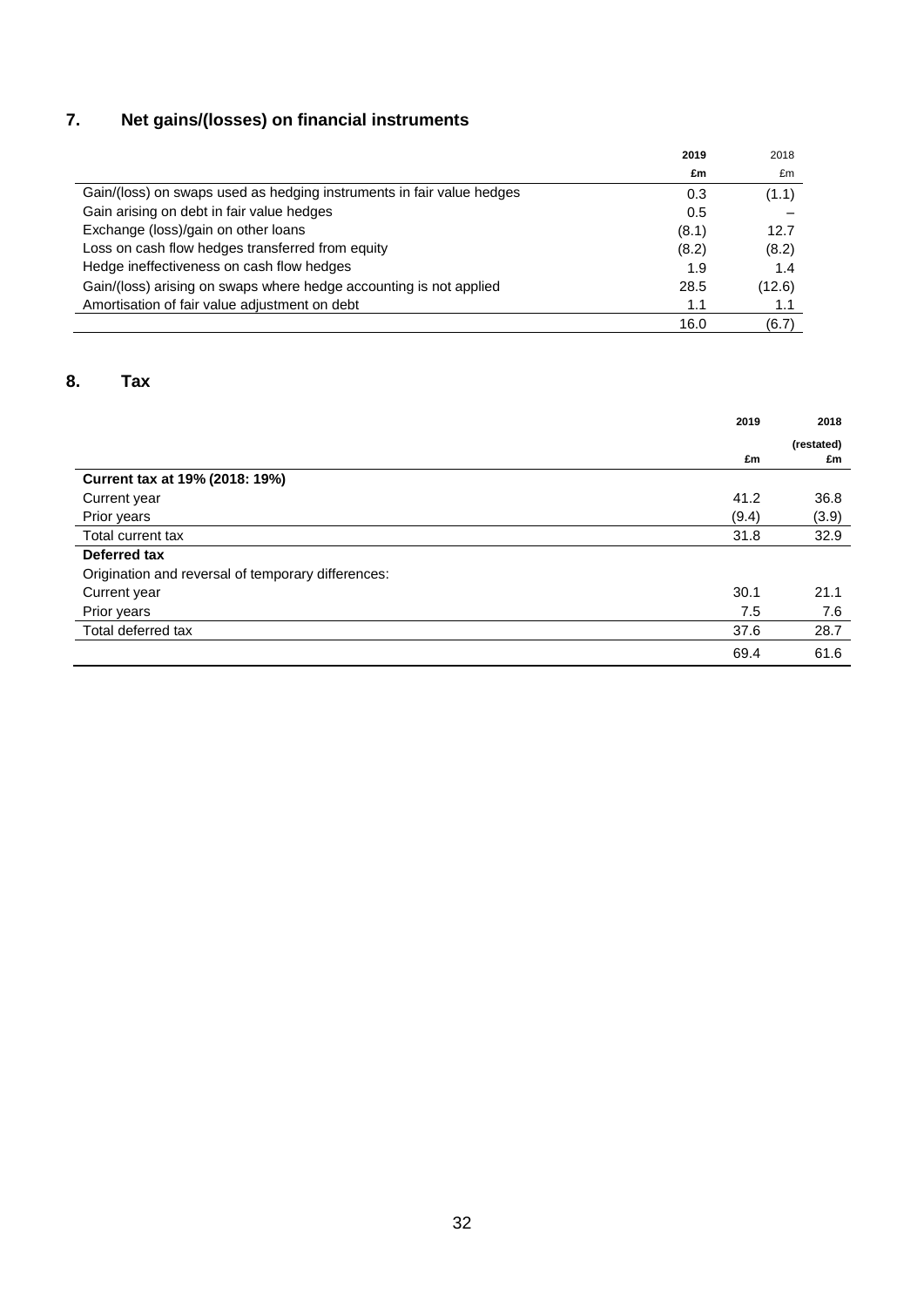## **9. Acquisitions**

On 30 November 2018, Severn Trent Green Power Limited acquired 100% of the issued share capital of Agrivert Holdings Limited.

The acquisition has been accounted for using the acquisition method. Goodwill of £28.7 million has been capitalised attributable to the anticipated future opportunities and outperformance arising as a result of the acquisition.

No goodwill related to these acquisitions is expected to be deductible for tax purposes.

The residual excess over the net assets acquired has been recognised as goodwill.

|                                                                                                        | £m               |
|--------------------------------------------------------------------------------------------------------|------------------|
| Provisional fair values on acquisition                                                                 |                  |
| Intangible assets                                                                                      | 31.5             |
| Property, plant and equipment                                                                          | 69.4             |
| Inventories                                                                                            | 0.6              |
| Trade and other receivables                                                                            | 9.4              |
| Cash and cash deposits                                                                                 | 3.3              |
| Borrowings                                                                                             | (63.0)           |
| Trade and other payables                                                                               | (4.9)            |
| Provisions for liabilities                                                                             | (0.5)            |
| Deferred tax                                                                                           | (13.2)           |
| Net assets acquired                                                                                    | 32.6             |
| Goodwill                                                                                               | 28.7             |
| <b>Total consideration</b>                                                                             | 61.3             |
| Satisfied by:                                                                                          |                  |
| Cash                                                                                                   | 54.2             |
| Deferred consideration                                                                                 | 4.1              |
| Contingent consideration                                                                               | 3.0              |
|                                                                                                        | 61.3             |
| Net cash flows arising on acquisition:                                                                 |                  |
| Cash consideration                                                                                     | (54.2)           |
| Cash and cash deposits acquired                                                                        | 3.3 <sub>2</sub> |
|                                                                                                        | (50.9)           |
| Agrivert Group Limited for the period since acquisition to 31 March 2019:                              |                  |
| Revenue                                                                                                | 9.2              |
| Profit before tax                                                                                      | 0.9              |
| <u>Covern Trant Croup for the vear anded 21 March 2010 if acquisition had happened on 1 April 2019</u> |                  |

#### **Severn Trent Group for the year ended 31 March 2019 if acquisition had happened on 1 April 2018:**

| Revenue           | 793.7, |
|-------------------|--------|
| Profit before tax | 385.7  |

As outlined by IFRS 3, management has until the earliest of the date at which all information required is received or one year from the acquisition date in order to satisfy the measurement period criteria.

Acquisition related costs amounting to £3.6 million were recognised as an expense in the income statement. No other acquisition costs were recognised.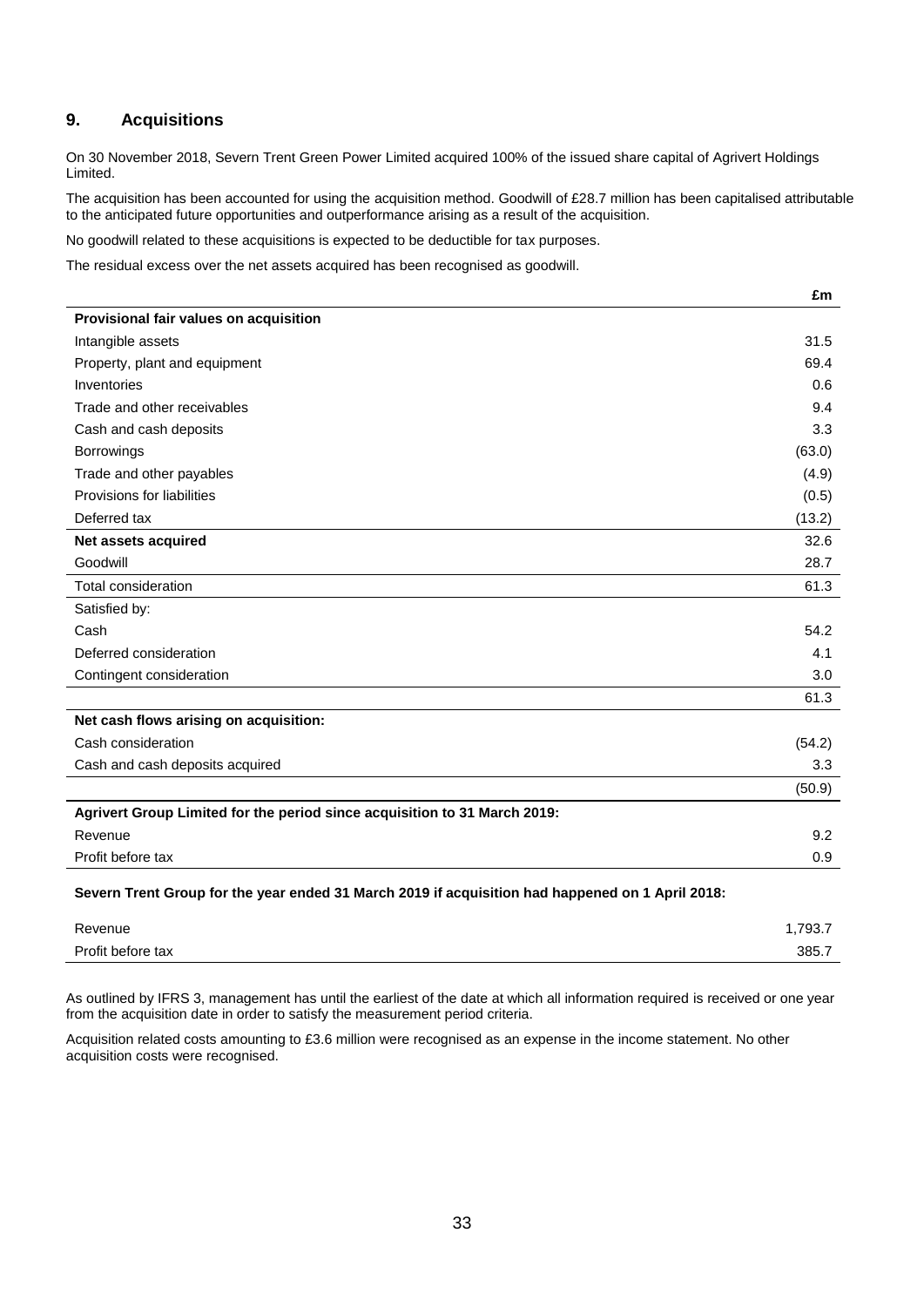## **10. Discontinued operations**

### **Operating Services US**

The disposal of the group's US business (Operating Services, US), which formed part of the Business Services segment, to US investors PPC Enterprises LLC and Alston Capital Partners LLC was completed on 30 June 2017.

The results of discontinued operations are disclosed separately in the income statement and comprise:

|                                                             | 2019 | 2018   |
|-------------------------------------------------------------|------|--------|
|                                                             | £m   | £m     |
| Turnover                                                    |      | 42.1   |
| Total operating costs                                       |      | (42.2) |
| Loss before interest and tax                                |      | (0.1)  |
| Net finance income                                          |      |        |
| Loss before tax                                             |      | (0.1)  |
| Attributable tax expense                                    |      | 0.3    |
| Gain on disposal of discontinued operations                 |      | 13.0   |
| Profit for the period attributable to owners of the company |      | 13.2   |

Basic and diluted earnings per share from discontinued operations are as follows:

|                            |                                                       |                                            | 2019                     |                                                       |                                            | 2018                |
|----------------------------|-------------------------------------------------------|--------------------------------------------|--------------------------|-------------------------------------------------------|--------------------------------------------|---------------------|
|                            | Profit<br>attributable<br>to owners of<br>the company | Weighted<br>average<br>number of<br>shares | Per share<br>amount      | Profit<br>attributable<br>to owners of<br>the company | Weighted<br>average<br>number of<br>shares | Per share<br>amount |
|                            | £m                                                    | m                                          | pence                    | £m                                                    | m                                          | pence               |
| Basic earnings per share   |                                                       |                                            | $\overline{\phantom{0}}$ | 13.2                                                  | 235.3                                      | 5.6                 |
| Diluted earnings per share |                                                       | -                                          | -                        | 13.2                                                  | 236.1                                      | 5.6                 |

## **11. Dividends**

Amounts recognised as distributions to owners of the company in the year:

|                                                          | 2019               |       |                    | 2018  |
|----------------------------------------------------------|--------------------|-------|--------------------|-------|
|                                                          | Pence per<br>share | £m    | Pence per<br>share | £m    |
| Final dividend for the year ended 31 March 2018 (2017)   | 51.92              | 122.9 | 48.90              | 115.2 |
| Interim dividend for the year ended 31 March 2019 (2018) | 37.35              | 89.0  | 34.63              | 81.8  |
| Total dividends paid                                     | 89.27              | 211.9 | 83.53              | 197.0 |
| Proposed final dividend for the year ended 31 March 2019 | 56.02              | 135.0 |                    |       |

The proposed final dividend is subject to approval by shareholders at the Annual General Meeting and has not been included as a liability in these financial statements.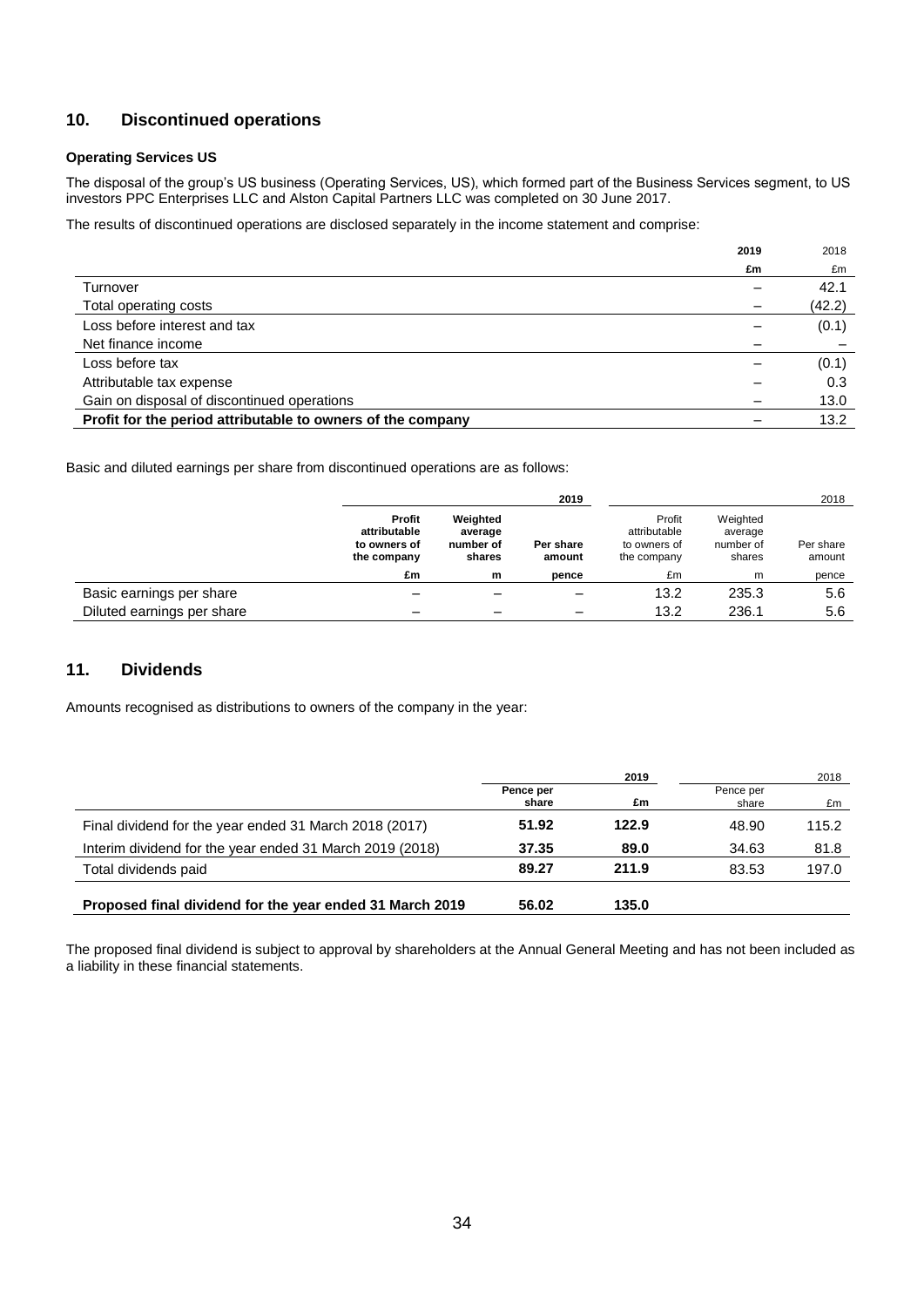## **12. Earnings per share**

### **a) Basic and diluted earnings per share**

Basic earnings per share is calculated by dividing the earnings attributable to ordinary shareholders by the weighted average number of ordinary shares in issue during the period, excluding those held in the Severn Trent Employee Share Ownership Trust which are treated as cancelled.

For diluted earnings per share, the weighted average number of ordinary shares in issue is adjusted to assume conversion of all potentially dilutive ordinary shares. These represent share options granted to employees where the exercise price is less than the average market price of the company's shares during the period.

Basic and diluted earnings per share from continuing and discontinued operations are calculated on the basis of profit from continuing and discontinued operations attributable to the owners of the company.

The calculation of basic and diluted earnings per share is based on the following:

#### **Earnings for the purpose of basic and diluted earnings per share from continuing operations**

| 2019                                                           | 2018       |
|----------------------------------------------------------------|------------|
|                                                                | (restated) |
| £m                                                             | £m         |
| 315.3<br>Profit for the year                                   | 252.8      |
| Adjusted for profit from discontinued operations (see note 10) | (13.2)     |
| Profit for the year from continuing operations<br>315.3        | 239.6      |

### **Number of shares**

|                                                                                          | 2019  | 2018  |
|------------------------------------------------------------------------------------------|-------|-------|
|                                                                                          | m     | m     |
| Weighted average number of ordinary shares for the purpose of basic earnings per share   | 236.3 | 235.3 |
| Effect of dilutive potential ordinary shares:                                            |       |       |
| - share options and LTIPs                                                                | 0.4   | 0.8   |
| Weighted average number of ordinary shares for the purpose of diluted earnings per share | 236.7 | 236.1 |

### **b) Underlying earnings per share**

|                                       | 2019  | 2018       |
|---------------------------------------|-------|------------|
|                                       |       | (restated) |
|                                       | pence | pence      |
| Underlying basic earnings per share   | 145.8 | 120.5      |
| Underlying diluted earnings per share | 145.6 | 120.1      |

Underlying earnings per share figures are presented for continuing operations. These exclude the effects of exceptional items, net gains/losses on financial instruments, current tax on exceptional items and on net gains/losses on financial instruments and deferred tax in both 2019 and 2018. The directors consider that the underlying figures provide a useful additional indicator of performance. The denominators used in the calculations of underlying basic and diluted earnings per share are the same as those used in the unadjusted figures set out above.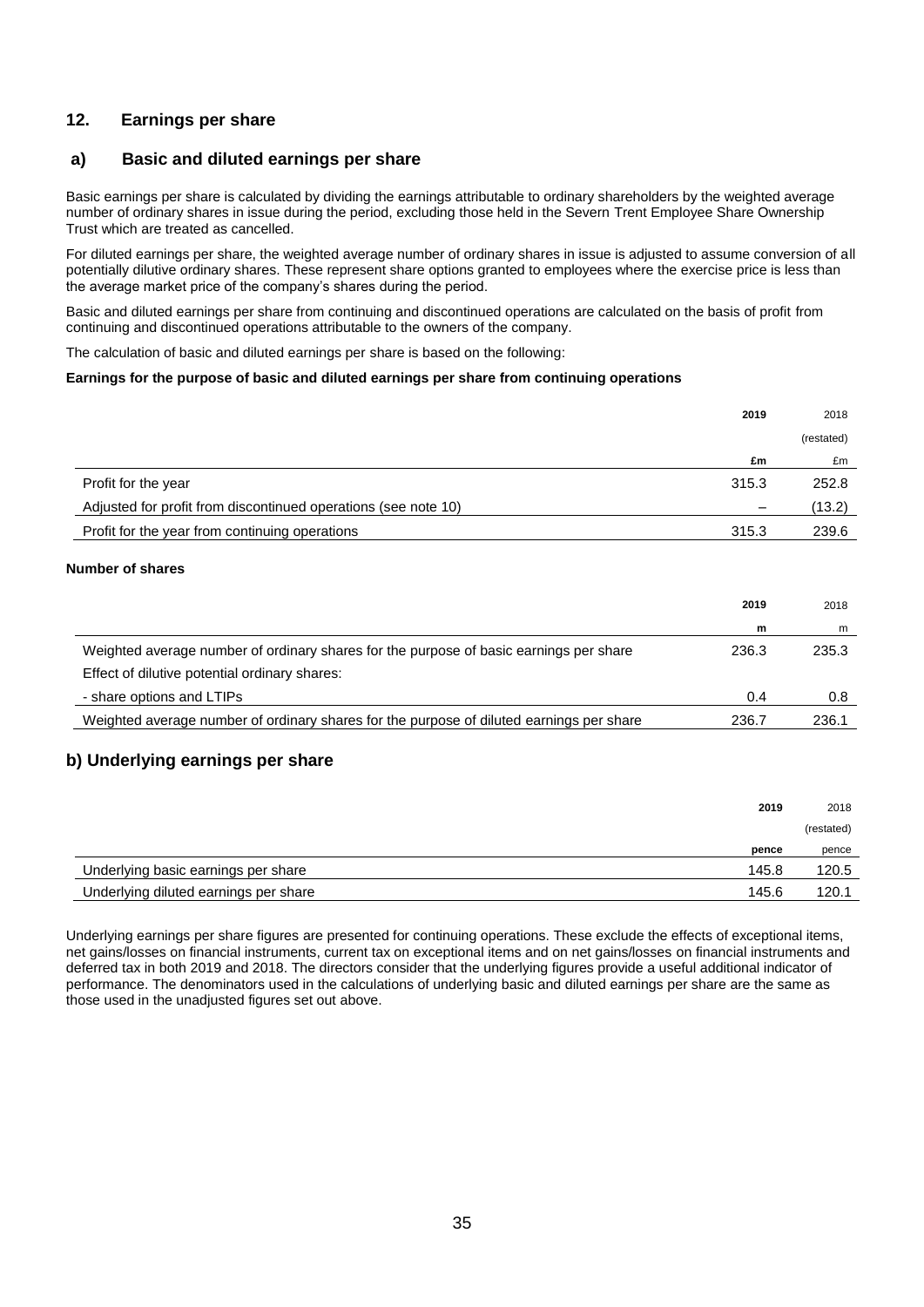The adjustments to earnings are as follows:

|                                                                                  | 2019   | 2018       |
|----------------------------------------------------------------------------------|--------|------------|
|                                                                                  |        | (restated) |
|                                                                                  | £m     | £m         |
| Earnings for the purpose of basic and diluted earnings per share from continuing |        |            |
| operations                                                                       | 315.3  | 239.6      |
| Adjustments for:                                                                 |        |            |
| - exceptional items before tax                                                   | 9.6    | 12.6       |
| - current tax related to exceptional items                                       |        | (0.7)      |
| - amortisation of acquired intangible assets                                     | 0.7    |            |
| - net (gains)/losses on financial instruments                                    | (16.0) | 6.7        |
| - current tax on net gains/losses on financial instruments                       | (2.6)  | (3.3)      |
| - deferred tax                                                                   | 37.6   | 28.7       |
| Earnings for the purpose of underlying basic and diluted earnings per share      | 344.6  | 283.6      |

### **13. Retirement benefit schemes**

The Group operates three defined benefit schemes in the UK, two from Severn Trent and one from Dee Valley Water. The Severn Trent schemes are closed to future accrual. The Group also has an unfunded obligation to provide benefits to certain former employees whose earnings were in excess of the pensions cap that operated when the benefits were accrued. The most recent actuarial valuations of the Severn Trent schemes were at 31 March 2016. The Group participates in the Dee Valley Water plc Section of the Water Companies Pension Scheme, which is a defined benefit sectionalised scheme. The most recent actuarial valuation of this scheme was at 31 March 2017.

The assumptions used in calculating the defined benefit obligations as at 31 March 2019 have been updated to reflect market conditions prevailing at the balance sheet date as follows.

|                                                                                       | 2019 | 2018 |
|---------------------------------------------------------------------------------------|------|------|
|                                                                                       | %    | %    |
| Price inflation - RPI                                                                 | 3.2  | 3.1  |
| Price inflation - CPI                                                                 | 2.2  | 2.1  |
| Discount rate                                                                         | 2.5  | 2.7  |
| Pension increases in payment                                                          | 3.2  | 3.1  |
| Pension increases in deferment                                                        | 3.2  | 3.1  |
|                                                                                       |      |      |
|                                                                                       | 2019 | 2018 |
| Remaining life expectancy for members currently aged 65 (years)                       |      |      |
| - men                                                                                 | 21.9 | 22.4 |
| - women                                                                               | 23.6 | 24.1 |
| Remaining life expectancy for members currently aged 45 upon retirement at 65 (years) |      |      |
| - men                                                                                 | 22.9 | 23.4 |
| - women                                                                               | 24.8 | 25.3 |

The calculation of the scheme obligations is sensitive to the actuarial assumptions and in particular to the assumptions relating to discount rate, price inflation (capped, where relevant) and mortality. The following table summarises the estimated impact on the group's obligations from changes to key actuarial assumptions whilst holding all other assumptions constant.

| Assumption      | Change in assumption                  | Impact on scheme liabilities         |
|-----------------|---------------------------------------|--------------------------------------|
| Discount rate   | Increase/decrease by 0.1% pa          | Decrease/increase by £46/£47 million |
| Price inflation | Increase/decrease by 0.1% pa          | Increase/decrease by £40/£39 million |
| Mortality       | Increase in life expectancy by 1 year | Increase by £106 million             |

The defined benefit assets have been updated to reflect their market value as at 31 March 2019. Actuarial gains and losses on the scheme assets and defined benefit obligations have been reported in the statement of comprehensive income. Service cost, and the cost of administrating the scheme, are recognised in operating costs and interest cost is recognised in net finance costs.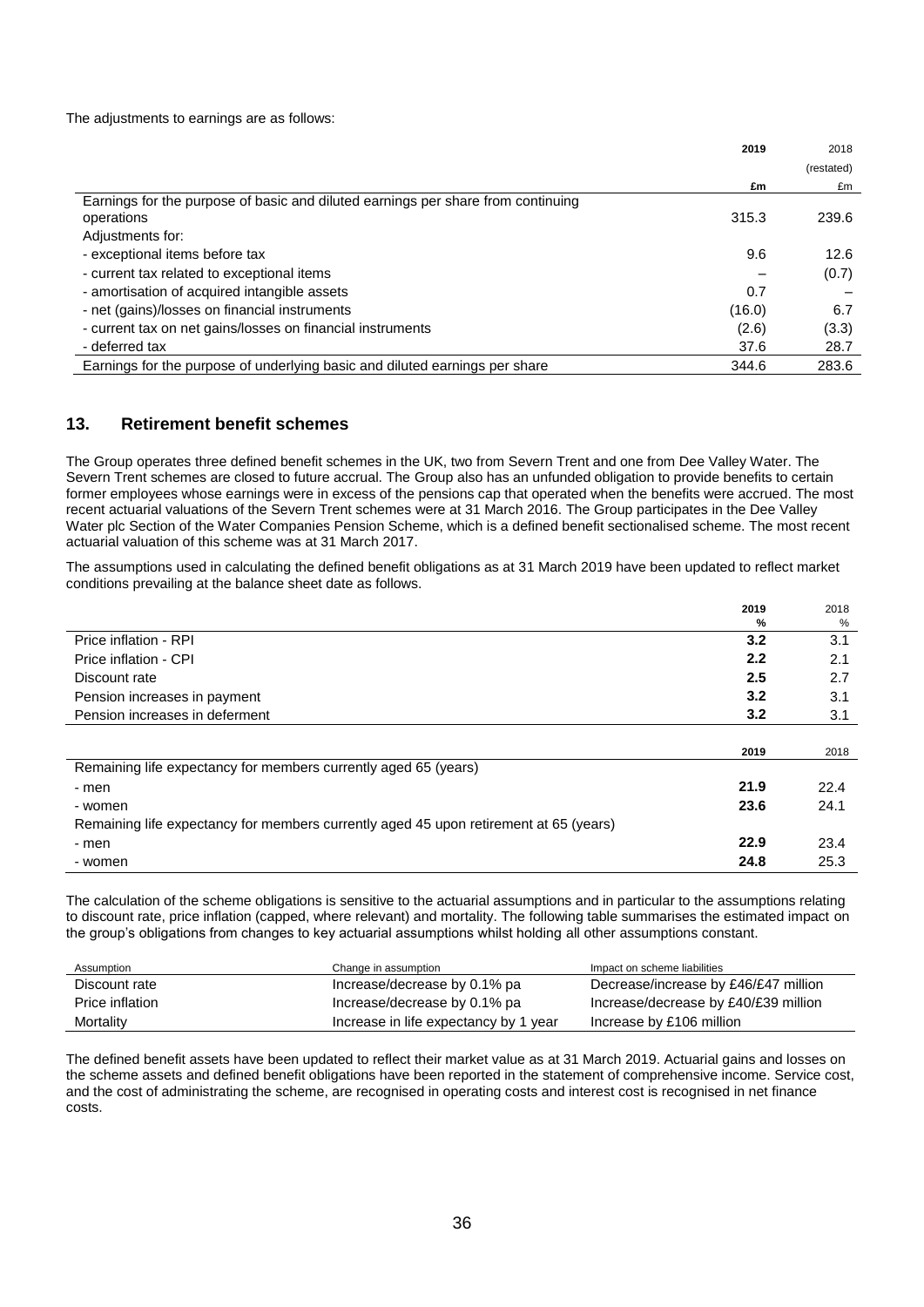Movements in the net deficit recognised in the balance sheet were as follows:

|                                                                      | <b>Fair value</b><br>of plan | <b>Defined</b><br>benefit |             |
|----------------------------------------------------------------------|------------------------------|---------------------------|-------------|
|                                                                      | assets                       | obligations               | Net deficit |
|                                                                      | £m                           | £m                        | £m          |
| At 31 March 2018                                                     | 2,339.8                      | (2,859.6)                 | (519.8)     |
| Exceptional past service cost                                        |                              | (9.6)                     | (9.6)       |
| Current service cost                                                 |                              | (0.2)                     | (0.2)       |
| Scheme administration costs                                          | (2.3)                        |                           | (2.3)       |
| Interest income/(cost)                                               | 61.0                         | (74.8)                    | (13.8)      |
| Return on plan assets                                                | 95.9                         |                           | 95.9        |
| Actuarial losses recognised in the statement of comprehensive income |                              | (38.0)                    | (38.0)      |
| Contributions from the sponsoring companies                          | 34.9                         |                           | 34.9        |
| Employees' contributions and benefits paid                           | (110.4)                      | 110.4                     |             |
| At 31 March 2019                                                     | 2.418.9                      | (2.871.8)                 | (452.9)     |

The net deficit is presented on the balance sheet as follows:

|                                | 2019<br>£m | 2018<br>£m |
|--------------------------------|------------|------------|
| Retirement benefit surplus     | 18.6       | 18.2       |
| Retirement benefit obligations | (471.5)    | (538.0)    |
|                                | (452.9)    | (519.8)    |

## **14. Cash flow**

## **a) Reconciliation of operating profit to operating cash flows**

|                                                                              | 2019   | 2018             |
|------------------------------------------------------------------------------|--------|------------------|
|                                                                              | £m     | (restated)<br>£m |
| Profit before interest and tax from continuing operations                    | 563.3  | 527.2            |
| Profit before interest and tax from discontinued operations                  |        | 13.6             |
| Profit before interest and tax                                               | 563.3  | 540.8            |
| Depreciation of property, plant and equipment                                | 315.4  | 308.8            |
| Amortisation of intangible assets                                            | 30.5   | 20.8             |
| Pension service cost                                                         | 9.8    | (7.8)            |
| Defined benefit pension scheme administration costs                          | 2.3    | 1.8              |
| Defined benefit pension scheme contributions                                 | (34.9) | (35.2)           |
| Share based payment charge                                                   | 8.1    | 6.9              |
| Loss/(profit) on sale of property, plant and equipment and intangible assets | 0.6    | (7.3)            |
| Exceptional depreciation - property, plant and equipment                     |        | 16.8             |
| Profit on disposal of businesses"                                            |        | (13.7)           |
| Deferred income movement                                                     | (14.7) | (14.3)           |
| Provisions charged to the income statement                                   | 12.2   | 13.8             |
| Utilisation of provisions for liabilities and charges                        | (12.8) | (5.4)            |
| Operating cash flows before movements in working capital                     | 879.8  | 826.0            |
| Increase in inventory                                                        | (1.7)  | (2.9)            |
| Increase in amounts receivable                                               | (60.0) | (58.4)           |
| Increase in amounts payable                                                  | 8.2    | 8.6              |
| Cash generated from operations                                               | 826.3  | 773.3            |
| Tax received                                                                 |        | 8.0              |
| Tax paid                                                                     | (21.3) | (14.5)           |
| Net cash generated from operating activities                                 | 805.0  | 766.8            |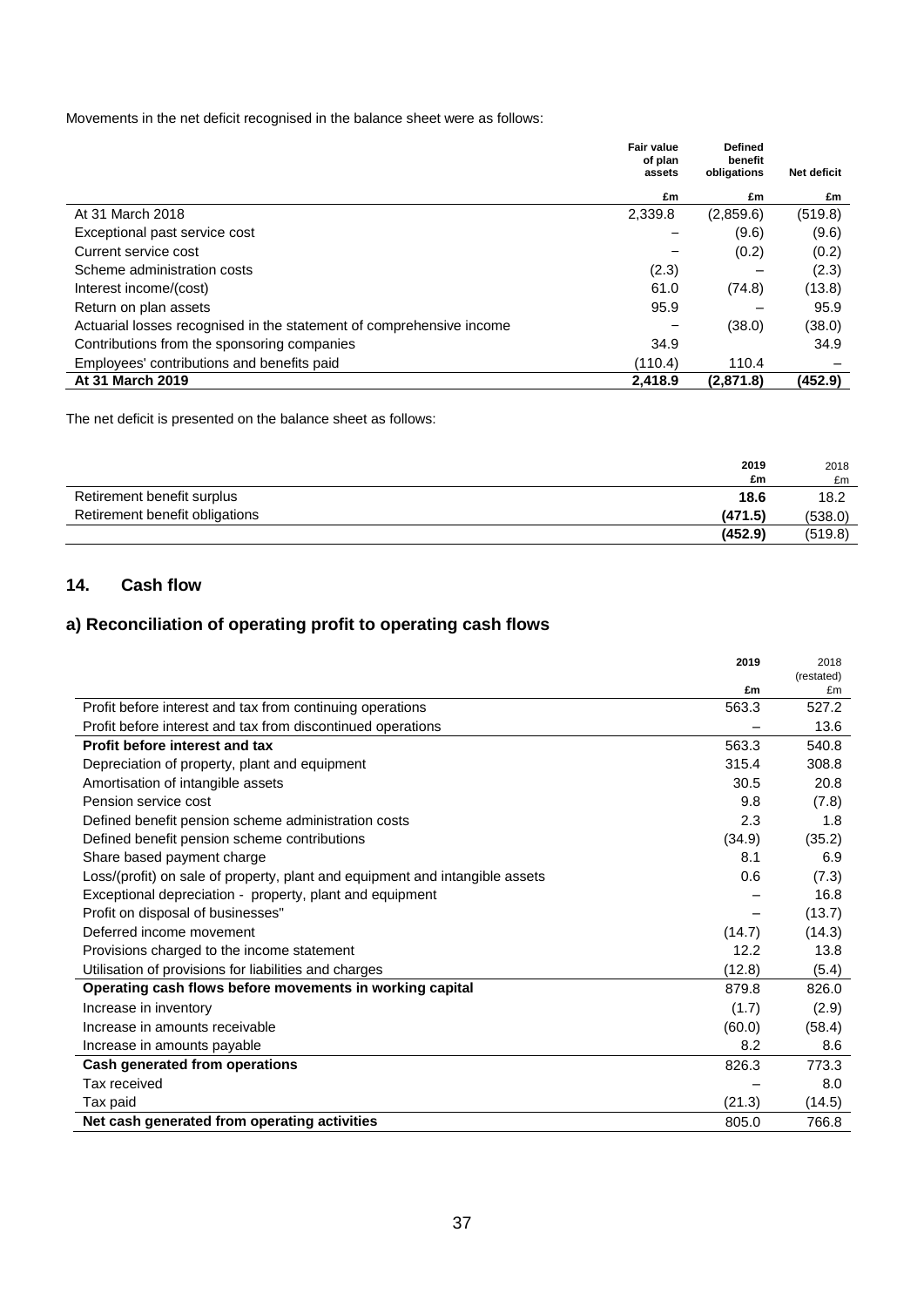## **b) Non-cash transactions**

No additions to property, plant and equipment during the year were financed by new finance leases (2018: nil). Assets transferred from developers and under Private Drains and Sewers legislation at no cost were recognised as their fair value of £42.1 million (2018: £35.3 million).

### **c) Reconciliation of movements in net debt**

Liabilities from financing activities comprise bank loans, other loans and finance leases.

|                                 | Net cash<br>and cash<br>equivalents<br>£m | <b>Bank</b><br>loans | Other<br>loans | <b>Finance</b><br>leases | <b>Cross</b><br>currency<br>swaps<br>£m | Loans due<br>from joint<br>ventures<br>£m | Net debt<br>£m |
|---------------------------------|-------------------------------------------|----------------------|----------------|--------------------------|-----------------------------------------|-------------------------------------------|----------------|
| As at 1 April 2018              | 38.5                                      | (1, 217.4)           | (4,223.9)      | (113.9)                  | 24.5                                    | 135.6                                     | (5,356.6)      |
| Cash flow                       | (2.2)                                     | 163.5                | (551.8)        | 2.3                      |                                         | 6.0                                       | (382.2)        |
| Fair value adjustments          |                                           |                      | 1.6            | -                        | 12.6                                    |                                           | 14.2           |
| RPI uplift on index-linked debt |                                           | (2.9)                | (36.8)         |                          |                                         | -                                         | (39.7)         |
| Debt acquired on acquisition    | 3.3                                       | (62.4)               |                | (0.6)                    |                                         | -                                         | (59.7)         |
| Foreign exchange                |                                           |                      | (8.1)          |                          |                                         | -                                         | (8.1)          |
| Other non-cash movements        |                                           | (0.9)                | (1.5)          |                          |                                         | 0.4                                       | (2.0)          |
| As at 31 March 2019             | 39.6                                      | (1, 120.1)           | (4,820.5)      | (112.2)                  | 37.1                                    | 142.0                                     | (5,834.1)      |

## **15. Post balance sheet events**

### **Dividends**

Following the year end the board of directors have approved a final dividend of 56.02 pence per share. Further details of this are shown in note 11.

### **16. Contingent liabilities**

### **Bonds and guarantees**

Group undertakings have entered into bonds and guarantees in the normal course of business. No liability (2018: £nil) is expected to arise in respect of either bonds or guarantees.

### **17. Related party transactions**

Transactions between the company and its subsidiaries, which are related parties, have been eliminated on consolidation and are not included in this note. Trading transactions between the Group and its joint venture, Water Plus, are disclosed below.

|                     |       | <b>Water Plus</b> |
|---------------------|-------|-------------------|
|                     | 2019  | 2018              |
|                     | £m    | £m                |
| Sale of services    | 335.0 | 354.9             |
| Net interest income | 3.8   | 2.2               |
|                     | 338.8 | 357.1             |

Outstanding balances between the Group and the joint venture as at 31 March were as follows:

|                                                      |       | <b>Water Plus</b> |
|------------------------------------------------------|-------|-------------------|
|                                                      | 2019  | 2018              |
|                                                      | £m    | £m                |
| Trade and other receivables due from related parties | 2.3   | 44.9              |
| Loans receivable from joint ventures                 | 142.0 | 135.6             |
|                                                      | 144.3 | 180.5             |

The retirement benefit schemes operated by the Group are considered to be related parties. Details of transactions and balances with the retirement benefit schemes are disclosed in note 13.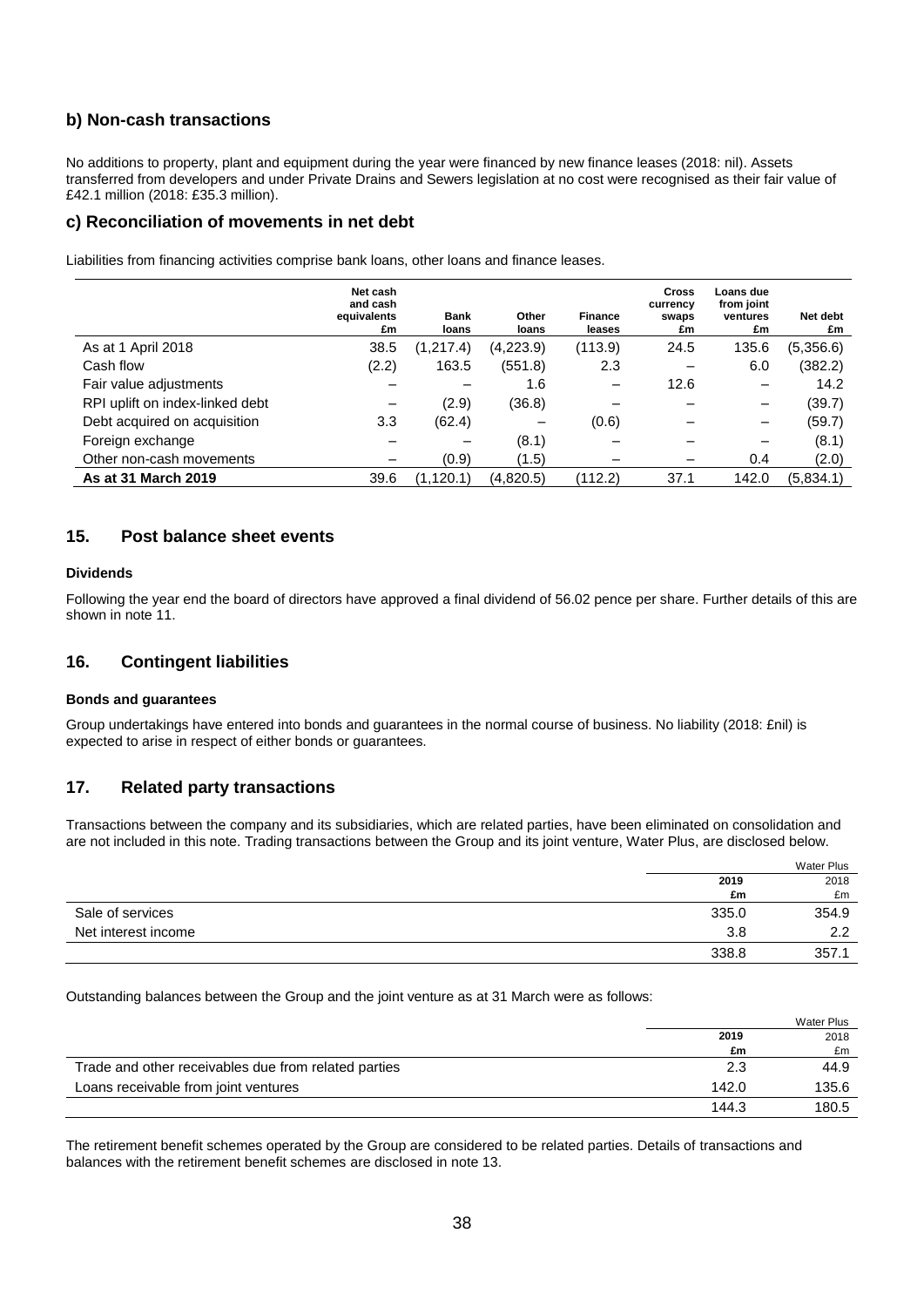### **18. Alternative performance measures**

Financial measures or metrics used in this report that are not defined by IFRS are alternative performance measures ('APMs'). The Group uses such measures for performance analysis because they provide additional useful information on the performance and position of the Group. Since the Group defines its own alternative performance measures, these might not be directly comparable with other companies' alternative performance measures. These measures are not intended to be a substitute for, or superior to, IFRS measurements.

### **a) Exceptional items**

Exceptional items are income or expenditure which individually or, if of a similar type, in aggregate should, in the opinion of the directors, be disclosed by virtue of their size or nature if the financial statements are to give a true and fair view. In this context, materiality is assessed at the segment level.

### **b) Underlying PBIT**

Underlying profit before interest and tax is profit before interest and tax excluding exceptional items as recorded in the income statement and amortisation of intangible assets recognised on acquisition of subsidiaries. This provides a consistent measure of operating performance excluding distortions caused by these items and reflecting the operational performance of the acquired subsidiaries. Following the acquisition of Agrivert this APM was updated to include adjustment of amortisation on acquired intangible assets. The calculation of this APM is shown on the face of the income statement and in note 2 for reportable segments.

#### **c) Underlying earnings per share**

Underlying earnings per share figures are presented for continuing operations. These exclude the effects of exceptional items, amortisation of intangible assets recognised on acquisition of subsidiaries, net gains/losses on financial instruments, current tax on exceptional items and on net gains/losses on financial instruments, exceptional current tax and deferred tax. The directors consider that the underlying figures provide a useful additional indicator of performance and remove non-performance related distortions. See note 12.

#### **d) Net debt**

Net debt comprises borrowings including remeasurements for changes in fair value of amounts in fair value hedging relationships, cross currency swaps that are used to fix the sterling liability of foreign currency borrowings (whether hedge accounted or not), net cash and cash equivalents, and loans to joint ventures.

See note 14.

### **e) Effective interest rate**

The effective interest rate is calculated as net finance costs, excluding net finance costs from pensions, plus capitalised finance costs divided by the monthly average net debt during the year.

| (net finance costs – net finance costs from pensions + capitalised finance costs) |                            |  |  |
|-----------------------------------------------------------------------------------|----------------------------|--|--|
|                                                                                   | (monthly average net debt) |  |  |

|                                 | 2019    | 2018<br>(restated) |
|---------------------------------|---------|--------------------|
|                                 | £m      | £m                 |
| Net finance costs               | 194.2   | 219.5              |
| Net finance costs from pensions | (13.8)  | (15.5)             |
| Capitalised interest            | 33.2    | 26.2               |
|                                 | 213.6   | 230.2              |
|                                 |         |                    |
| Average net debt                | 5,547.7 | 5,134.4            |
|                                 |         |                    |
| Effective interest rate         | 3.9%    | 4.5%               |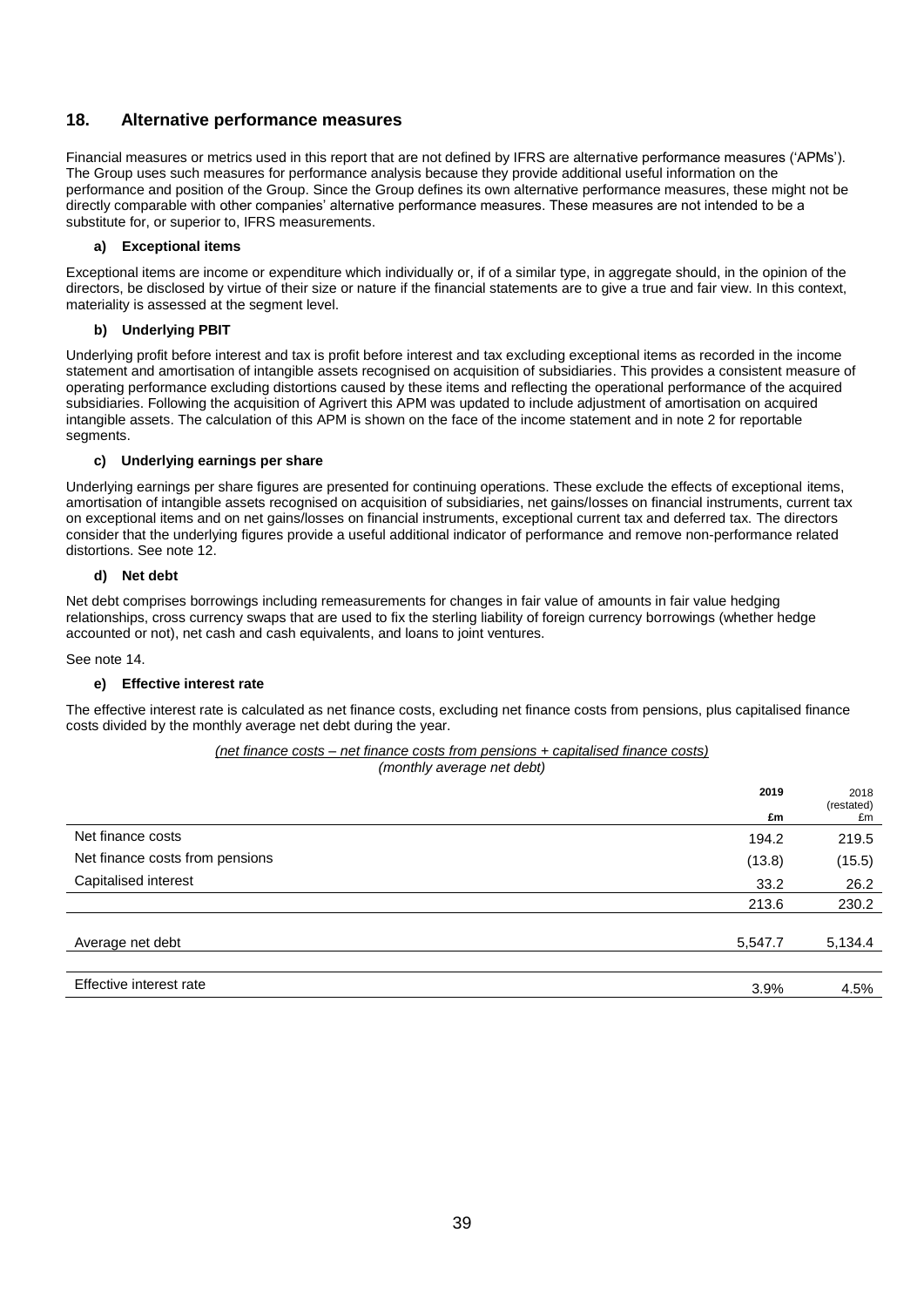This APM is used as it shows the average interest rate that is attributable to the net debt of the business.

### **f) Effective cash cost of interest**

The effective cash cost of interest is calculated on the same basis as the effective interest rate except that it excludes finance costs that are not paid in cash but are accreted to the carrying value of the debt (principally RPI adjustments on index-linked debt).

### *(net finance costs – net finance costs from pensions – RPI interest + capitalised finance costs) (monthly average net debt)*

|                                                                             | 2019<br>£m                | 2018<br>(restated)<br>£m  |
|-----------------------------------------------------------------------------|---------------------------|---------------------------|
| Net finance costs<br>Net finance costs from pensions<br><b>RPI</b> interest | 194.2<br>(13.8)<br>(39.7) | 219.5<br>(15.5)<br>(54.1) |
| Capitalised interest                                                        | 33.2                      | 26.2                      |
|                                                                             | 173.9                     | 176.1                     |
|                                                                             |                           |                           |
| Average net debt                                                            | 5,547.7                   | 5,134.4                   |
|                                                                             | -                         |                           |
| Effective cash cost of interest                                             | 3.1%                      | 3.4%                      |

This is used as it shows the average cash interest rate based on the net debt of the business.

### **g) PBIT interest cover**

The ratio of underlying PBIT (see (b) above) to net finance costs excluding net finance costs from pensions.

### *underlying PBIT*

*(net finance costs – net finance costs from pensions)*

|                                                         | 2019<br>£m | 2018<br>(restated)<br>£m |
|---------------------------------------------------------|------------|--------------------------|
| <b>Underlying PBIT</b>                                  | 573.6      | 539.8                    |
|                                                         |            |                          |
| Net finance costs                                       | 194.2      | 219.5                    |
| Net finance costs from pensions                         | (13.8)     | (15.5)                   |
| Net finance costs excluding finance costs from pensions | 180.4      | 204.0                    |

| PBI.<br>ratio<br>cover<br>،nɪɾ<br>alest<br>$\mathsf{v}.\mathsf{v}$ |
|--------------------------------------------------------------------|
|--------------------------------------------------------------------|

This is used to show how the underlying PBIT of the business covers the financing costs associated only with net debt on a consistent basis.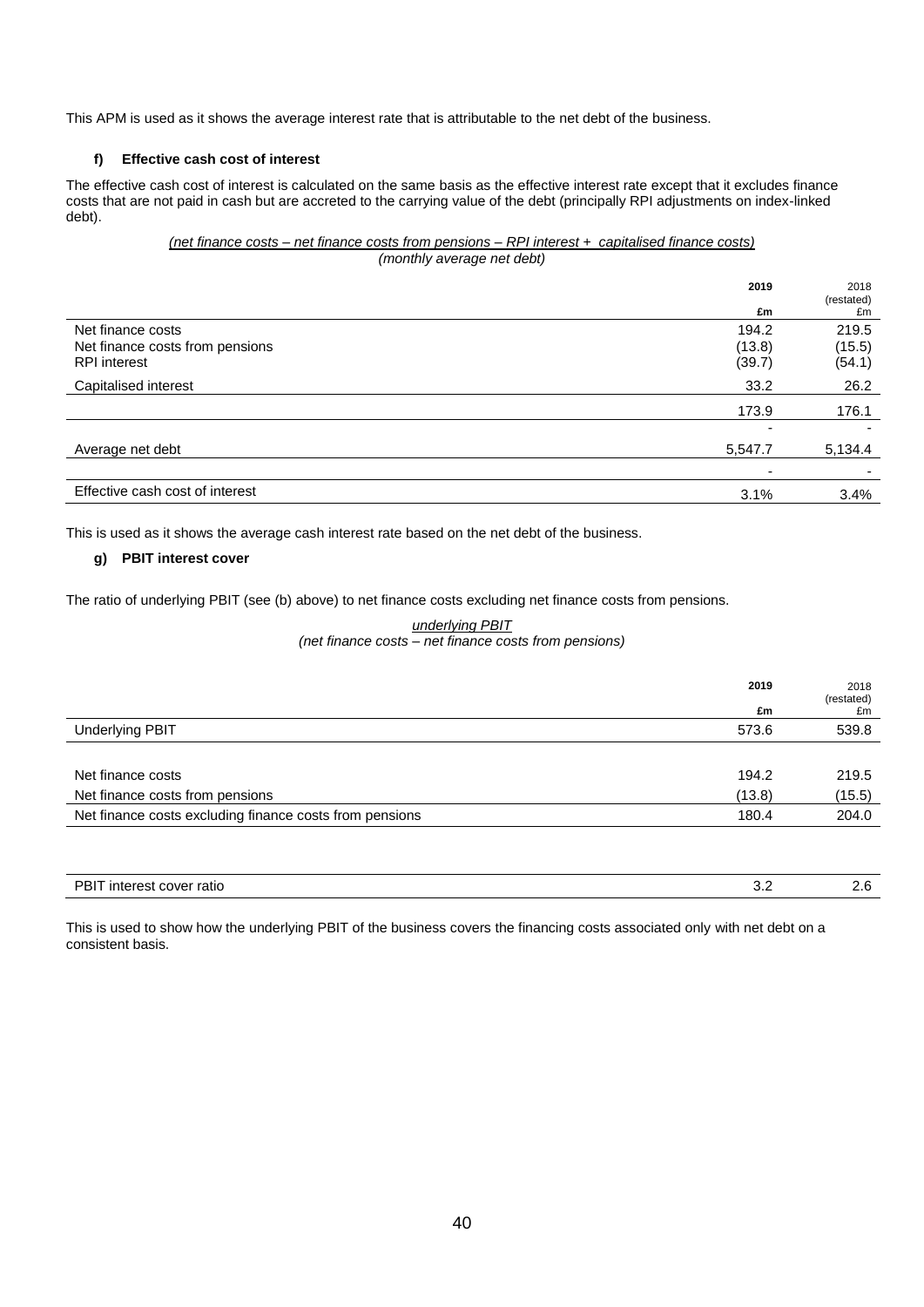### **h) EBITDA and EBITDA interest cover**

The ratio of profit from continuing operations before interest, tax, exceptional items, depreciation and amortisation to net finance costs excluding net finance costs from pensions.

#### *(underlying PBIT + depreciation + amortisation) (net finance costs – net finance costs from pensions)*

|                                                                                                         | 2019   | 2018<br>(restated) |
|---------------------------------------------------------------------------------------------------------|--------|--------------------|
|                                                                                                         | £m     | £m                 |
| <b>Underlying PBIT</b>                                                                                  | 573.6  | 539.8              |
| Depreciation                                                                                            | 315.4  | 308.2              |
| Amortisation (excluding amortisation of intangible assets recognised on acquisition of<br>subsidiaries) | 29.8   | 20.5               |
| <b>EBITDA</b>                                                                                           | 918.8  | 868.5              |
|                                                                                                         |        |                    |
| Net finance costs                                                                                       | 194.2  | 219.5              |
| Net finance costs from pensions                                                                         | (13.8) | (15.5)             |
| Net finance costs excluding finance costs from pensions                                                 | 180.4  | 204.0              |
|                                                                                                         |        |                    |

| ---<br>t cover ratio<br>. interest<br>⊬ر،<br>≃в∟<br>. | $\mathsf{v}$ . $\mathsf{r}$ | ۰. ن<br> |
|-------------------------------------------------------|-----------------------------|----------|

This is used to show how the EBITDA of the business covers the financing costs associated only with net debt on a consistent basis.

### **i) Underlying effective current tax rate**

Current tax charge for the year on continuing operations, excluding prior year charges, exceptional current tax, and current tax on exceptional items and on financial instruments, divided by profit from continuing operations before tax, net gains/losses on financial instruments, exceptional items and share of net profit of joint ventures accounted for using the equity method.

*(Current year current tax charge in the income statement – tax on exceptional items – tax on financial instruments) (PBT – share of net profit of JVs – exceptional items – net losses on financial instruments)*

|                                              |        | 2019                            |       | 2018                                          |
|----------------------------------------------|--------|---------------------------------|-------|-----------------------------------------------|
|                                              | £m     | Current<br>tax<br>thereon<br>£m | £m    | (restated)<br>Current<br>tax<br>thereon<br>£m |
| Profit before tax                            | 384.7  | (41.2)                          | 301.2 | (36.8)                                        |
| Adjustments:                                 |        |                                 |       |                                               |
| Share of net (profit)/loss of joint ventures | 0.4    |                                 | (0.2) |                                               |
| Exceptional items                            | 9.6    |                                 | 12.6  | (0.7)                                         |
| Net (gains)/losses on financial instruments  | (16.0) | (2.6)                           | 6.7   | (3.3)                                         |
|                                              | 378.7  | (43.8)                          | 320.3 | (40.8)                                        |
|                                              |        | 11.6%                           |       | 12.7%                                         |

This APM is used to be remove distortions in the tax charge and create a metric consistent with the calculation of underlying earnings per share in note 12. Share of net profit of joint ventures is excluded from the calculation because this is included after tax and the tax on joint venture profits is therefore not included in the current tax charge.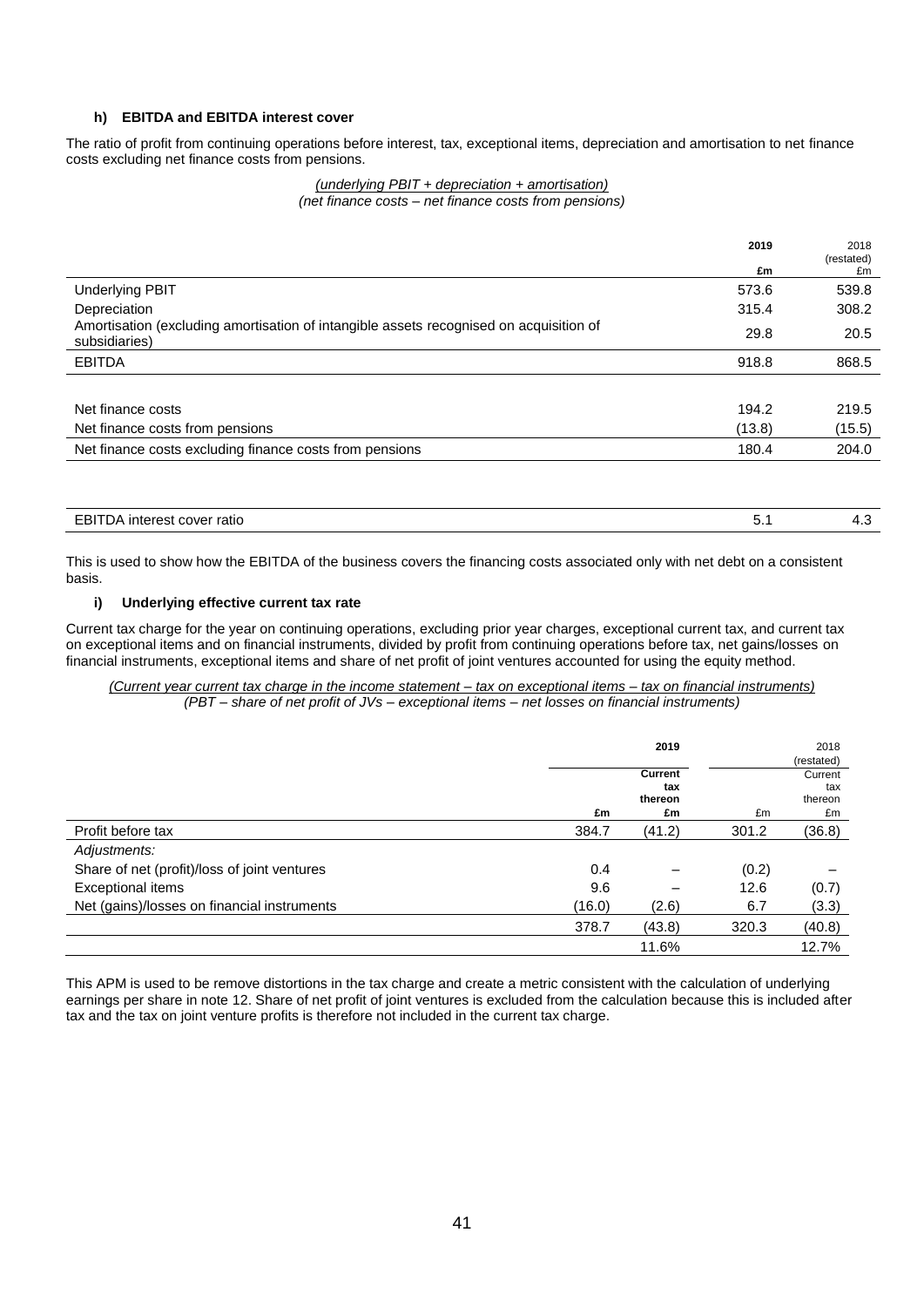## **Glossary**

### **Asset Management Plan (AMP)**

Price limit periods are sometimes known as AMP (Asset Management Plan) periods. The current period is known as AMP6 (2015- 2020) because it is the sixth cycle since the water industry was privatised in 1989.

### **C-MeX (Customer Measure of Experience)**

The proposed Customer Measure of Experience (C-MeX) will replace the SIM as the incentive for companies to improve the experience of residential customers from 1 April 2020 onwards.

### **Customer ODI (Outcome Delivery Incentive)**

A framework made up of outcomes, measures, targets and incentives which provides companies with rewards for achieving stretching performance targets and compensates customers if performance is below performance targets. This was first introduced at the 2014 price review (PR14) by the regulator, Ofwat.

### **Final Determination (FD)**

The outcome of the price review process that sets price, investment and services packages that customers receive.

#### **Ofwat**

The water industry's economic regulator in England & Wales.

### **PR14 / PR19**

The price review (PR) is a financial review process led by Ofwat where wholesale price controls for water and sewage companies are set every five years. PR19 (Price Review 2019) will set wholesale price controls for water and sewerage companies for 2020 to 2025.

### **Price limits**

The price limits are set to enable water companies to deliver the services required of them over the AMP period. These include allowing for capital maintenance of assets, ensuring security of supply and meeting drinking water and environmental quality requirements.

### **Regulatory Capital Value (RCV)**

The *regulatory capital value* is used to measure the *capital* base of a company when setting price limits. The *regulatory capital value* represents the initial market *value* of a company, including debt, plus new *capital* expenditure.

#### **RoRE**

Return on Regulated Equity (RoRE) measures the returns (after tax and interest) that companies have earned by reference to the notional regulated equity, where regulated equity is calculated from the RCV and notional net debt.

### **Service Incentive Mechanism (SIM)**

The SIM allows comparison of companies' customer service performance. It measures the following aspects of service delivery:<br>i) Where customers have made contact regarding a service issue, for example, phoning about a bill

- **i) Where customers have made contact regarding a service issue, for example, phoning about a billing error or writing to complain about a water supply problem.**
- **ii) A customer survey measuring how well companies have handled all types of customer contacts, not just when things have gone wrong.**

Companies receive rewards or penalties in the Price Review depending on their SIM performance.

### **Totex**

Totex (shortened form of total expenditure) includes operating expenditure (opex), infrastructure renewals expenditure (IRE) and capital expenditure (capex).

### **Waste cap**

The limit on the amount of outperformance payments for waste water related customer ODIs. For Severn Trent in AMP6 this is £190 million.

### **WRFIM (Wholesale Revenue Forecasting Incentive Mechanism)**

A mechanism to reduce the impact of deviations on customer bills arising from revenue forecasting deviations by adjusting companies' allowed revenues for each year to take account of differences between actual and projected revenues, and incentivising companies to avoid revenue forecasting errors through applying a penalty to variations that fall outside a set uncertainty band (or 'revenue flexibility threshold').